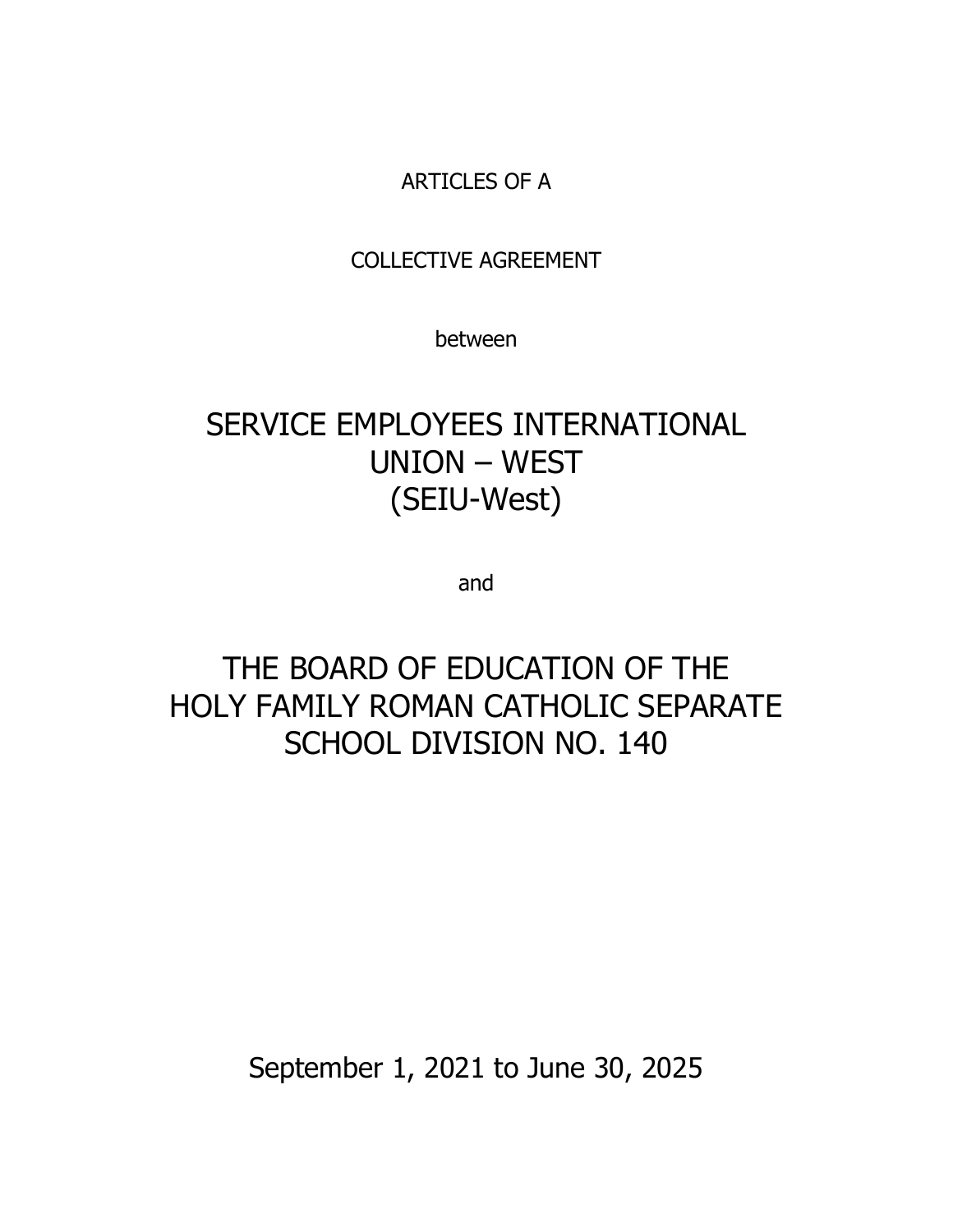# **Table of Contents**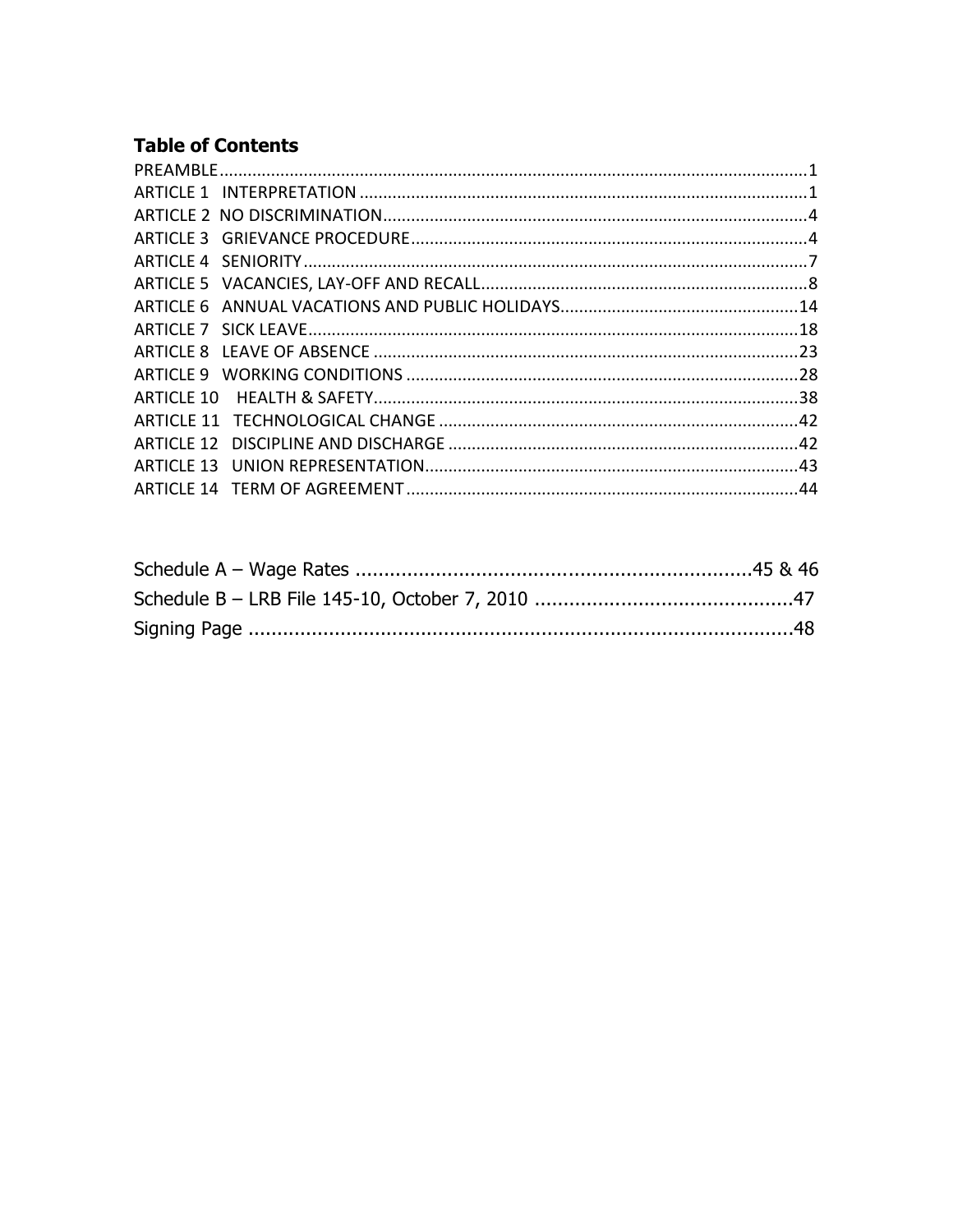- <span id="page-2-0"></span>WHEREAS it is agreed that at all times and under all circumstances the first concern of both parties hereto is the welfare of the students and staff of the schools and the efficient and economical operation of the schools.
- WHEREAS in furtherance of these purposes it is the desire of both parties to maintain harmonious relations between the Employer and the Union, having regard to the responsibilities in attending to the work, the nature of the duty thereof and the manner of its discharge.

NOW THEREFORE the parties hereto mutually agree as follows:

#### <span id="page-2-1"></span>ARTICLE 1 INTERPRETATION

1.01 Definition

"Permanent Employee" means the permanent incumbent of a permanent position who has successfully completed the probation period.

"Temporary Employee" means a person who is hired for a predetermined period of time of greater than sixty (60) days.

"Employer" shall mean the Holy Family Roman Catholic Separate School Division No. 140 of Saskatchewan.

"Union" shall mean Service Employees International Union – West or SEIU - West.

"Calendar Year Employees" are hired to work for twelve (12) consecutive months.

"Academic Year Employees" are hired to work on or before the first school day to the last school day, exclusive of school vacation periods, as determined by the Employer.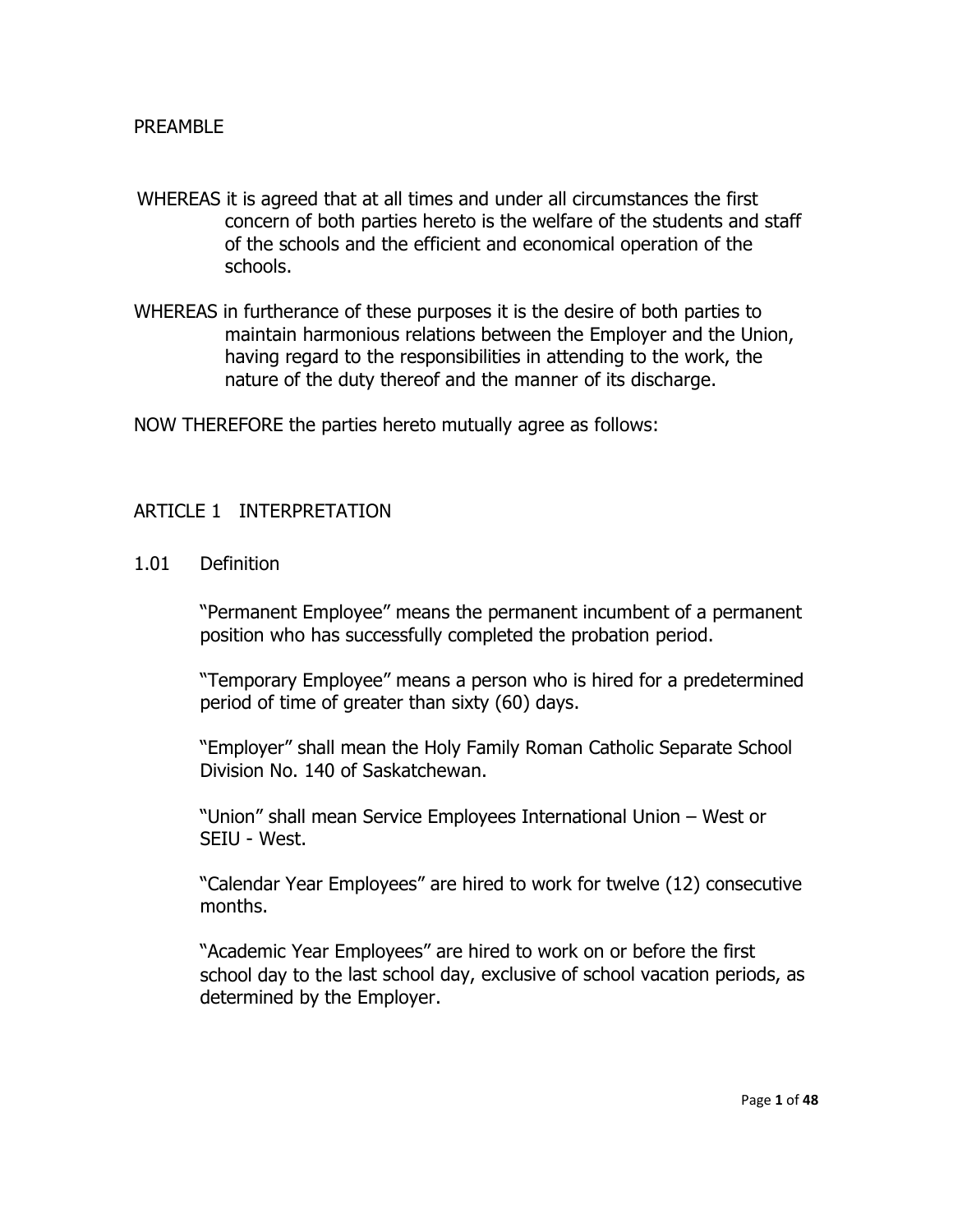# 1.02 Scope

The Employer recognizes SEIU-West as the sole and exclusive bargaining agent for all employees covered by the Certification Order issued by the Labour Relations Board of Saskatchewan dated October 7, 2010 (LRB File No. 145-10) attached as **Schedule 'B'** hereto.

The Employer hereby agrees to negotiate with the Union or its designated Representative in matters affecting the relationship between the parties to this Agreement.

Should a dispute arise, concerning whether a particular job comes within the bargaining unit covered by this Agreement, the matter may be submitted by either party to the Saskatchewan Labour Relations Board.

# 1.03 Management Responsibilities

The Union recognizes that it is the function of the Employer to manage, subject to the terms of this Agreement, the affairs of the School Division and that employees will perform work in accordance with Division Policy. For the purposes of illustration only and not to limit the above the Union acknowledges that it is the function of the Employer to hire, discipline, transfer, promote, demote or discharge employees.

# 1.04 New Employees

The Employer will advise all new employees; that a union agreement is in effect, and specifically, will advise all new employees of the following provisions:

# (a) Union Security

Every employee who is now or hereafter becomes a member of the Union, shall maintain his membership in the Union as a condition of his employment, and every new employee whose employment commences hereafter shall, within thirty (30) days after the commencement of his employment, apply for and maintain membership in the Union and maintain membership in the Union as a condition of his employment, provided that any employee in the appropriate bargaining unit who is not required to maintain his membership or apply for and maintain his membership in the union shall, as a condition of his employment, tender to the Union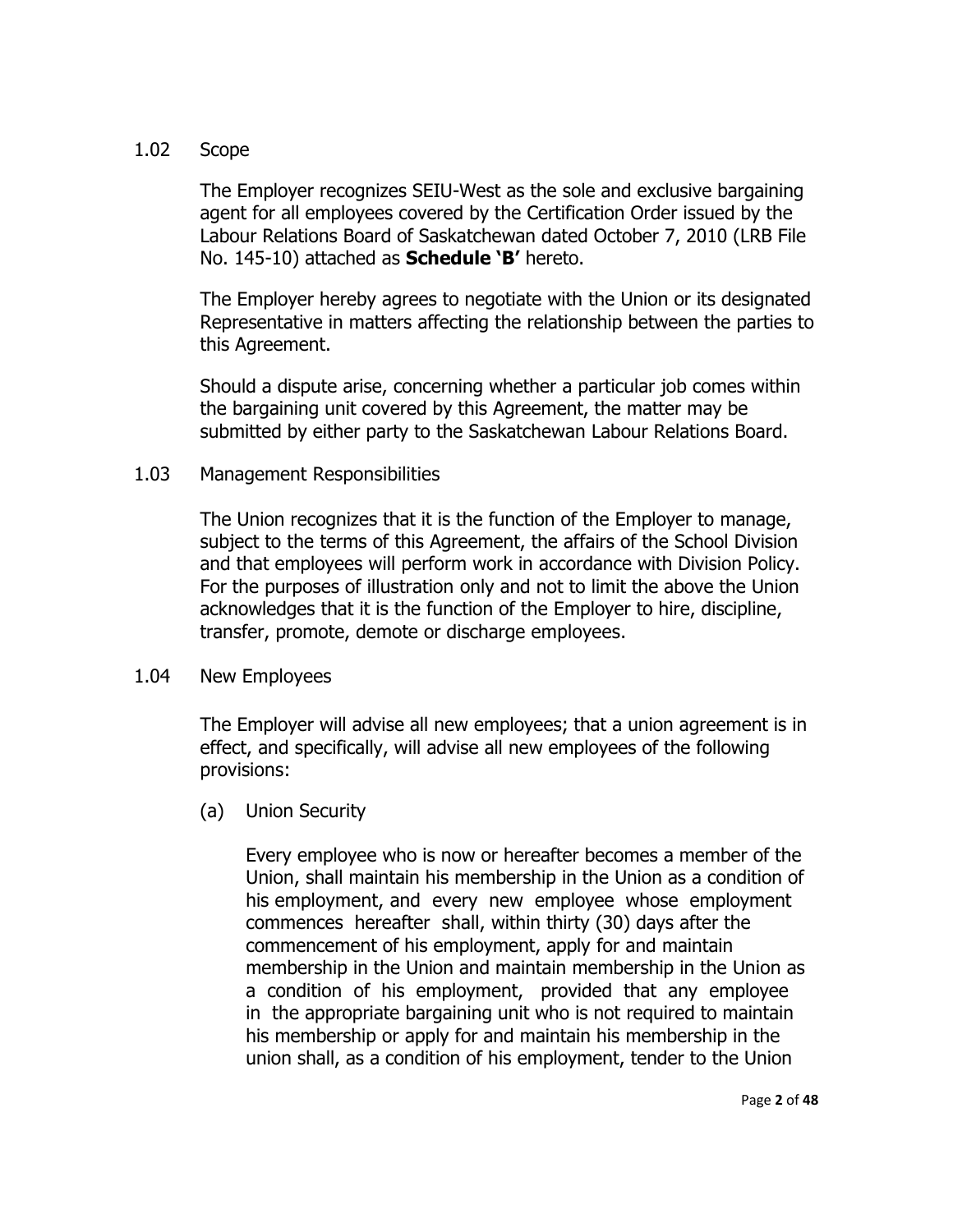the periodic dues uniformly required to be paid by the members of the union.

(b) Union Dues Check-Off

The Employer agrees that upon written request by the Union, accompanied by signed authorization cards, monthly dues shall be deducted for and on behalf of all employees who are members of the Union, and such monies shall be paid to the Treasurer of the Union not later than the fifteenth  $(15<sup>th</sup>)$  calendar day of each month, accompanied by a list of the names of all employees for and on behalf of whom such deductions have been made. Monthly statements showing the names of all additions and deletions of staff shall also be forwarded to the Treasurer of the Union. The Union shall furnish the Employer with the Dues Authorization Cards. The Employer will record all union dues deducted in the previous year on the employee's income tax (T-4) slips.

- (c) The Employer agrees to provide each new employee with a copy of the collective agreement, relevant benefits plans and relevant pension plan in place at the time of hire. The Employer will introduce all new employees to a local Union Steward or designate.
- 1.05 Strikes and Lock Outs

It is agreed by the parties hereto that there shall be no lockouts by the Employer or strikes by the Union during the term of this Agreement.

- 1.06 Contracting Out
	- (a) There shall be no contracting out of work, which would result in a lay-off of present employees.
	- (b) The Employer reserves the right to hire personnel on a part time basis to assist in the undertaking of such duties as the Employer determines to be necessary for the maintenance, upkeep and repair of the facilities.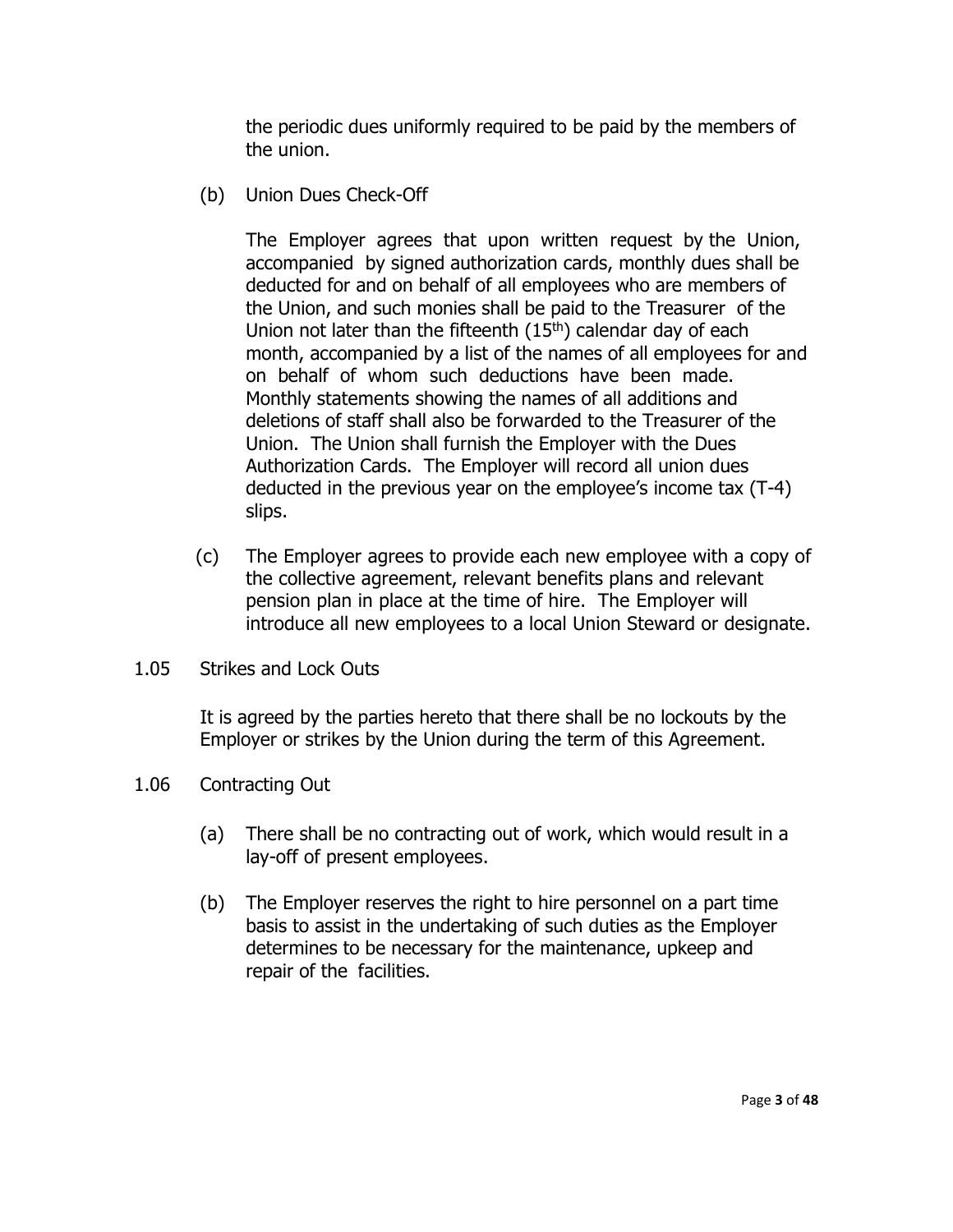1.07 Work of the Bargaining Unit

Employees covered by this Agreement shall not suffer any loss of benefits provided by this Agreement due to the Employer hiring casual labour, student employment or contracting work in areas pertaining to or related with the bargaining unit. The Employer agrees that no employee shall be laid off or have their hours of work reduced due to the utilization of volunteers.

# <span id="page-5-0"></span>ARTICLE 2 NO DISCRIMINATION

#### 2.01 No Discrimination

Unless otherwise permitted by Section 17 of The Saskatchewan Act, Section 360 of The Education Act, 1995 or Subsection 16(5) of The Human Rights Code, and with the exception of word or action contrary to the teachings of the Catholic Church, the Employer and the Union agree that there shall be no discriminatory practices with respect to an employee on the basis of any ground prohibited by The Saskatchewan Human Rights Code nor by reason of his/her membership or activity in the Union.

# <span id="page-5-1"></span>ARTICLE 3 GRIEVANCE PROCEDURE

# 3.01 Definition

A grievance shall be defined as any difference or dispute between the Employer and any employee or the Union arising out of the interpretation, application or alleged violation of any specific provision of this Agreement.

# 3.02 Procedure

For the purpose of this Article, an "informal discussion between the parties" may be satisfied by a discussion between the employee and the Principal or between the employee and the Human Resources Manager regarding the dispute or difference.

Where a dispute or difference has not been resolved following informal discussion between the parties, the agreed procedure for the resolution of all grievances, except for dismissals which shall be initiated at Step 2, shall be as follows: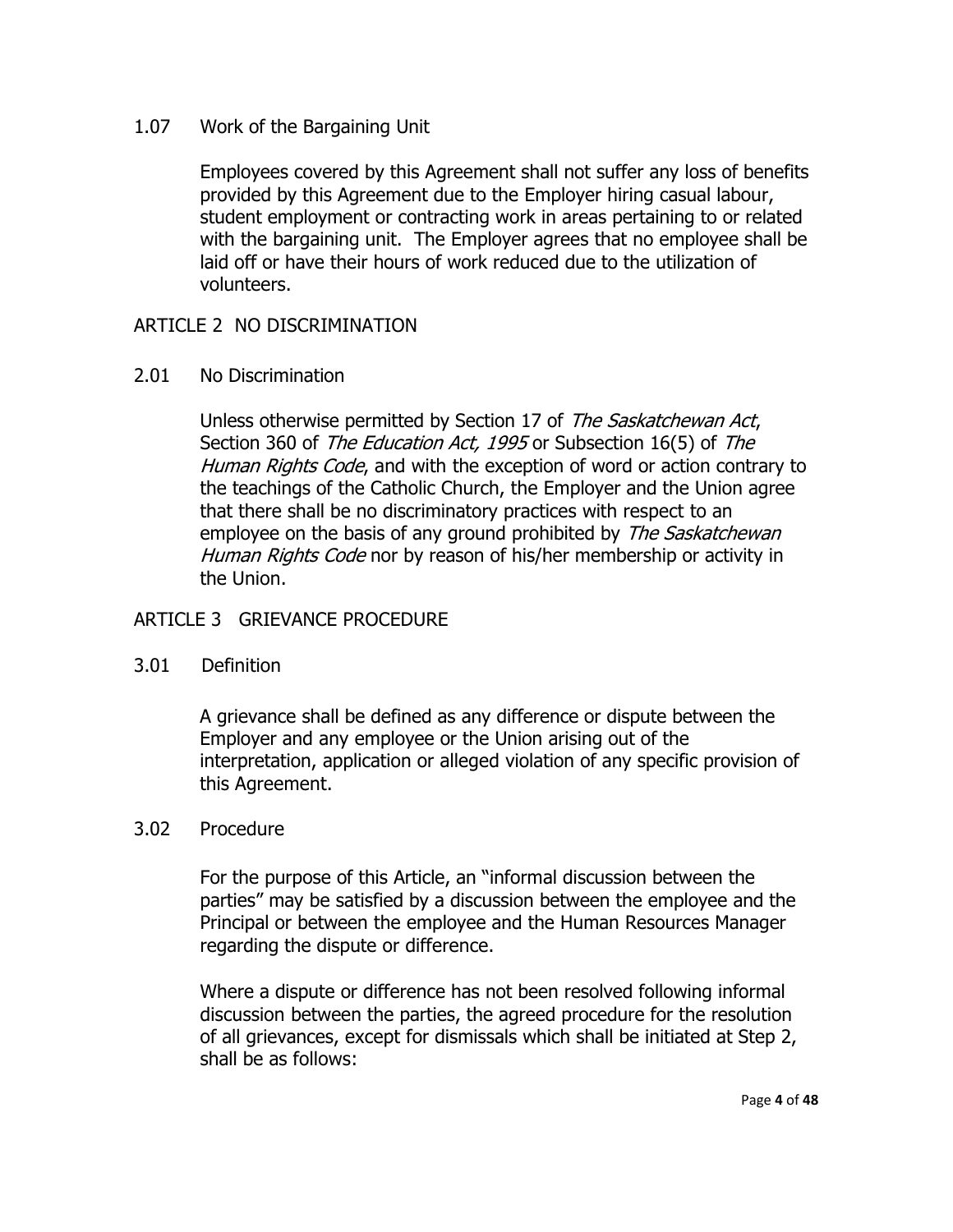# STEP 1

- (a) In the event of a grievance arising, the grievance specifying the offended Article and the remedy sought shall be presented in writing, within thirty (30) working days of the event giving rise to the grievance, to the Principal and a copy presented to the Human Resources Manager on the same day or as soon as practicable.
- (b) The employee concerned, a representative of SEIU -West, and if the employee desires, a member of the local bargaining unit shall meet with the Principal and the Director of Education or designate to discuss the grievance within ten (10) working days of its receipt by the Human Resources Manager.
- (c) The Principal or Human Resources Manager, as applicable, shall render a written decision to the employee, with a copy to the Union, within ten (10) working days of such discussion.
- (d) The parties may agree to a single arbitrator.

# STEP 2

- (a) Failing agreement under Step 1, a written application for a hearing may be made by the Union through the Human Resources Manager to the Employer within ten (10) working days of receipt of the decision at Step 1.
- (b) The hearing shall occur at the next regular meeting of the Employer following receipt of the application, when the Employer meeting occurs within three (3) working days following receipt of the application. Otherwise such hearing shall occur at the next subsequent regular meeting of the Employer.
- (c) The Employer shall send its decision, in writing, to the employee, with a copy to the Union, within ten (10) working days of the hearing.

# STEP 3

(a) Grievances which cannot be resolved through the above may be referred to a Board of Arbitration within twenty (20) working days following receipt of the Employer's decision at Step 2.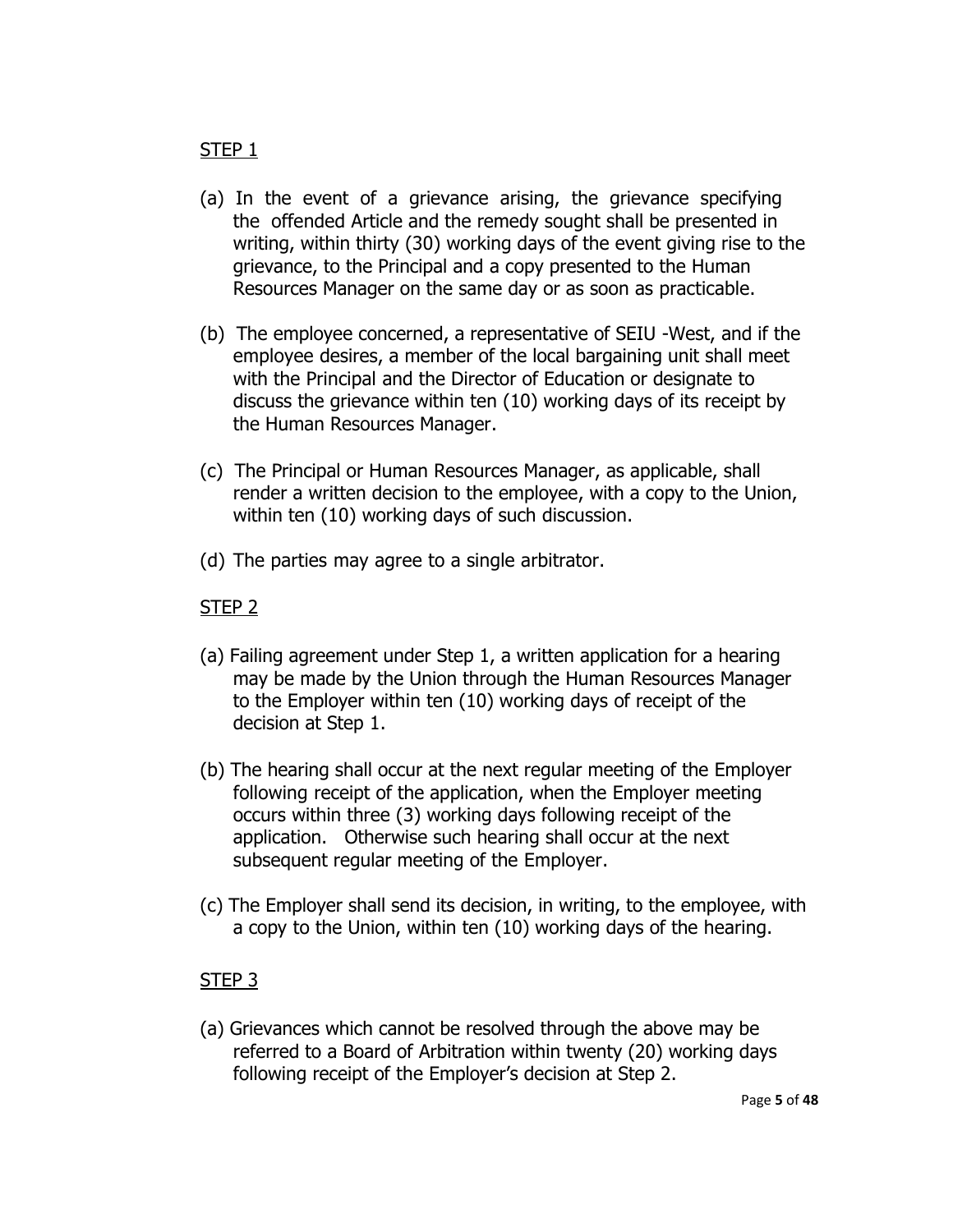- (b) The Board of Arbitration shall consist of one (1) member appointed by the Union, one (1) member appointed by the Employer, and a chairperson, jointly named by the two (2) members so appointed.
- (c) Where the appointees of the parties fail to agree, within twenty (20) working days of the second nominee's appointment, on the appointment of a chairperson either party may request the chairperson of the Labour Relations Board to appoint the chairperson.
- 3.03 Decision of the Board of Arbitration

The Board of Arbitration shall:

- (a) Not have the power to change this Agreement, or to alter, modify, or amend any of its Articles;
- (b) Be limited to dealing with the issues which are submitted to it for arbitration; and
- (c) Make every effort to render a final and binding decision within sixty (60) working days of the Arbitration Hearing.
- 3.04 Time Limits

The time limits fixed in the grievance and arbitration procedure may be extended by mutual consent of the parties to this Agreement. The grievance will be deemed to be settled unless the parties agree in writing to extend the time limit prior to the occurrence of the time limit.

3.05 Expenses of the Board

The Union and the Employer shall each pay one-half (.50) of the remuneration and expenses of the Chairperson of the Board of Arbitration.

- 3.06 Logistics
	- Page **6** of **48** (a) The parties shall have the assistance of any employee concerned as a witness and any other witnesses that may be required. The employee concerned and a local Union representative as identified in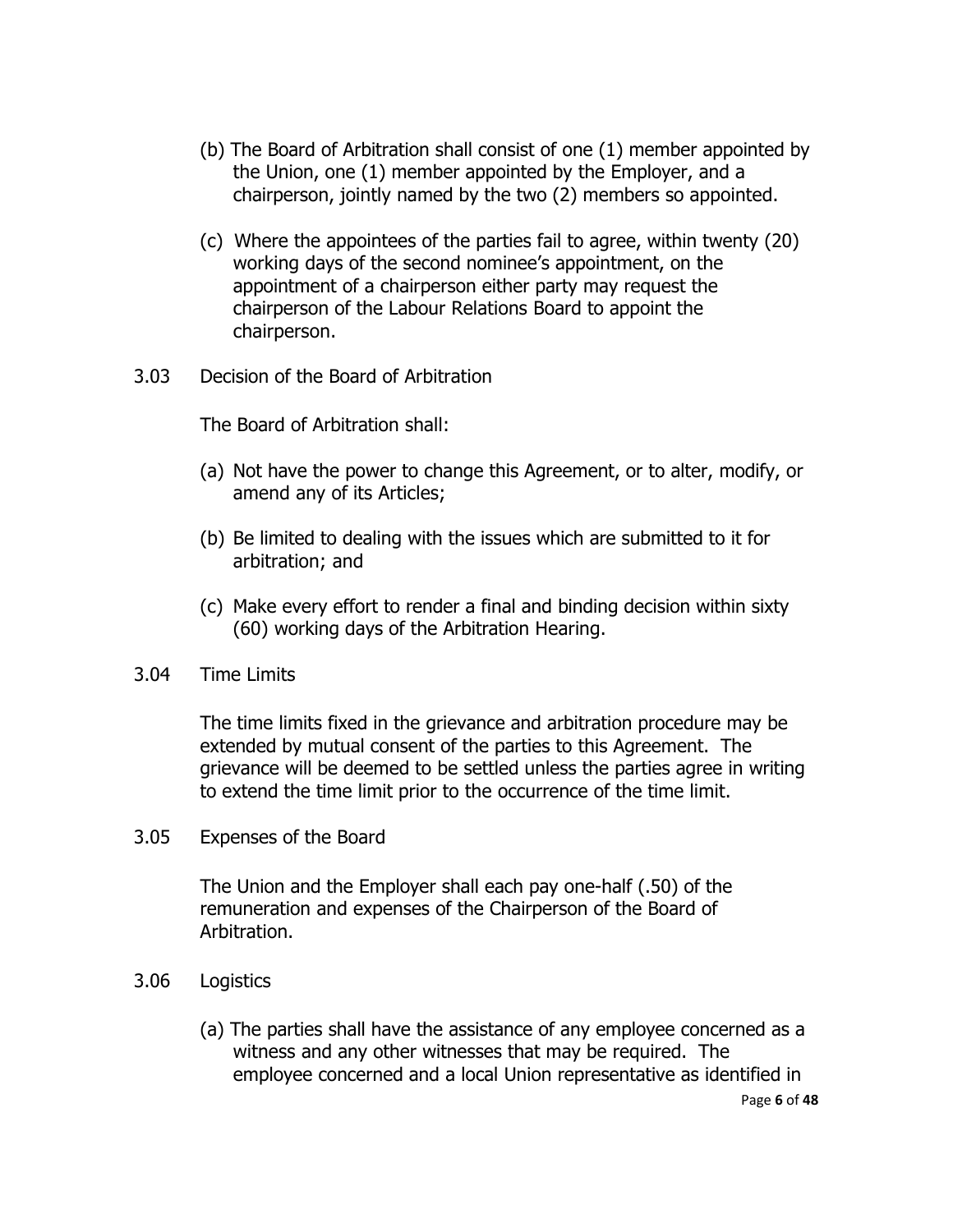Article 3.02 (Procedure) shall suffer no loss in pay in attending the discussions and meetings, specified under Article 3.02 (Procedure Step 1, Step 2 and Step 3) which occur during their hours of work.

(b) The Union recognizes that a local Union representative is employed to perform full time work for the Employer. The Employer recognizes that a local Union representative has a responsibility to negotiate the settlement of grievances as they relate to this Agreement in such a way as to not disrupt the activities of the school.

# <span id="page-8-0"></span>ARTICLE 4 SENIORITY

- 4.01 Definition
	- (a) Subject to Article 5.03 (Probation Period and Trial Periods), seniority shall be determined on the basis of continuous service that an employee has accumulated from the first  $(1<sup>st</sup>)$  day of uninterrupted service with the Employer and shall be expressed in terms of actual hours worked.
	- (b) The following shall not constitute an interruption in service:
		- Normal interruptions during the scheduled school vacation periods;
		- Annual vacation:
		- Paid holidays;
		- Paid leaves;
		- Any leave resulting from illness, injury, or disability maternity, adoption, or parental leave;
		- Recalled to work within twelve  $(12)$  months following a lay-off.

# 4.02 Seniority List

The Employer shall forward a seniority list to the Union on or before September  $1<sup>st</sup>$  and February  $1<sup>st</sup>$  of each year. At the same time a copy of the seniority list will be posted on a designated bulletin board in the school. The seniority list is open to challenge for a period of twenty (20) working days. A correction shall be made upon proof of error being provided by the employee in writing to the Payroll/Human Resources Administrator within the challenge period of twenty (20) working days. If the employee was on a leave of absence on September  $1<sup>st</sup>$  or February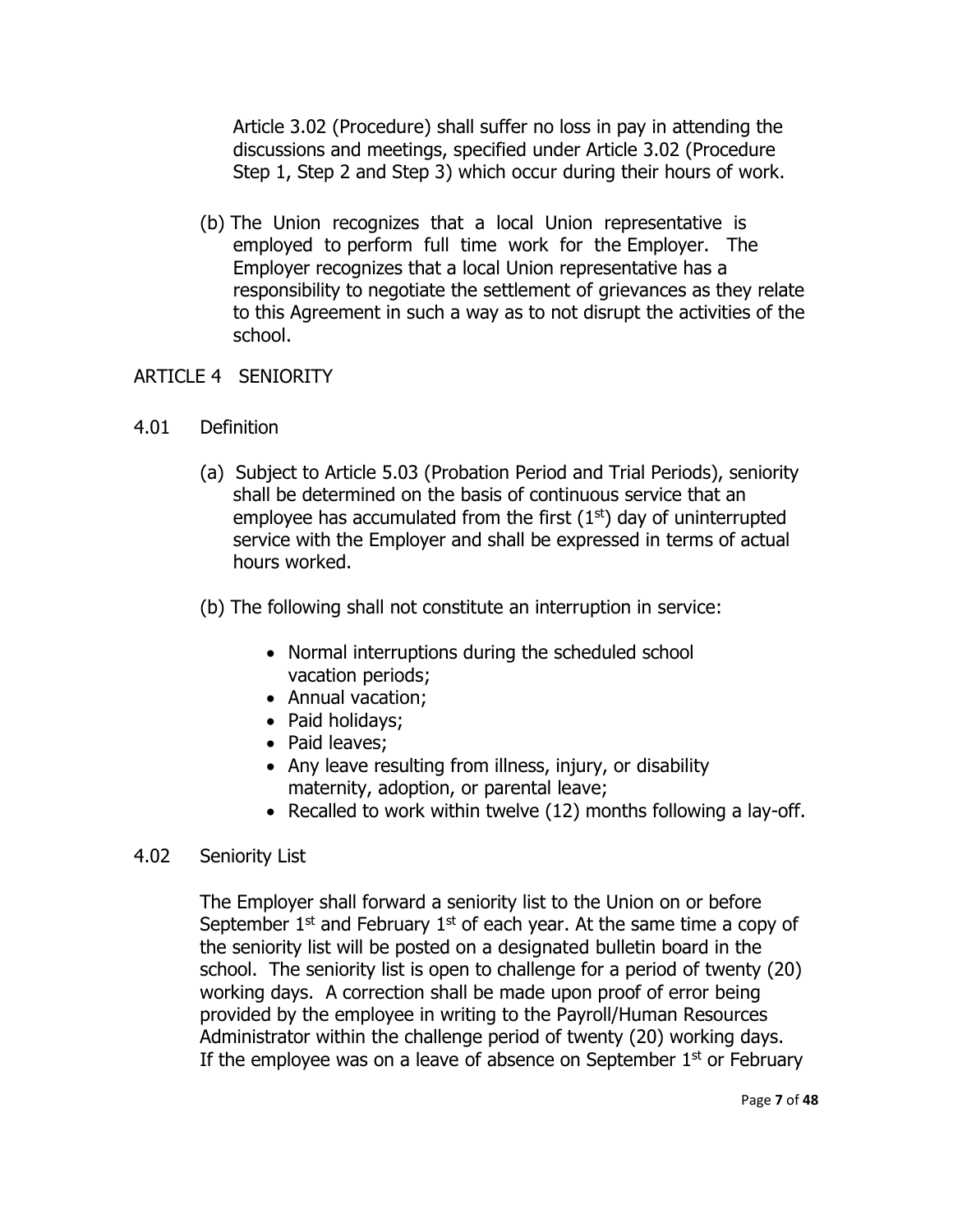1<sup>st</sup> of the year in question, the challenge period for that employee shall be twenty (20) working days from the date the employee returns to work.

The listed seniority or the challenged and revised seniority is deemed correct and is not open to future retroactive challenge by the employee.

4.03 Seniority Lost

An employee shall only lose seniority and be deemed discharged in the event that the employee:

- (a) Ceases to be an employee of the Employer;
- (b) Fails to return to work following a lay-off within seven (7) working days of being notified by registered mail to do so. It shall be the responsibility of the employee to keep the Employer informed of his current address. If the employee fails to do this, the Employer will not be responsible for failure of a notice to reach the employee; or
- (c) Is laid off from a permanent position for a continuous period in excess of twelve (12) months.

# <span id="page-9-0"></span>ARTICLE 5 VACANCIES, LAY-OFF AND RECALL

# 5.01 Posting

- (a) When a vacancy occurs, the Union agrees that prior to posting the vacant position, the Employer shall continue the current practice of making any lateral moves of employees that serve to meet the needs of the students. The posted vacancy may not be the position originally vacated.
- (b) When a position is to be filled the Employer shall post a notice of the vacancy at the schools within the Division, including the Employer Office. The Notice will be posted for a minimum of five (5) working days to allow the existing employees to make a written application to the Payroll/Human Resources Administrator. At the same time as those vacant positions are advertised internally, they may also be advertised publicly. During summer break, the notice of posting shall be communicated to members through the individual's Holy Family email.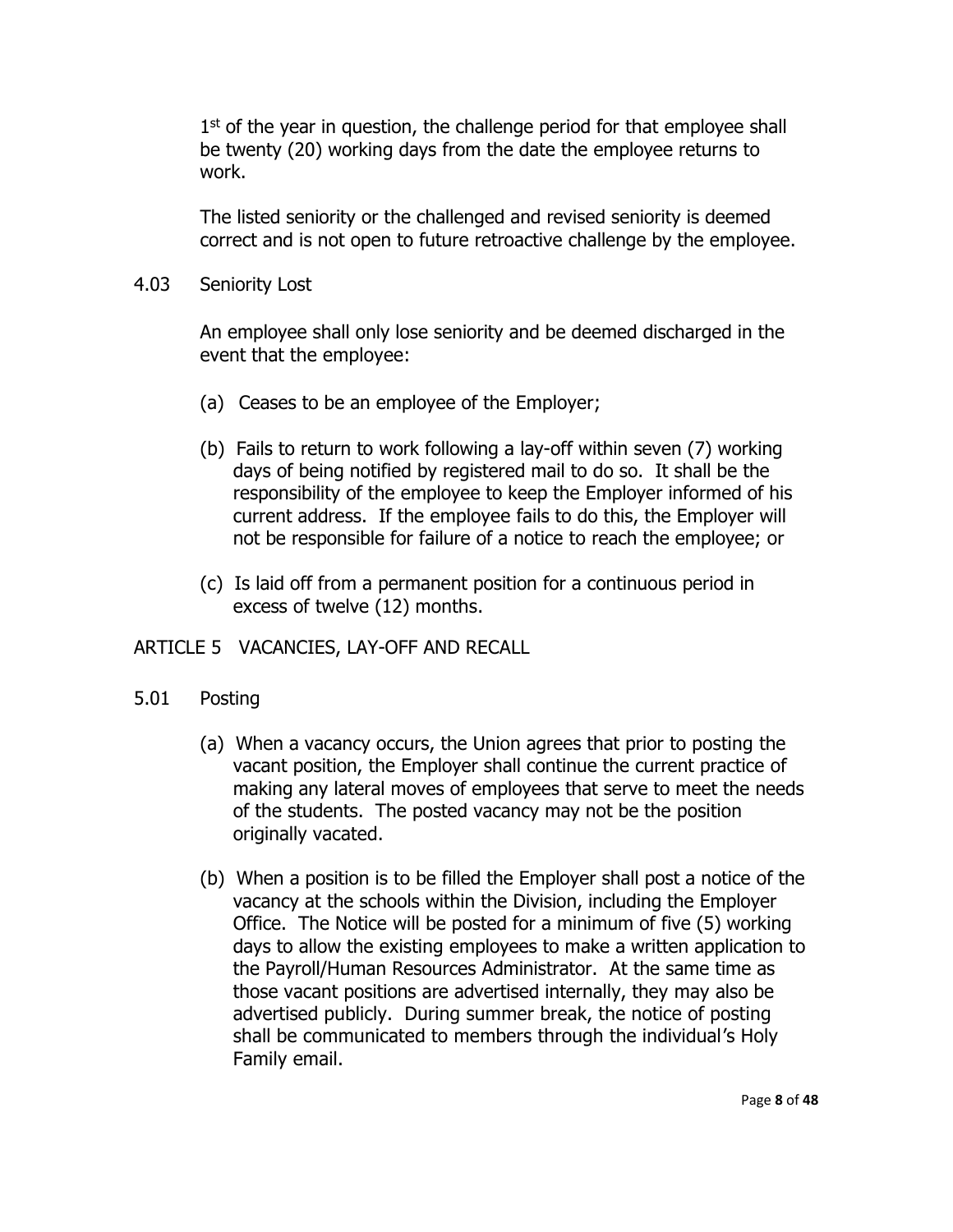(c) Information of Postings

The posting shall contain the following information:

- Nature of position;
- Status: FT/PT Permanent/Temporary;
- Current school/work location;
- Required qualifications as stated in the job description;
- Shift including normal hours, which may be subject to change;
- Wages or salary rate, or the range;
- Date of commencement of the position;
- Closing date of the posting; and
- A Union position represented by SEIU-West.
- (d) When a new temporary position known to be sixty (60) calendar days or greater occurs the Employer shall post the position. A permanent employee appointed to a temporary position shall be returned to their original permanent position at the termination of the temporary appointment. If a permanent employee substitutes in another position, they shall continue to receive all benefits of a permanent employee.

# **(e) The Employer agrees to provide a copy of each job posting to SEIU-West at the time of its origin.**

- 5.02 Appointment
	- (a) (1) In filling a position vacancy the appointment shall be made, first to internal applicants who the Employer considers to possess the required qualifications, knowledge, education, and suitable skills and abilities acceptable to perform the duties of the available position. In the event that there are two (2) or more internal applicants who the Employer considers to have the required qualifications, knowledge, education, and suitable skills and abilities, seniority shall be the deciding factor in the appointment.
		- (2) **Temporary employees whose term expires end of June shall be considered "internal applicants" until September 30th and if selected, their seniority earned by June end shall be included on the next seniority list.**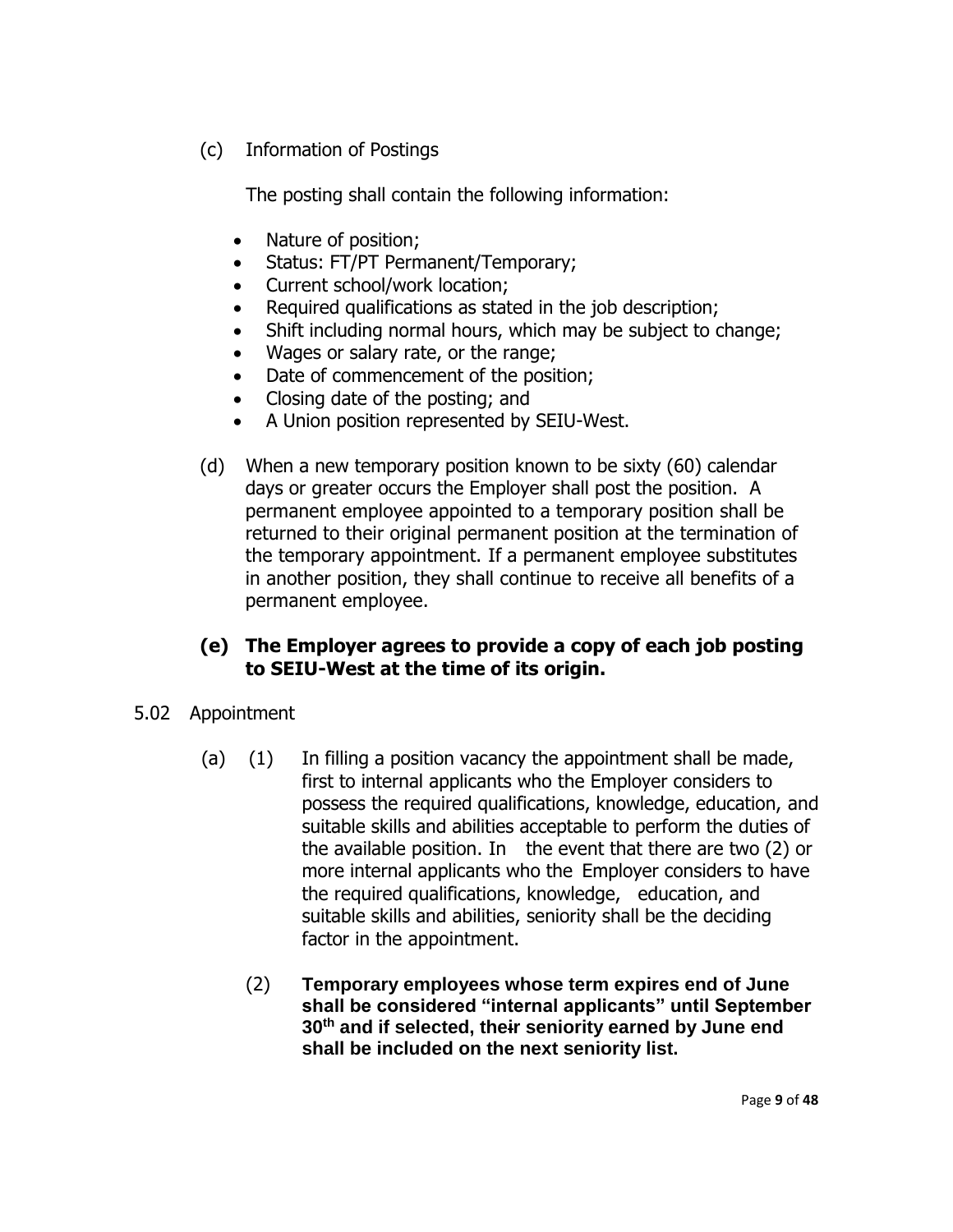- (b) The successful applicant shall be notified by Letter of Appointment and within five (5) working days of awarding the position, their name will be posted on designated bulletin board(s) for a minimum of seven (7) calendar days, with a copy forwarded to SEIU-West Moose Jaw office.
	- (1) If the applicant with the most seniority is not successful in obtaining the position, they shall be so advised in writing together with reasons**, with a copy forwarded to SEIU-West Moose Jaw office**.
- (c) Unless mutually agreed otherwise, an employee selected from the posting procedure shall commence the job on the date of commencement as stated in the original job posting or within ten (10) working days after the closing date of the original job posting.
- (d) The Employer will provide an appropriate orientation to all new staff with pay after their appointment.
- 5.03 Probation and Trial Periods
	- (a) Probation Period

A newly hired employee shall be on probation for a period of three (3) continuous months of work or the applicable classification full-time equivalent of sixty (60) continuous worked days, whichever is greater from the date of hiring.

During the initial Probationary period:

- (1) The employer will convey expectations for the position to the employee.
- (2) The process of monitoring new employees is on-going. A performance evaluation will be conducted no later than twothirds of the way through the probationary period.
- (3) Once an evaluation has been completed by the supervisor, a written summary will be provided to the employee. The evaluation will be signed by the employee. The employee may attach a written letter with comments to the evaluation.
- Page **10** of **48** (4) Upon successful completion of the probationary period, the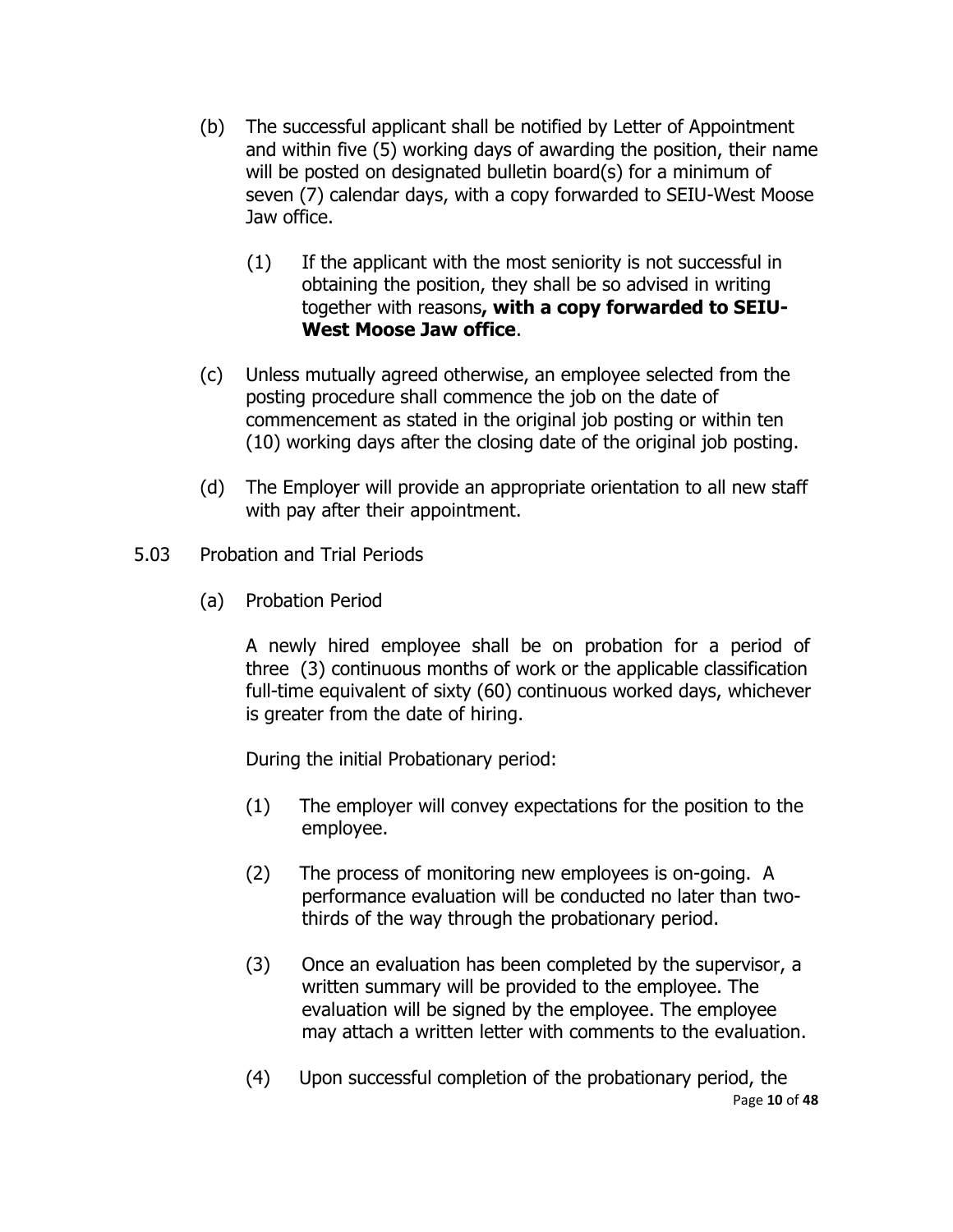employee shall be appointed to the permanent staff: the employee shall be informed in writing.

(b) Trial Period

The successful internal applicant shall be notified within one (1) week following the end of the posting period. The successful applicant will be provided with a trial period of up to thirty (30) worked days from the date of appointment to the new position. Trial periods shall not apply to employees accepting positions within the same job classifications. In the event the successful employee proves unsatisfactory to the position during the trial period, or if the employee so wishes during the trial period, they shall be returned to their former position and wage without loss of seniority. Any other employee hired, promoted or transferred because of the rearrangement of positions shall also be returned to the employee's former status or position and wage rate without loss of seniority.

- 5.04 Lay-off Notice
	- (a) Termination or Indefinite Lay-off

Except for just cause other than shortage of work, the Employer shall not discharge or lay-off an employee who has been in his/her service for at least three continuous months without giving that employee at least:

- (1) One (1) week's written notice, if his period of employment is less than one (1) year;
- (2) Two (2) weeks' written notice, if his period of employment is one (1) year or more but less than three (3) years;
- (3) Four (4) weeks' written notice, if his period of employment is three (3) years or more but less than five (5) years;
- (4) Six (6) weeks' written notice, if his period of employment is five (5) years or more but less than ten (10) years;
- (5) Eight (8) weeks' written notice, if his period of employment is ten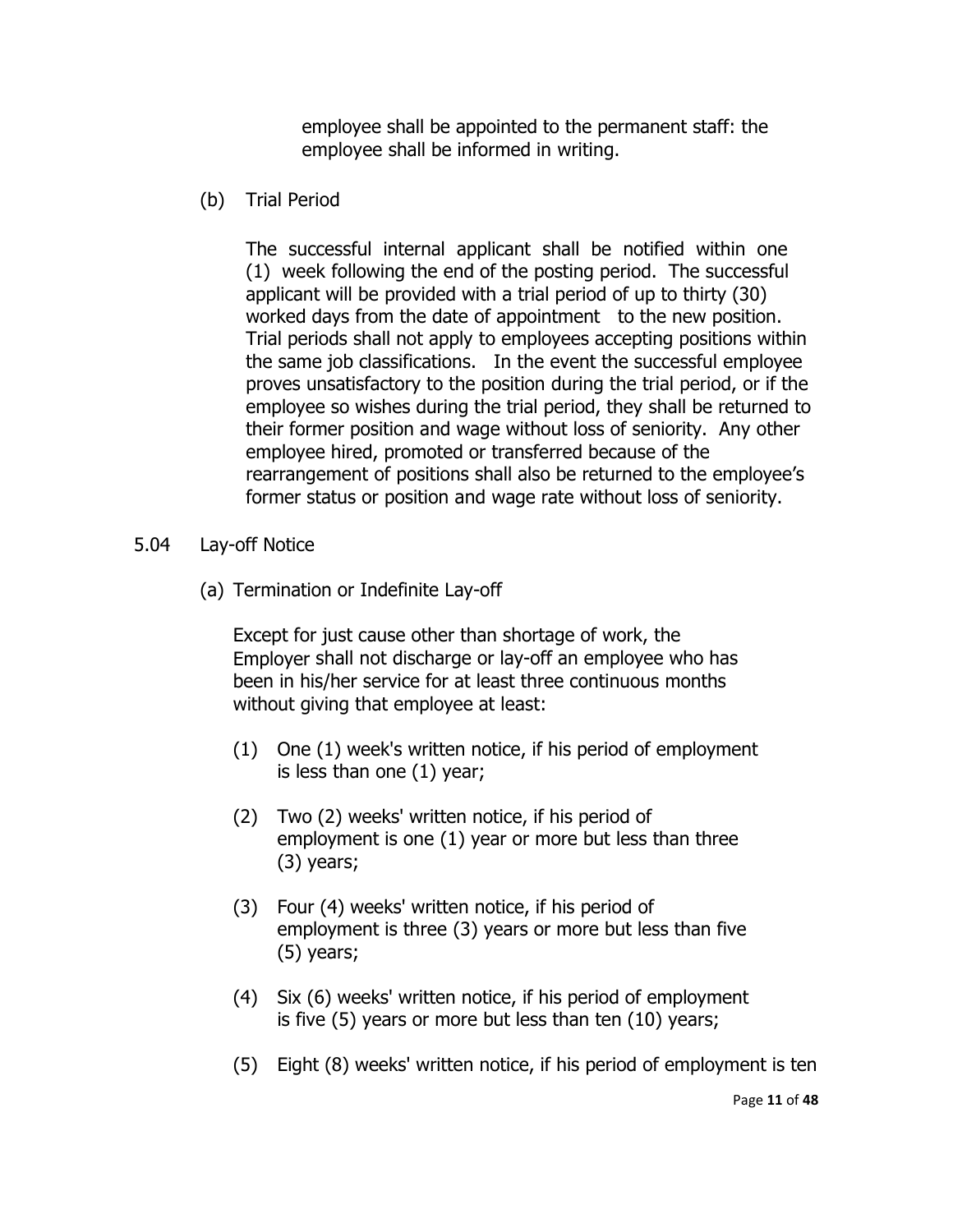- (10) years or more.
- (b) Automatic Lay-off

Employees, who work on the basis of the academic year, shall be deemed to be laid off for the school vacation periods. Recall following the school vacation periods shall be automatic unless the Employer has served termination or indefinite lay-off notice under Article 5.04 a) (Lay-off Notice - Termination or Indefinite Lay-off). This Article will serve as notice of lay-off and recall for the school vacation periods. Article 5.04 a) (Lay-off Notice - Termination or Indefinite Lay-off) does not have application in these situations.

5.05 Staff Reassignment or Lay-off

Where a staff reduction is necessitated within a classification in the applicable town:

- (a) given that the particular educational or developmental needs of any directly affected pupil, if applicable, as determined by the Director of Education or designate, are met to the satisfaction of the Director of Education or designate; and
- (b) given that any additional qualifications of the staff in that classification are considered for transfers to a permanent position vacancy for which they have the required qualifications, knowledge, education, skills and abilities, in another classification within the scope of this Agreement, and
- (c) given that an employee may be reassigned from their current classification to the least senior position in another classification provided that the employee has the required qualifications, knowledge, education, skills and abilities for that position in the other classification.

A lay-off notice will be served to the employee with the least applicable seniority in that classification within the applicable town or the redundant employee may accept a lay-off.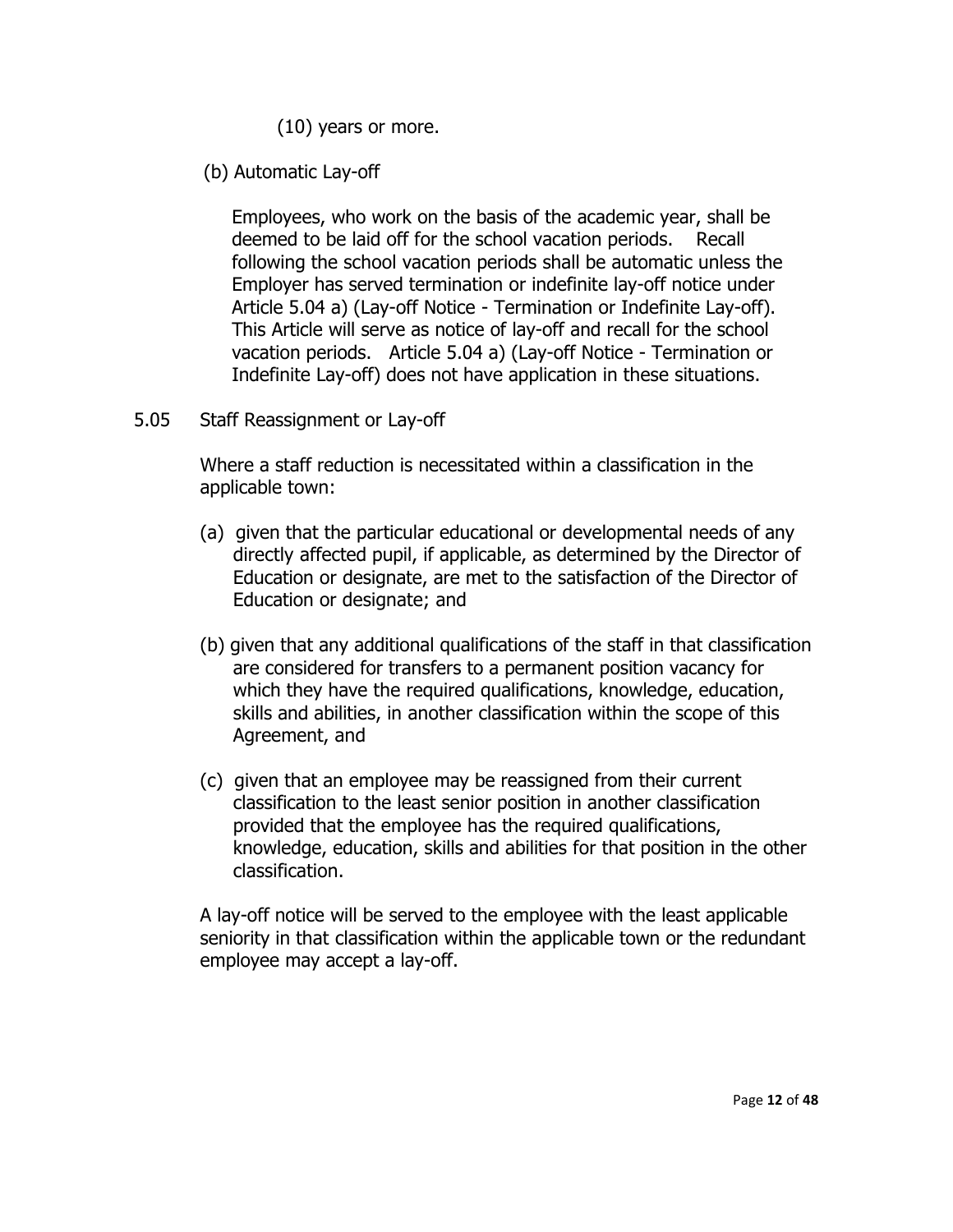Employees, after being advised of their options, shall be granted up to three (3) working days to advise the Employer in writing of their option. If no selection is made, the employee shall be deemed to have accepted layoff.

Where a lay-off notice has been issued pursuant to Part 2 (Employment Standards) of The Saskatchewan Employment Act, and where requested by either party, representatives of the Employer and the Union shall meet to review the staff reassignment options, including lay-off and provide a recommendation on staff reassignment or lay-off to the Employer.

# 5.06 Recall

- (a) No new permanent employee will be hired in a classification covered by this Agreement until those laid off, if any, in that classification have been provided with an opportunity in accordance with the provisions of Article 5.01 (Posting) and Article 4.03 c) (Seniority Lost), to fill the available vacancy.
- (b) Employees who have the required qualifications, education, knowledge, skills and abilities for the position will be recalled in order of seniority.
- (c) An employee shall, during a lay-off, maintain but not accrue; all previously earned benefits and rates of pay.
- (d) The Employer will not fragment full-time positions. The Employe will maintain as many full-time, then part-time Employees as is reasonably possible. The use of casuals shall be kept to a minimum.
- 5.07 Organizational Change and/or Reorganization of Work

The parties agree that where there is pending organizational change and/or the reorganization of work, the Employer shall engage in meaningful consultation with the Union in advance of the decision-making stage.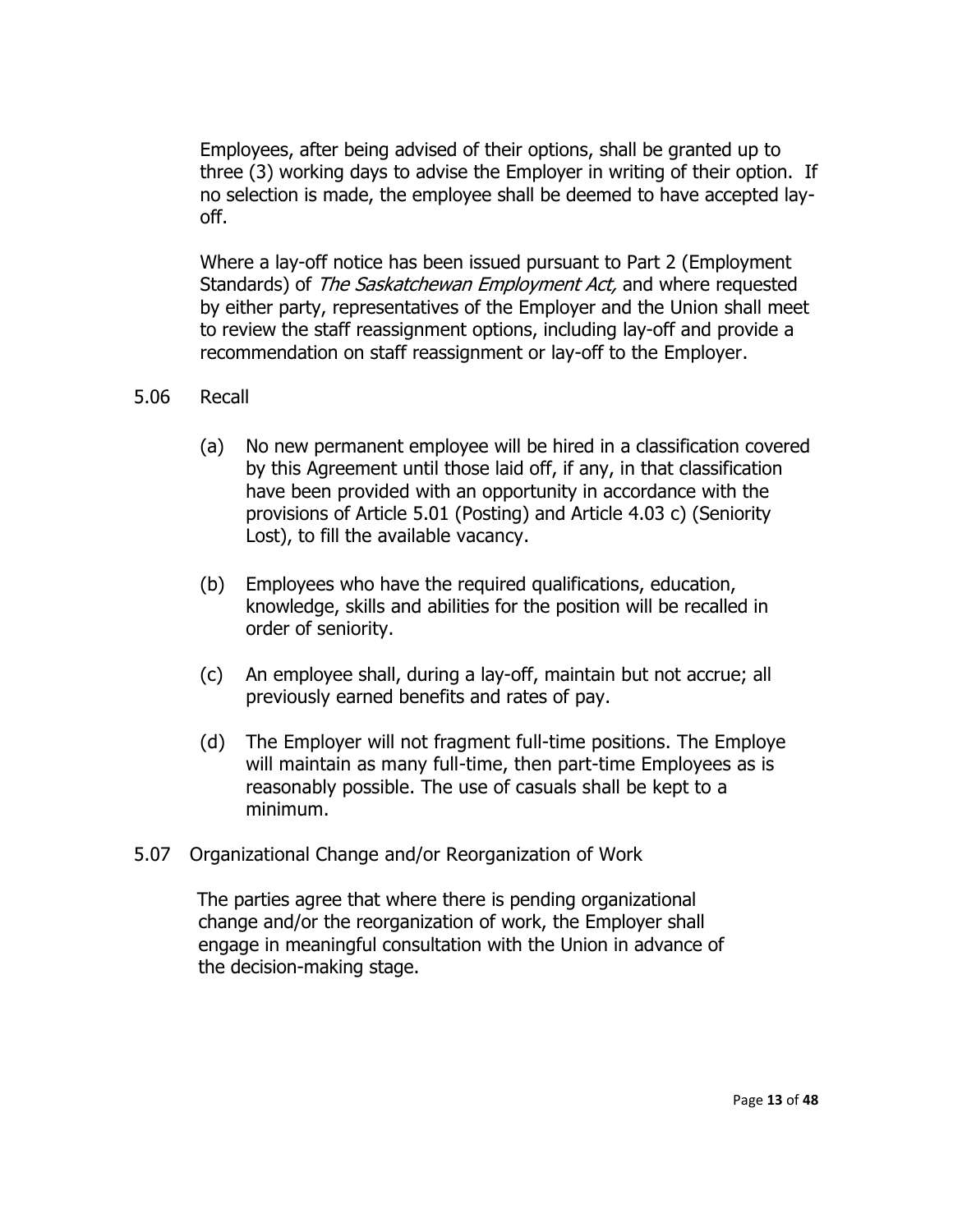# <span id="page-15-0"></span>ARTICLE 6 ANNUAL VACATIONS AND PUBLIC HOLIDAYS

- 6.01 Calendar Year Employees
	- (a) Vacation Entitlement

The Employer recognizes the following as the annual vacation entitlement of calendar year employees:

- (1) After completion of one (1) year service, the employee is entitled to three (3) weeks paid vacation;
- (2) After the completion of eight (8) years of service, the employee is entitled to four (4) weeks paid vacation;
- (3) After the completion of fifteen (15) years of service, the employee is entitled to five (5) weeks paid vacation; and
- (4) After the completion of **twenty-two (22)** years of service, the employee is entitled to six (6) weeks paid vacation.
- (b) Requests for vacation leave shall, where possible, be submitted to the Principal or immediate supervisor at least fourteen (14) calendar days in advance of the requested leave.
- (c) Summer Vacation

Summer vacation requests shall be submitted to the supervisor by **April 15th** of each year. The Supervisor shall respond with confirmation of vacation approvals by **April 30th** each year. Vacation will be granted in order of seniority with consideration for the operational needs of the organization.

(d) Vacation Scheduling

Annual vacation for employees who work on a calendar year basis shall be taken during the year in which it is earned unless otherwise agreed upon between the Human Resources Manager and the employee with consideration for the operational needs of the organization.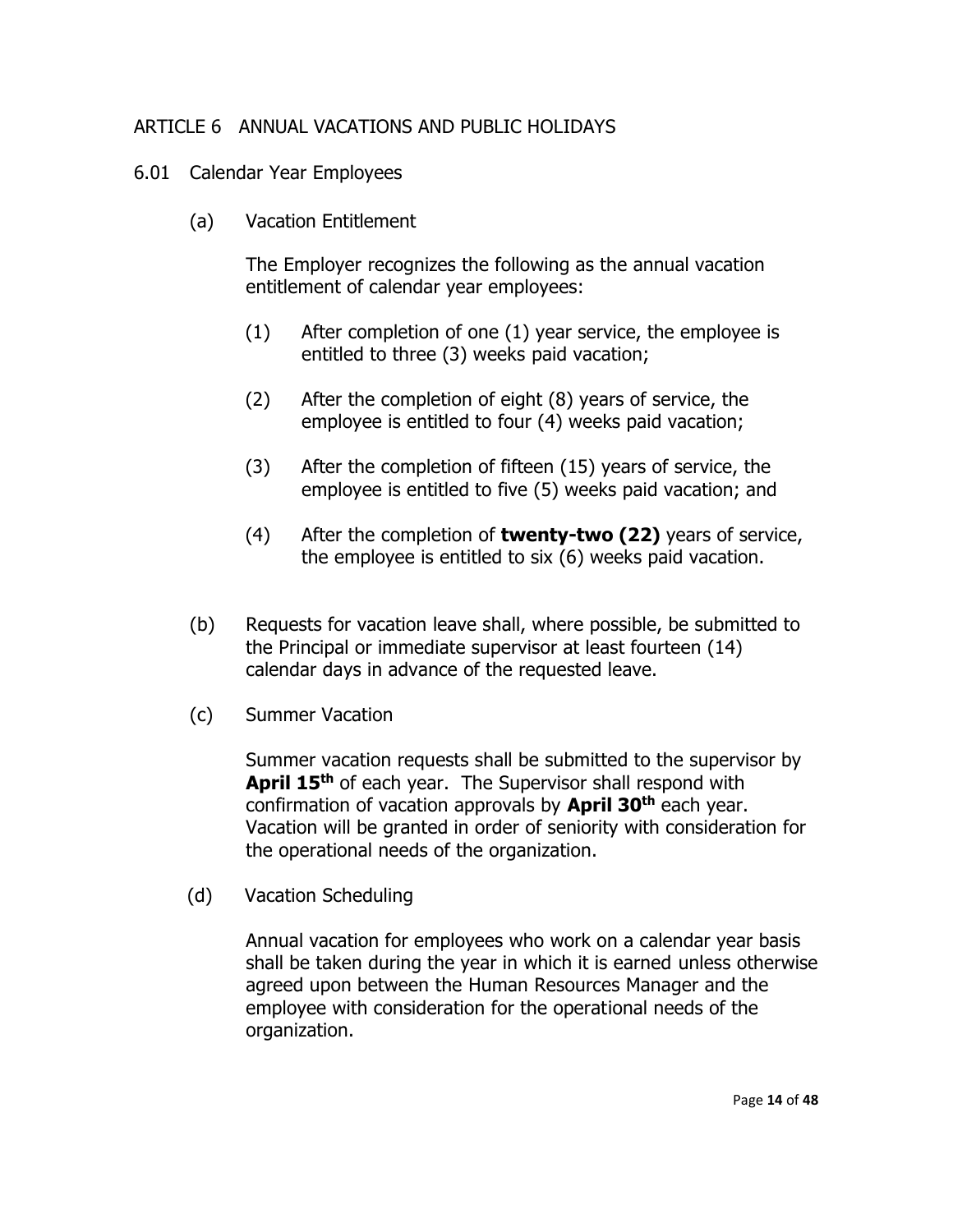- (e) Vacation Carry Forward
	- (1) Prior to May  $1^{st}$  of the current year, employees must present written notification to the Human Resources Manager or designate of their wish to carry forward any vacation days into the next year.
	- (2) An employee who has completed one (1) year of service shall be permitted to carry forward a maximum of five (5) vacation days into the next year.
	- (3) An employee who has completed eight (8) years of service may be permitted to carry forward a maximum of ten (10) vacation days into the next year upon the approval of the Human Resources Manager's review of the operational needs of the organization with consultation of the supervisor.
	- (4) Where an employee has carried forward vacation days into the next year it is understood that those days must be used in the next year.
- (f) Displacement of Vacation

Where an employee's annual vacation has been disrupted for any of the following occurrences:

- (1) Bereavement Leave; or
- (2) Sick Leave which requires hospitalization; or
- (3) Sick Leave for an illness which could confine the employee for a duration of at least three (3) consecutive days; or
- (4) Sick Leave immediately prior to commencing his/her scheduled vacation and such illness continues into the period of scheduled vacation.

The period of vacation so displaced by any of the aforementioned shall either be added to the vacation period requested by the employee and approved by the Employer or reinstated for use at a later date.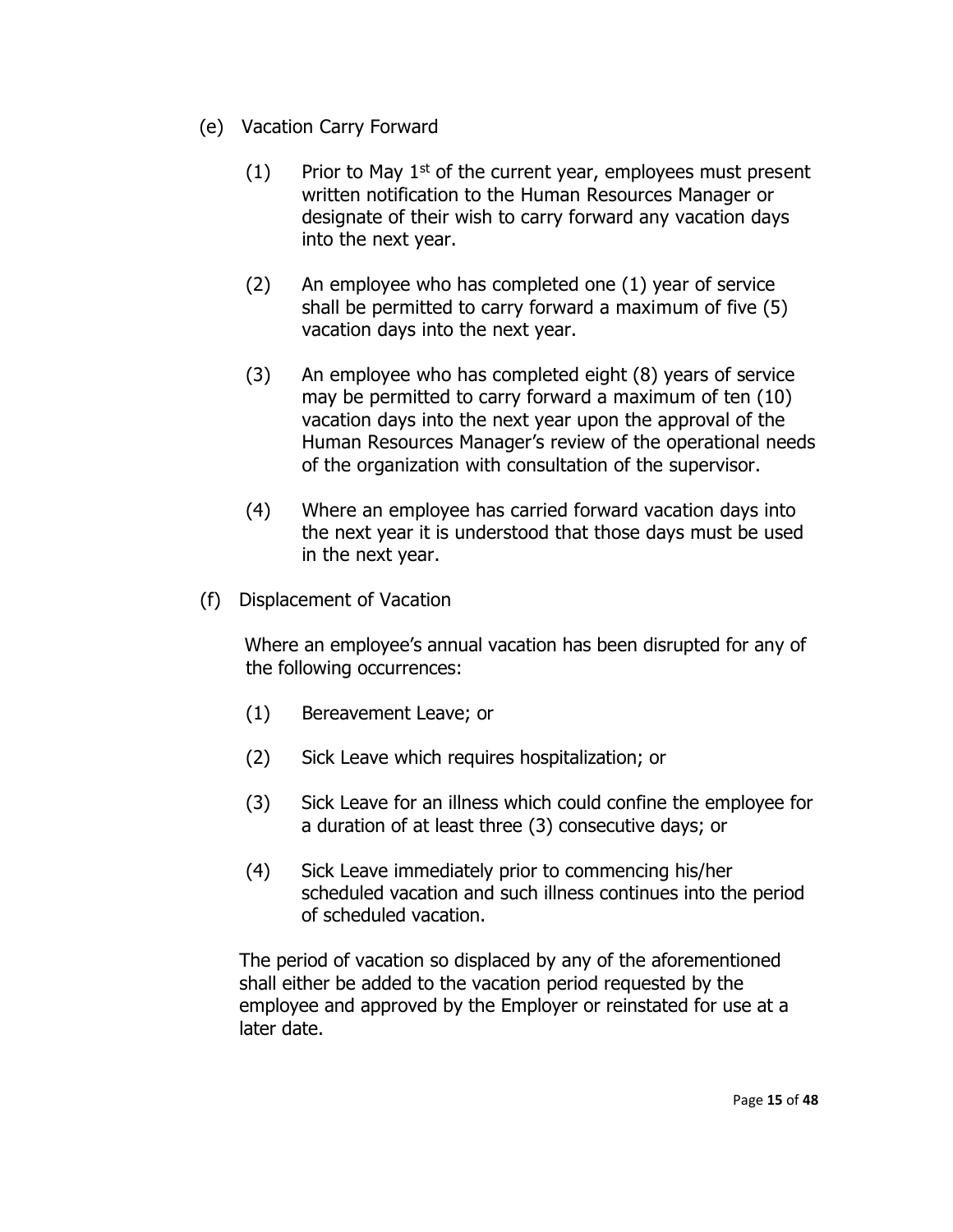Where the Employee requests the displaced vacation to be charged against Sick Leave credits to the extent available, the employee shall be required to provide medical verification of the illness. Such request for medical verification shall be made during the period of the illness.

- 6.02 Academic Year Employees
	- (a) Vacation Pay Entitlement

The Employer will recognize the following as the annual vacation pay entitlement paid in accordance with Part 2 (Employment Standards) of The Saskatchewan Employment Act subject to the following:

- (1) After the completion of one (1) year service  $-3/52<sup>nds</sup>$  of earnings;
- (2) After the completion of eight (8) years service  $-4/52<sup>nds</sup>$  of earnings;
- (3) After the completion of fifteen (15) years service  $-5/52<sup>nds</sup>$  of earnings; and
- (4) After the completion of **twenty-two (22)** years service  $6/52<sup>nds</sup>$  of earnings.
- (b) Vacation Pay

The vacation pay as provided above shall be paid to each Academic Year employee on each pay cheque.

# 6.03 Statutory Holidays

 (a) The Employer recognizes the following as statutory holidays for calendar year and academic year employees which fall within their work year:

New Years Day **Family Day** Good Friday **Easter Monday**  Victoria Day Canada Day Saskatchewan Day Labour Day Christmas Day Boxing Day

Thanksgiving Day **Remembrance Day**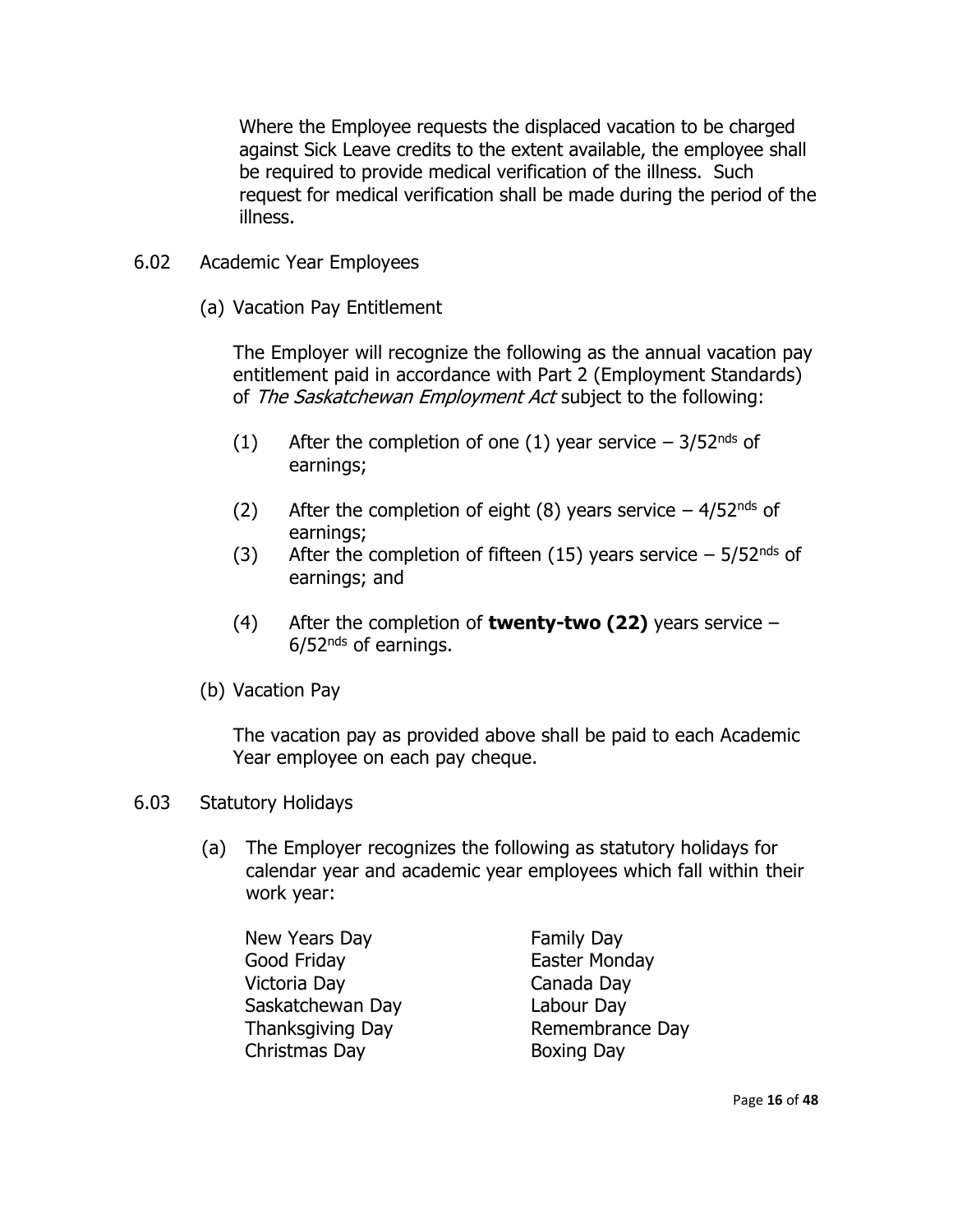**and/**or any day that is **declared or** substituted for a statutory holiday pursuant to Part 2 (Employment Standards) of The Saskatchewan Employment Act **or The Education Act** and any civically proclaimed holiday within the employee's work year.

(b) Payment

The Employer will pay the vacation pay entitlement and the Statutory Holiday pay entitlement in accordance with Part 2 (Employment Standards of The Saskatchewan Employment Act subject to this Article on a monthly basis for academic year employees.

- (1) All full-time calendar year employees shall receive the above noted Statutory Holidays with pay. Other than full-time employees shall be pro-rated in relation to hours paid in the previous four (4) week period.
- (2) Statutory Holiday During Vacation

If a Statutory Holiday falls or is observed during a calendar year employee's vacation period the employee shall be allowed an additional vacation day with pay at a time mutually agreed to between the Employer and the employee.

(c) Compensation for Holiday Falling on Saturday or Sunday

When a statutory holiday falls on a Saturday or Sunday and an employee is not scheduled by the Employer to work, a day adjacent to the holiday will be scheduled as the holiday as determined by the Employer at the beginning of the academic year.

(d) Pay for Work on Statutory Holiday

Employees who are required to work on a statutory holiday or a day designated as a statutory holiday shall receive holiday pay in accordance with Article 5.03 b) plus one and one-half  $(1 \frac{1}{2})$  time the employees' regular rate of pay for all hours worked.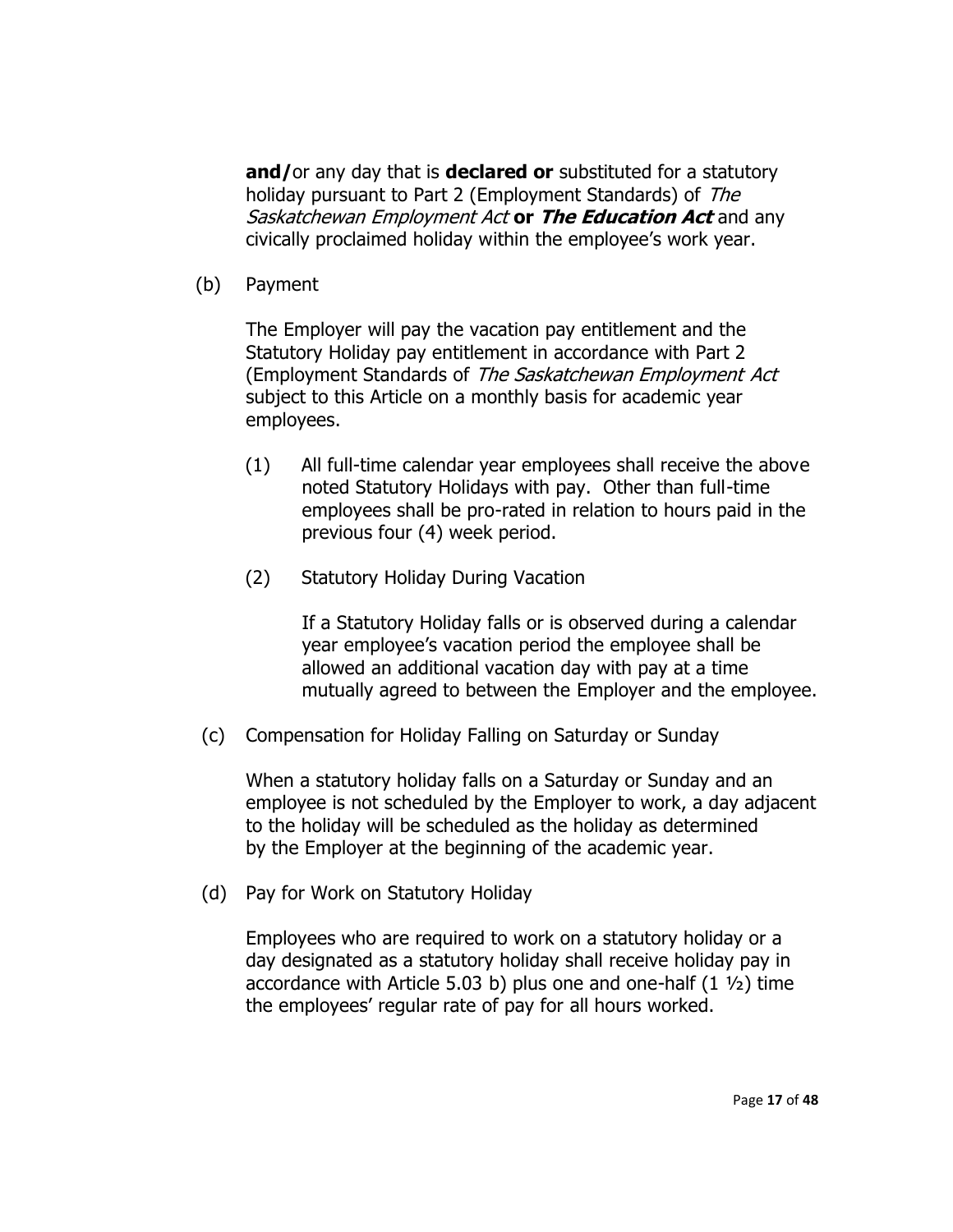# <span id="page-19-0"></span>ARTICLE 7 SICK LEAVE

# 7.01 Definition

(a) General

Sick Leave is defined as the period of time an employee is absent from work with pay by virtue of being sick or disabled or because of an accident for which compensation is not payable under The Workers' Compensation Act, or The Automobile Accident Insurance Act.

(b) Medical Appointments

Where medical or specialist appointments cannot be made outside of daily hours of work, a claim may be made against the Sick Leave Entitlement identified in Article 7.02 (Entitlement) to a maximum of five (5) working days per calendar or academic year as applicable.

Where the operation requirements of the Employer permit, the employees may use this entitlement on an hourly basis.

(c) Quarantine

**Every employee in case of quarantine by order of a medical health officer, the Ministry of Health or the Employer shall be entitled to the employee's regular scheduled wages without loss in sick leave credits during the quarantine for a period not to exceed twenty (20) days per year. If the employee has been employed with a board of education for less than a year, or on a part-time basis the twenty (20) days of entitlement will be prorated accordingly.**

# 7.02 Entitlement

After thirty (30) worked days of employment with the Employer and prorated for part-time employees:

(a) Academic Year Employees

The Employer shall grant sick leave with pay at the rate of one and one-half (1 ½) days per month to a maximum of fifteen (15) working days per academic year and the sick leave shall accrue to the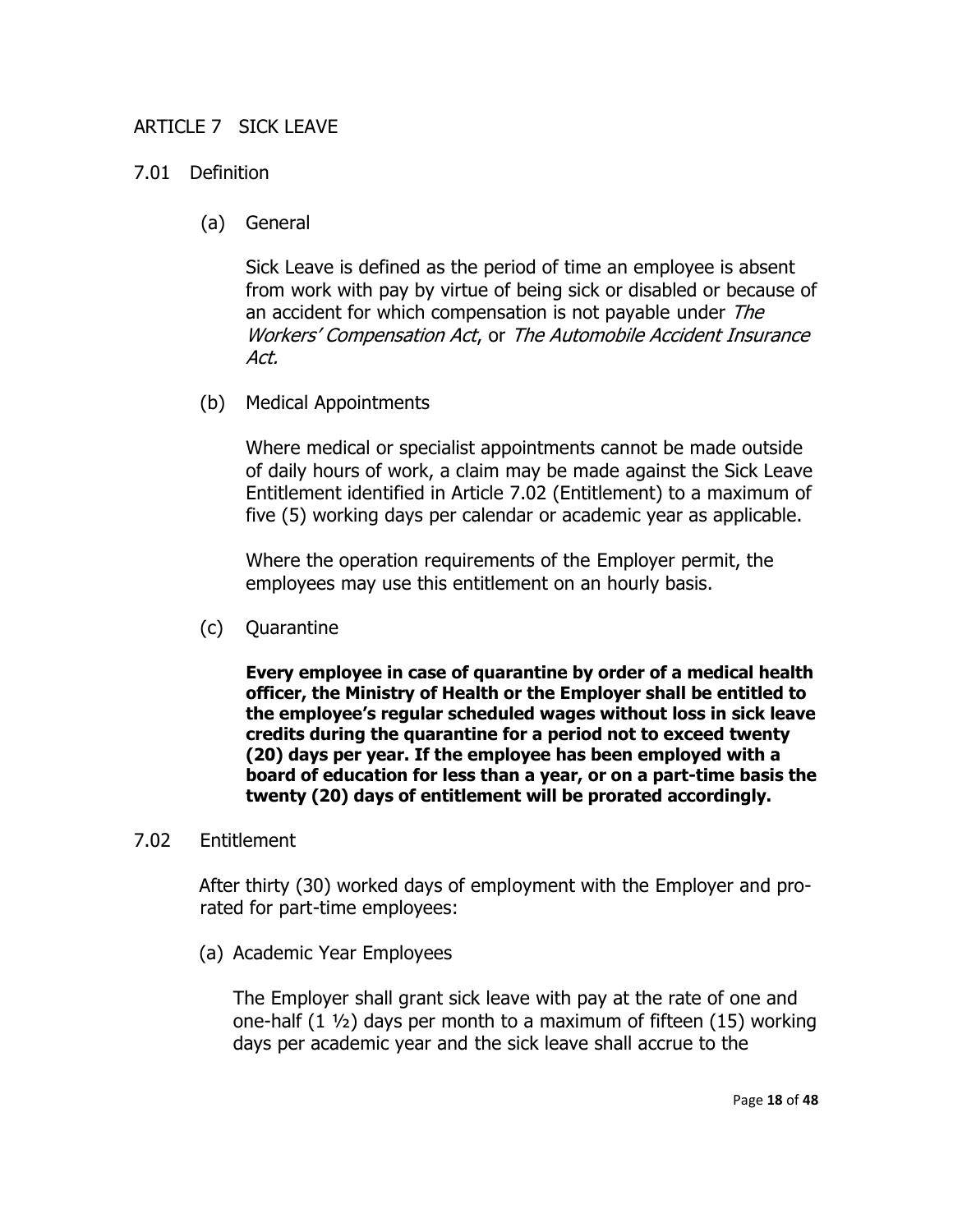employee's credit, to a maximum accumulation of one hundred and fifty (150) working days at a time.

(b) Calendar Year Employees

The Employer shall grant sick leave with pay at the rate of one and one-half  $(1 \frac{1}{2})$  days per month to a maximum of eighteen  $(18)$  days per year and sick leave shall accrue to the employee's credit to a maximum accumulation of one hundred and eighty (180) working days at any time.

(c) Exceptions

No employee shall accumulate sick leave credits when that employee is:

- (1) Sick in excess of thirty (30) calendar days; or
- (2) On a leave of absence without pay pursuant to Article 8 (Leave of Absence); or
- (3) Laid off pursuant to Article 5.04 (Lay-off Notice).
- 7.03 Deductions from Accumulated Sick Leave
	- (a) Employees on sick leave shall draw first from the current year's sick leave credits and then from their accumulated sick leave account on the basis of one (1) day's regular pay for each work day until such credits are exhausted.
	- (b) Employees on sick leave shall open a claim for long term disability (LTD) before the qualification period of 105 calendar days is reached.
		- (1) If the claim is approved and the employee receives LTD benefits, no sick leave credits will be used after the 105 calendar days. The unused sick leave credits remain for future use.
		- (2) If the claim is not approved the employee may continue to use sick leave until all, is needed, sick leave credits are exhausted.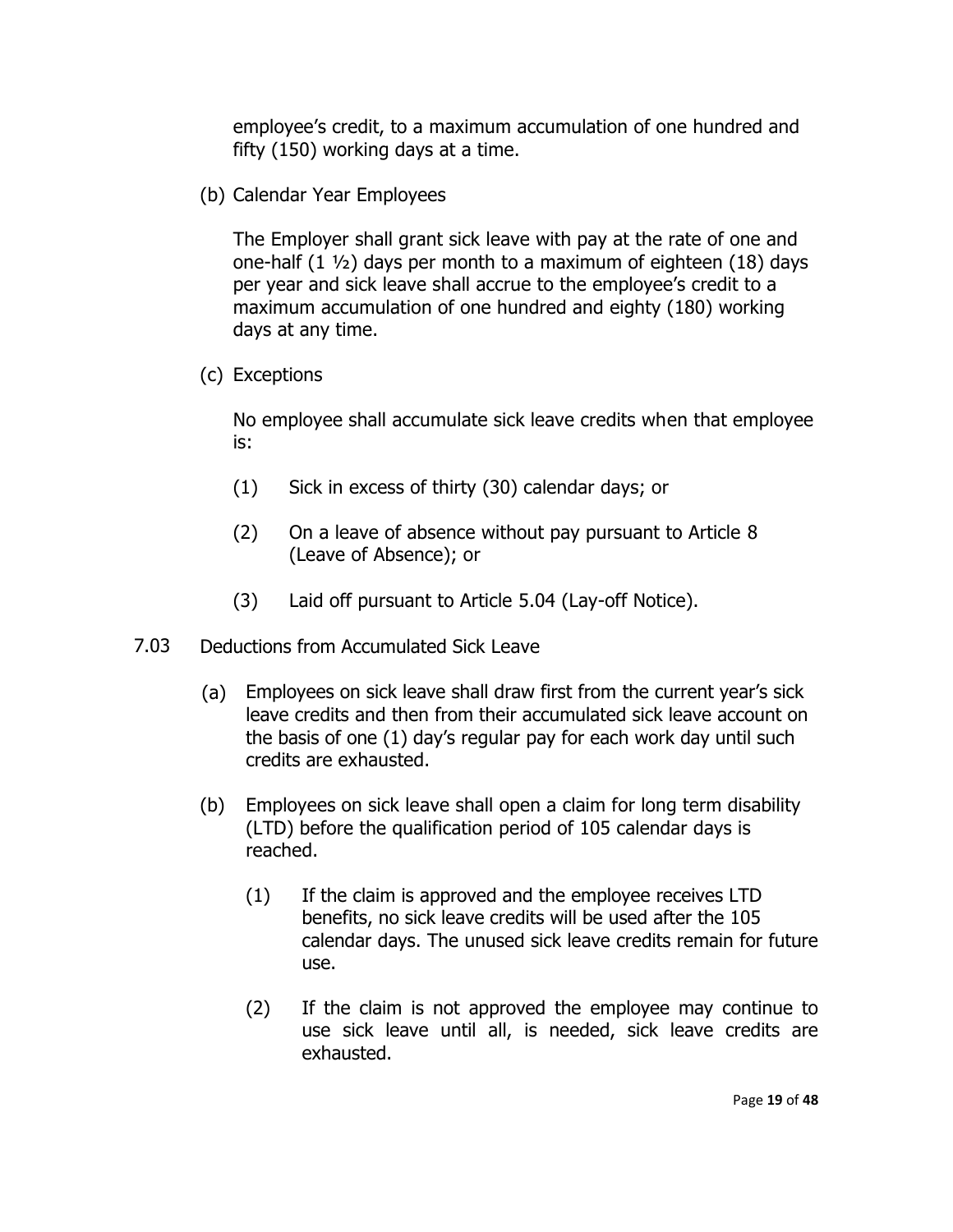# 7.04 Proof of Illness

The Employer reserves the right in the event of an application for sick leave, to require a medical certificate at the time of notice or during an illness acceptable to the Employer. Where the physician charges for the certificate the Employer will reimburse the employee upon submission of a receipt.

# 7.05 Notification

It shall be the duty of every employee who is absent due to sickness to promptly notify the principal or Human Resources Manager, as applicable.

7.06 Accumulation Notification

All employees shall be advised of their sick leave accumulation as at present **on each of their semi-monthly pay statements**.

- 7.07 WCB Supplement
	- (a) When an employee is injured in the performance of his duties, or when an employee incurs an industrial illness, and the accident or illness is compensable under the provisions of The Workers' Compensation Act, the Employer shall:
		- (1) Receive any wage loss benefits payable from workers' compensation paid directly to the employer on behalf of the employee.
		- (2) Pay such employee regular earnings less statutory deductions for up to a maximum of one (1) year. This establishes a supplement top up to regular wages from workers' compensation benefits.
	- (b) After one (1) year from the date of injury, to not more than two (2) years from the date of injury or until the employee's sick leave credits are exhausted, whichever occurs first, the employer shall: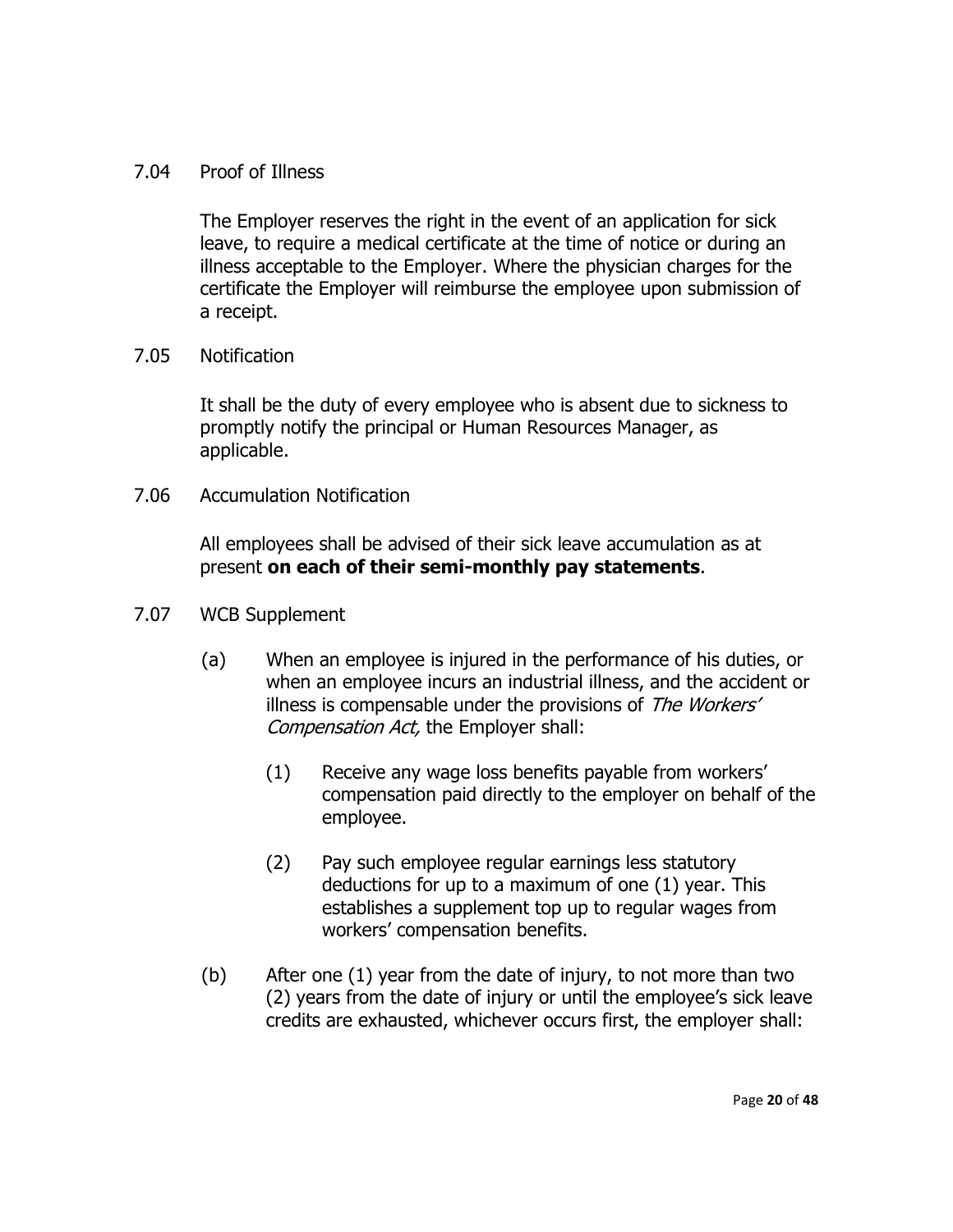- (1) Receive any wage loss benefits payable from workers' compensation paid directly to the employer on behalf of the employee.
- (2) Pay such employee regular earnings less statutory deductions until sick leave credits are exhausted.
- (3) Deduct the difference between the employee's regular earnings and the wage loss benefits payable from workers' compensation from employee's accumulated sick leave credits.
- (c) At the end of one (1) year or when the sick leave credits are exhausted the wage loss benefits payable from workers' compensation will be paid directly to the employee.
- 7.08 Return To Work/Duty To Accommodate

Accommodation of employees within the workplace is a shared responsibility between the Employer, the Union and the employee. All parties shall work co-operatively to foster an atmosphere conducive to accommodation.

(a) Medical Information

It will be the responsibility of the employee returning to work to provide the Employer with initial medical evidence of the limitations or restrictions associated with the disability, injury or illness. The Employer's request for the above medical information shall be reduced to writing, given to the employee, and the employee shall provide the request to his/her medical practitioner. The Employer shall not contact the employee's physician and/or medical practitioner(s) without the employee's written consent. Further information, if required, shall be provided to the Employer as follows:

- (1) A prognosis for recovery, with or without limitations;
- (2) Objective medical evidence as provided by the employee's medical practitioner as to the employee's fitness to perform the specific duties of his/her current job, or the accommodation being considered;
- (3) How long any limitations or restrictions may last.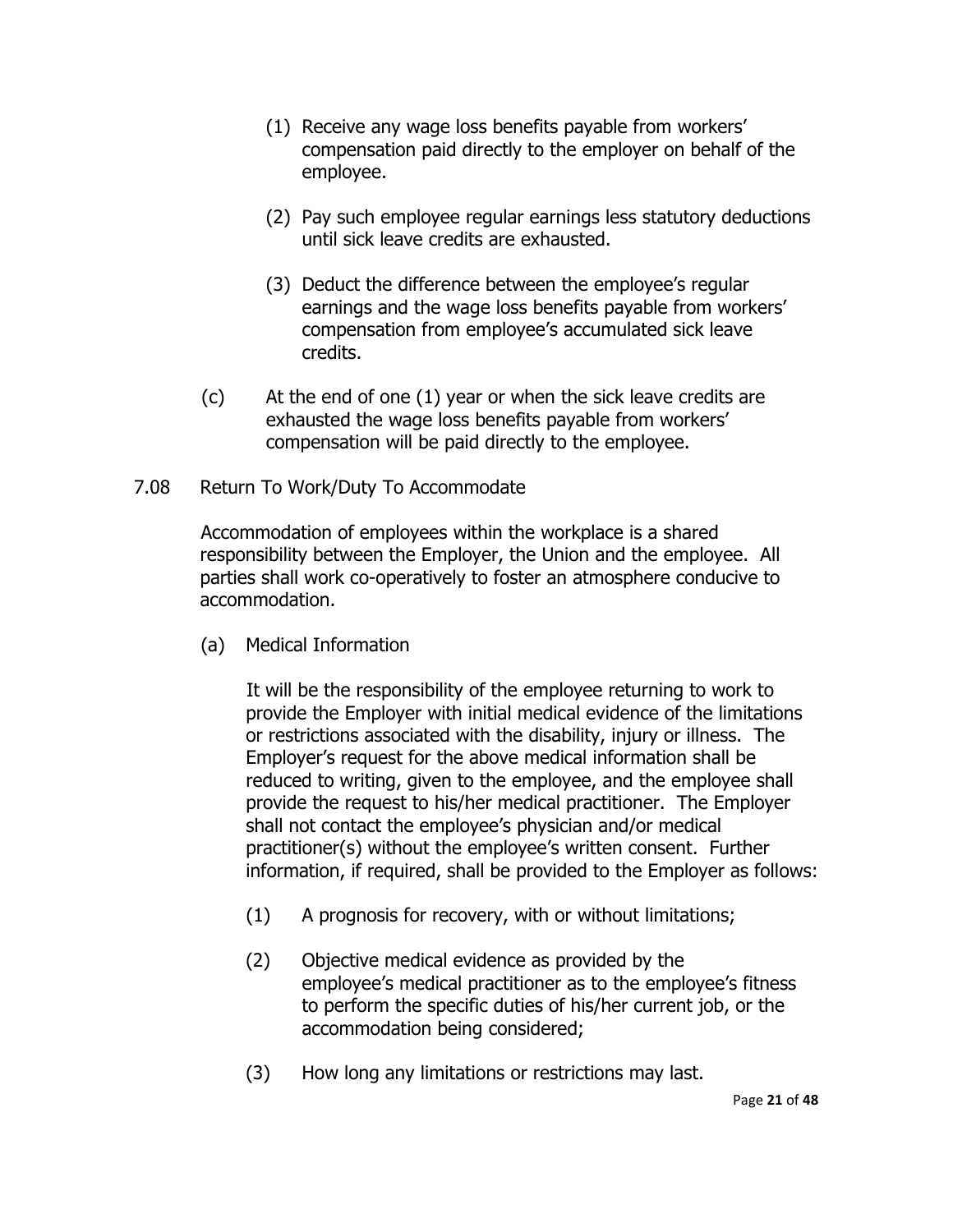(b) Confidentiality of Employee Medical Information

The procedure for assessment of the capacity of an employee to perform the duties of his/her job or modified work must be made in such a way as to protect the confidentiality of the employee's medical information.

- (c) Return to Work/Duty to Accommodate Placement The Employer will look for appropriate placement according to the employee's medical restrictions, seeking potential accommodations in the following order:
	- (1) Into the employee's existing position;
	- (2) Into the employee's existing position, with modified and/or bundled duties;
	- (3) Into the employee's existing classification in another position;
	- (4) Into the employee's existing classification in another position, with modified and/or bundled duties;
	- (5) Into another classification within the employee's bargaining unit;
	- (6) Into another classification within the employee's bargaining unit with modified and/or bundled duties;
	- (7) Failing all of the above, consideration shall be given to classifications outside the employee's bargaining unit.
- (d) Modified Position

Any position with modified and/or bundled duties, as part of a Return to Work/Duty to Accommodate process, that is subsequently vacated, shall not be posted with the modified and/or bundled duties. Should the Employer choose to fill the vacated position, the position shall be posted as per the terms of Article 17 (VACANCIES AND NEW POSITIONS).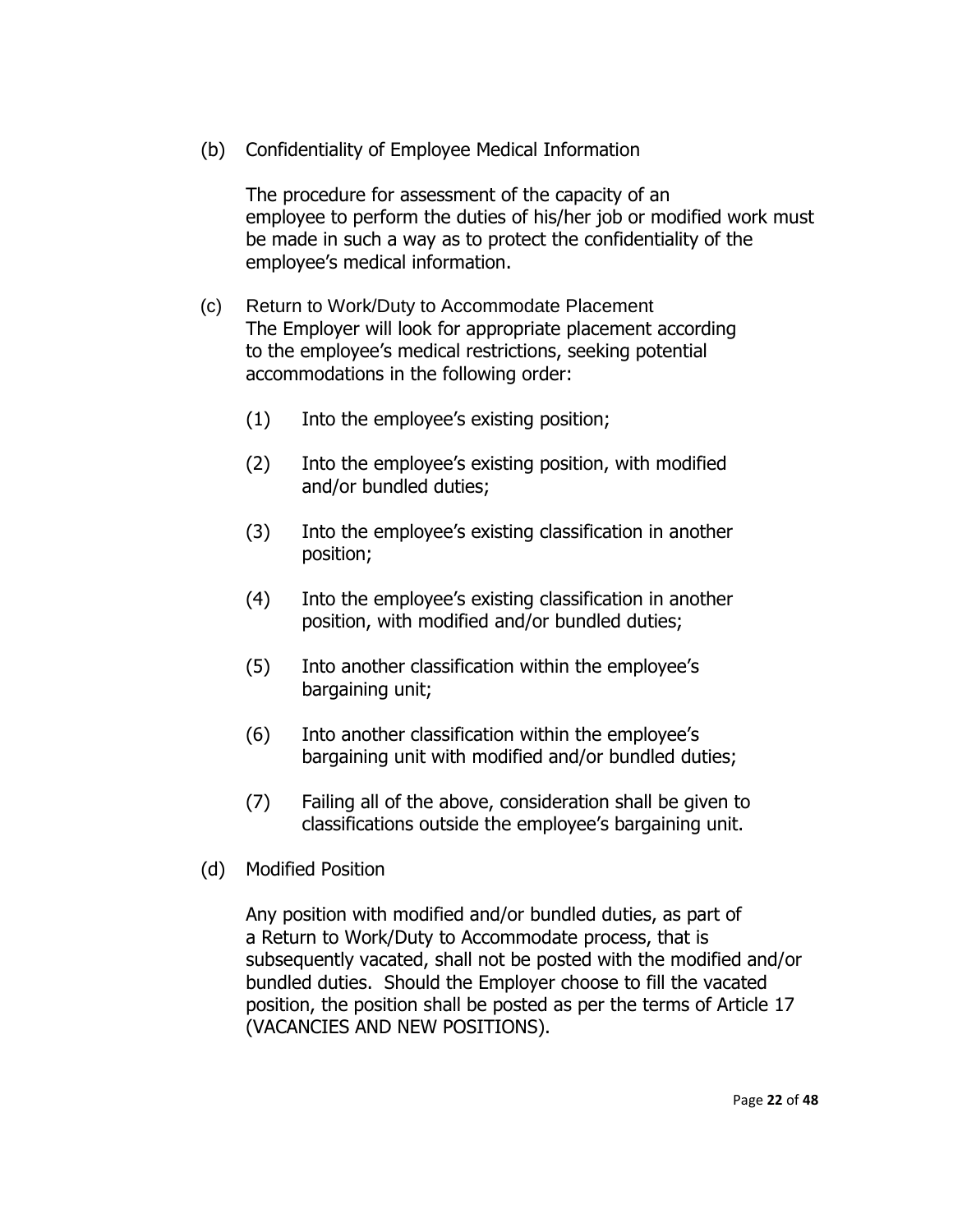(e) Waiver of Posting Provisions

The Union acknowledges that, with due regard to the seniority and posting provisions in the Collective Agreement, a job vacancy may also be considered to facilitate an employee's Return to Work/Accommodation. In such circumstances the Employer and the Union may agree to waive the provisions of Articles pertaining to vacancies, promotions, lay-offs and classifications.

# <span id="page-24-0"></span>ARTICLE 8 LEAVE OF ABSENCE

# 8.01 General Leave

(a) Short Term

An employee may be entitled to a leave of absence of less than four (4) continuous working days, subject to operational feasibility, without pay and without loss of seniority. The request will be made, in writing, to the Principal.

(b) Long Term

An employee may be entitled to a leave of absence of four (4) continuous working days or more, subject to operational feasibility, without pay and without loss or accrual of seniority. The request will be made, in writing, at least two (2) weeks prior to the requested leave date to the Principal.

(c) Subsequent to and Consecutive with Maternity, Parental and Adoption Leave

Employees granted general leave subsequent to and consecutive with a Maternity, Parental or Adoption Leave as per Article 8.09 (Maternity, Parental and Adoption Leave) shall accrue seniority for the period of the extended leave.

# 8.02 Compassionate Leave

The Employer shall grant leave of one (1) day per year with pay and without loss of seniority for an employee to attend to family needs (as defined in Article 8.02 b). The Employer may grant additional leave of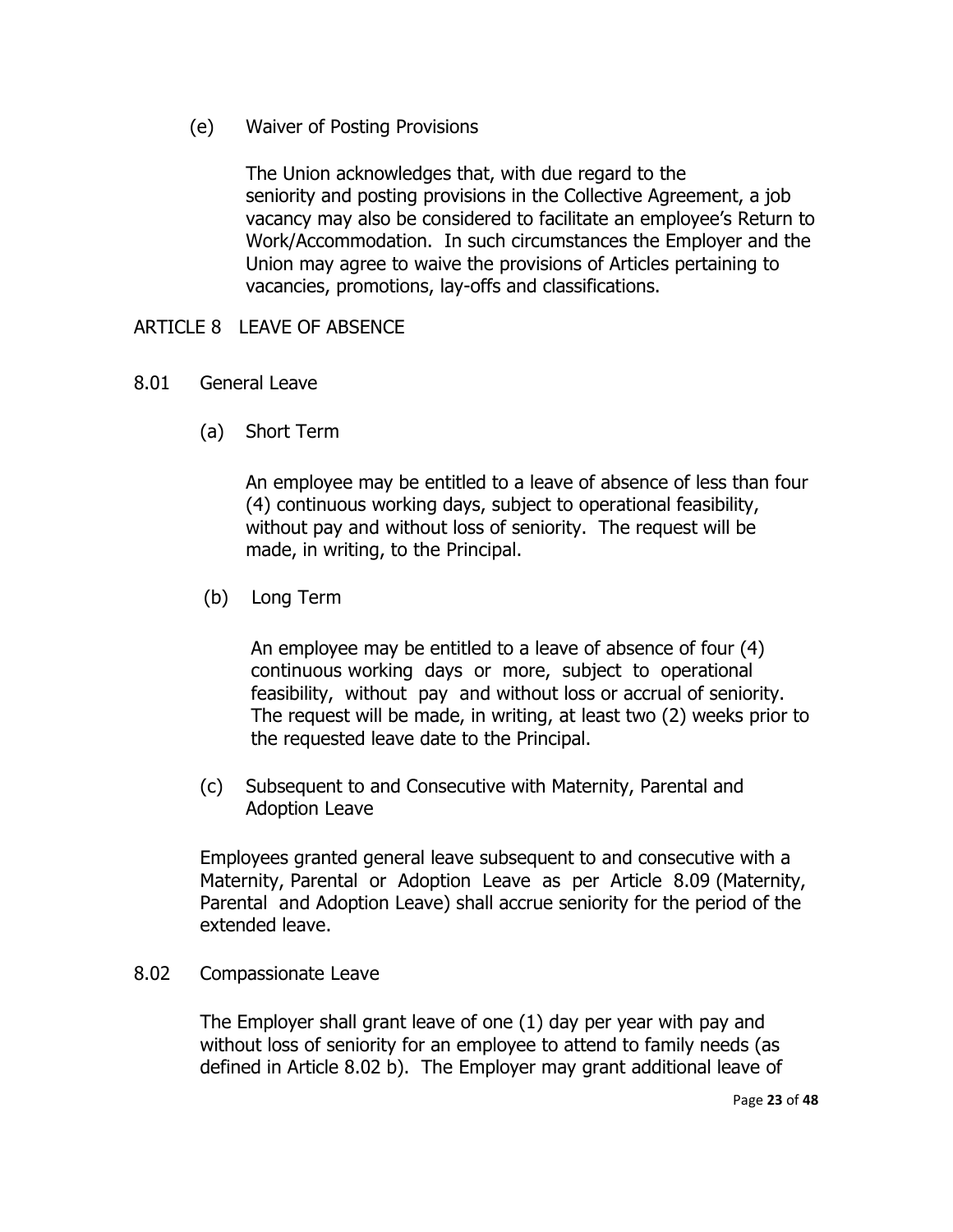one (1) day per year with pay. Such leave shall not be unreasonably denied.

- (a) "Compassionate" shall mean:
	- (1) the illness or injury of a member of the employee's immediate family, requiring the employee's personal attention; or
	- (2) the care by a health provider of the employee's child or spouse or presence where the employee's personal attention or attendance is necessary.
- (b) "Immediate Family" shall mean: spouse, father, mother, sister, brother, child, stepchild, adopted child, substitute parents, guardian, mother-in-law, father-in-law, son-in-law, daughter-in-law, brother-in-law, sister-in-law, aunt, uncle, niece, nephew, grandparents, grandparents in law, **great grandparents, great grandparents in law, grandchildren and great grandchildren**.
- 8.03 Personal Leave

Employees shall be granted two (2) days leave of absence per year with pay and without loss of seniority.

- (a) "Personal" leaves shall be defined as family responsibilities that require the attention or attendance of the employee in a circumstance that is not provided for in another provision **or for general wellness**.
- 8.04 Bereavement Leave

The Employer shall grant a leave of absence with pay of up to five (5) consecutive working days without loss of seniority and to a maximum of five (5) days with **pay in the event of death** of an immediate family member as defined in Article 8.02 (b). Such leave includes travel time.

8.05 Application for Approval

The employee must submit a written request on the approved leave form identifying the circumstances concerning the leave to the Employer, and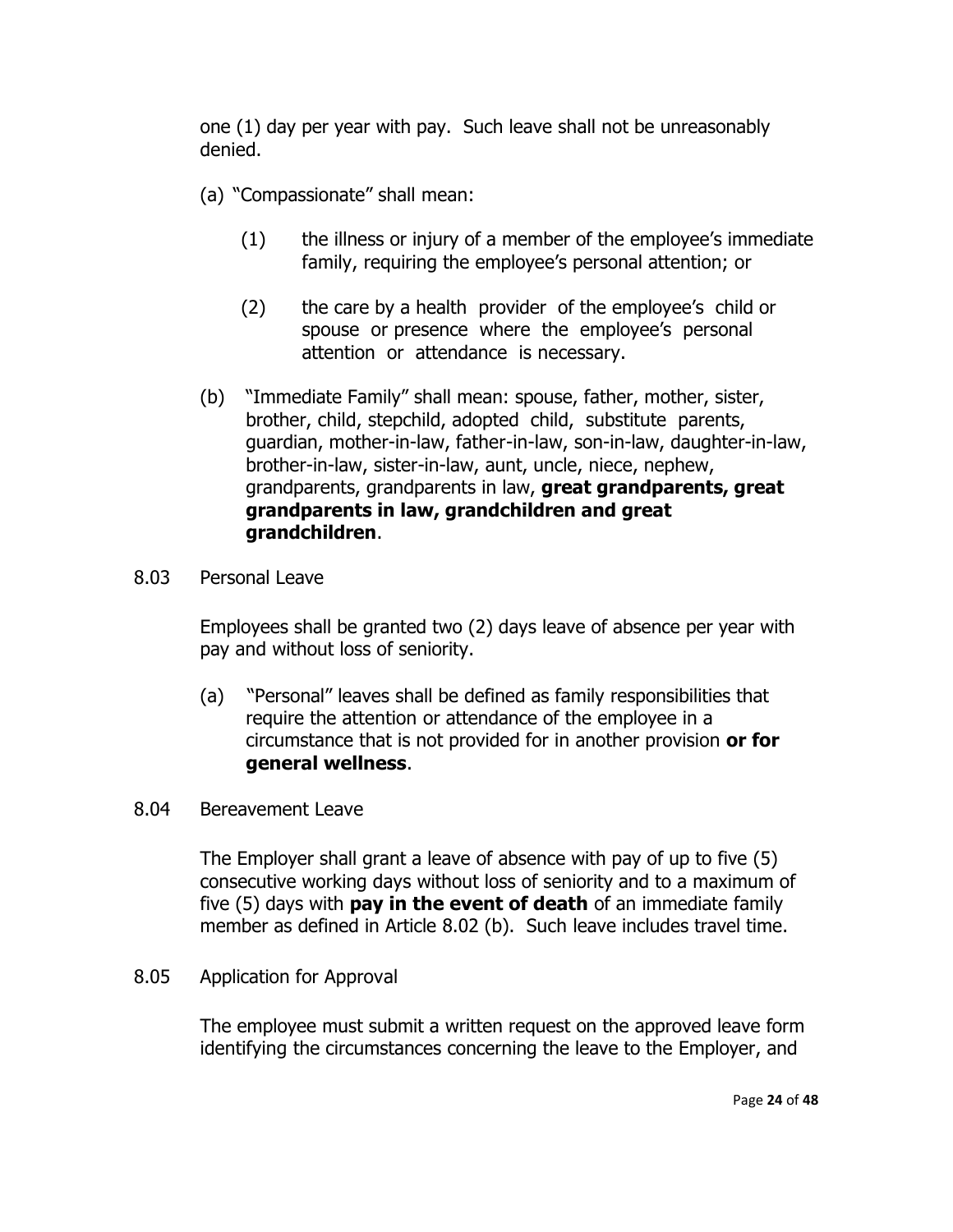when a prior request is not possible, the employee shall submit the request immediately following the absence.

#### 8.06 Mourner's Leave

The Employer shall grant, upon written request, a leave of absence without pay but without loss of seniority to attend the funeral of a relative not identified in Article 8.02(b) (Immediate Family) or a friend's funeral.

8.07 Union Leave

Insofar as the regular operations permit designated employees shall be granted leaves of absence without pay to attend to Union business:

- (a) Such request must be submitted in writing to the Employer at least five (5) working days in advance except in cases where it is mutually agreed otherwise. Designated employees shall be granted leave on a ratio of: One (1) for the first twenty-five (25) in-scope, one (1) for the next twenty-five (25) in-scope or major fraction thereof, and one (1) for each fifty (50) in-scope or major fraction thereof.
- (b) The Employer agrees to continue to pay normal salary and benefits to employees allocated on a short-term basis of one (1) month or less to attend to Union business as referred to in Article 8.07 and that the Employer is to charge the Local Union for reimbursement of the cost. Such costs shall only include:
	- (1) Actual lost wages;
	- (2) Employer's share of Canada Pension Plan contributions;
	- (3) Employer's share of Employment Insurance premiums;
	- (4) Employer's share of MEPP contributions or equivalent;
	- (5) Employer's share of Group Insurance premiums;
	- (6) Employer's share of disability Income contributions;
	- (7) Worker's Compensation premiums; and
	- (8) Extended Health and Enhanced Dental premiums.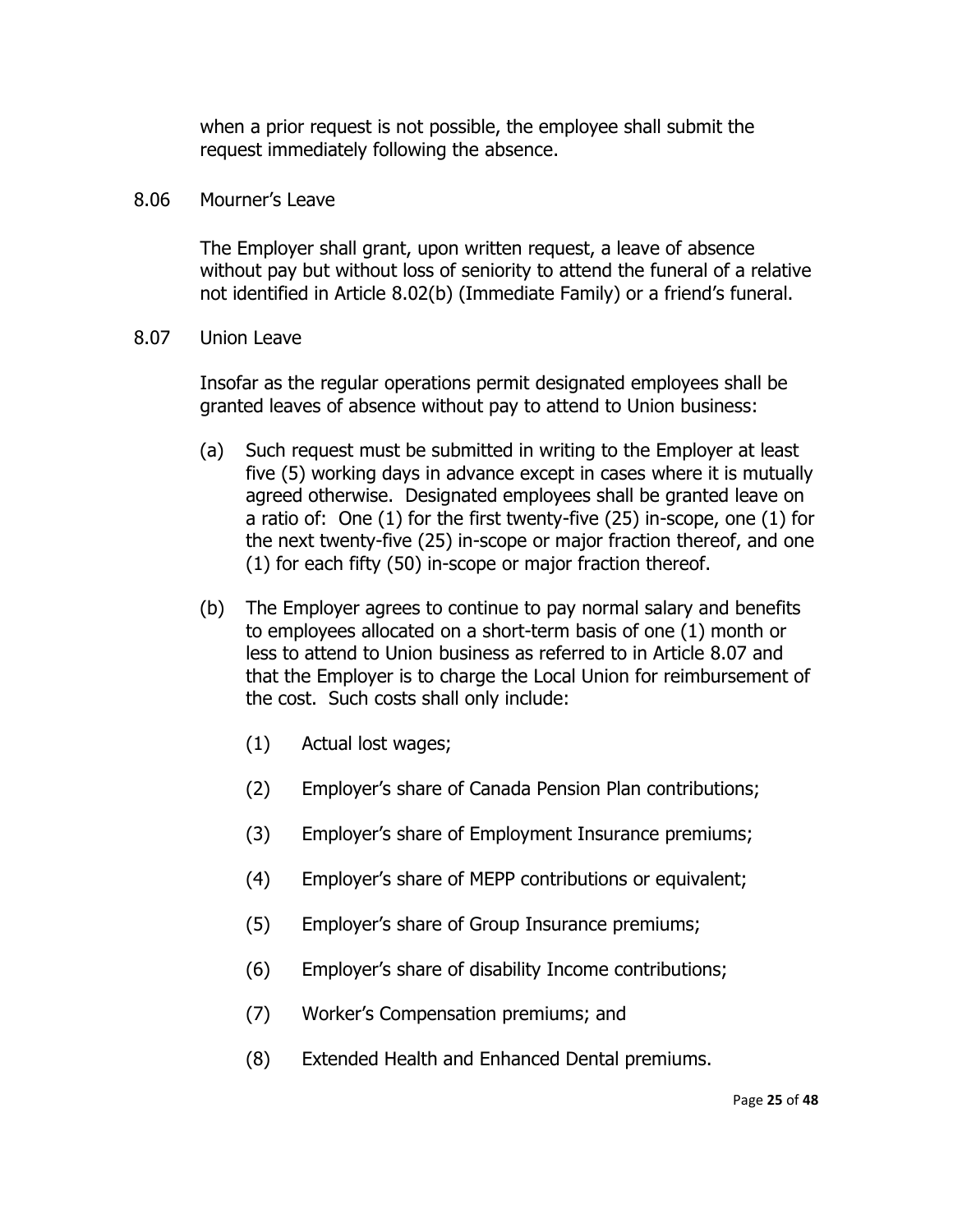- (c) On leaves of absence of more than one (1) continuous month, and at the request of the Union, the Employer agrees to pay normal salary and benefits to an employee, and will charge the Union, in addition to those costs set forth in Article 8.07 b) an appropriate amount for the following benefits:
	- (1) Annual vacation;
	- (2) Sick leave, and
	- (3) Statutory Holiday.

On leaves of absence of more than one (1) continuous month, the Union shall provide the Employer with a report of the Employee's sick leave used, statutory holiday observance(s) and vacation usage for those employees.

- (d) An employee who is elected or selected for an Executive position with the Union or any labour body with which the Union is affiliated, shall be granted Union leave for the term of office.
- 8.08 Jury / Witness Duty

An employee who is absent from work as a result of being subpoenaed to be a witness in court, or of being required to serve on a jury shall be paid the employee's normal salary without loss of seniority while absent subject to the following conditions:

- (a) The employee shall pay to the Employer any remuneration other than expenses, which the employee receives, for such absence. With respect to the Court of Queen's Bench, the employee, if appearing as a witness, shall make application in accordance with "The Court of Queen's Bench Fees Regulations" for witness fees.
- (b) The employee shall notify the Employer as soon as possible after receipt of notice for such absence.
- (c) This Article does not apply to an employee who:
	- (1) Has a direct or indirect interest in the outcome of any proceedings; or
	- (2) Appears as an accused in any proceedings.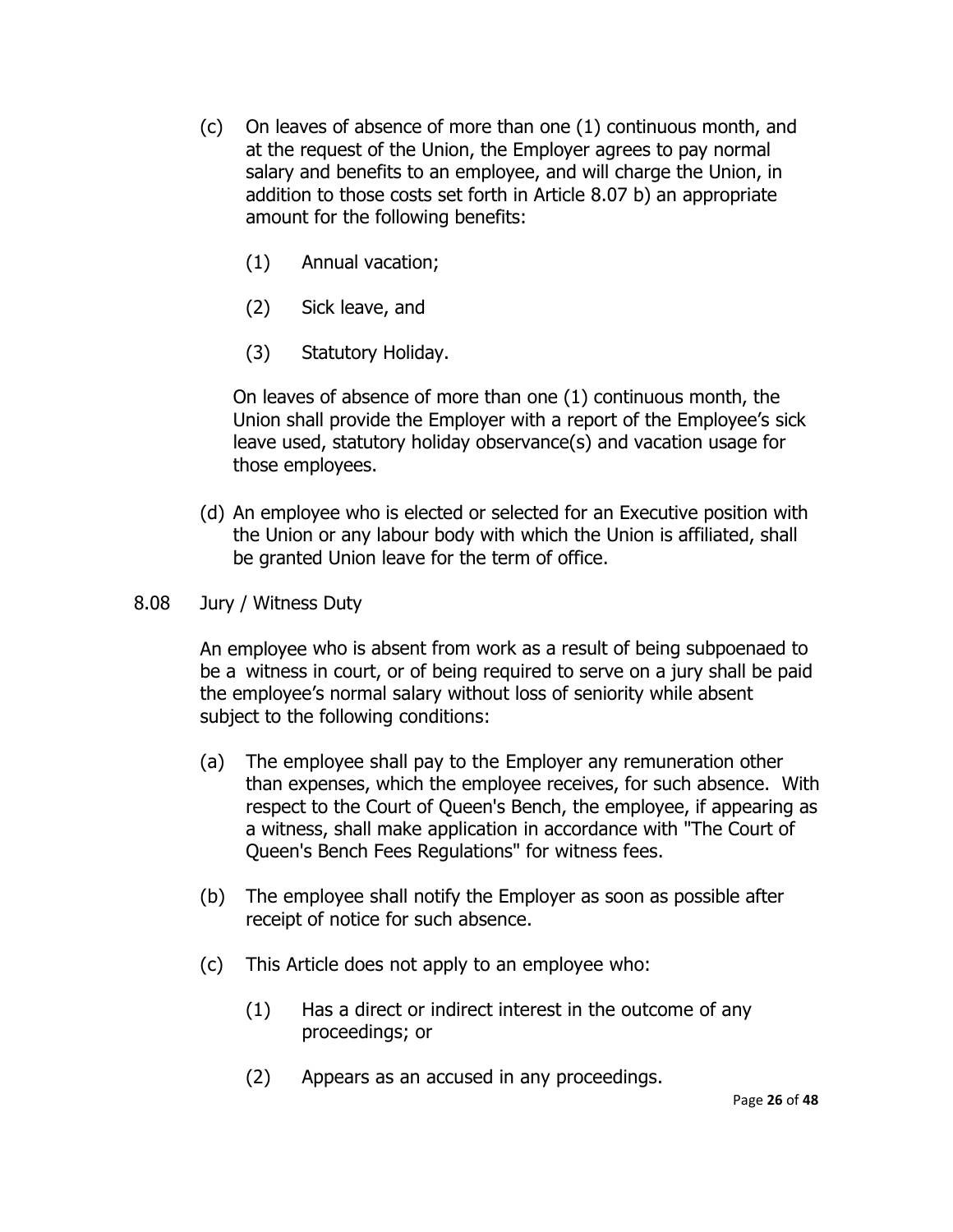8.09 Maternity, Parental and Adoption Leave

The parties agree that leave will be provided in accordance with The Labour Standards Act. The Employer may, upon written request, grant a further leave of absence without pay pursuant to Article 8.01 c) (General Leave - Subsequent to and Consecutive with Maternity, Parental and Adoption Leave). A copy of the appropriate Articles of The Saskatchewan Employment Act will be provided in each school resource centre and Employer office.

- 8.10 Course Leave
	- (a) Where the Director of Education or designate requires an employee attend a workshop, conference or educational program, such attendance shall be with pay, exclusive of overtime and shift differential. The Employer shall pay the cost of the workshop, conference or educational program and any directly related and approved expenses as per the Holy Family Travel Rates.
	- (b) When the course is taken outside of normal working hours the employee will be paid straight time pay for time spent in travel and taking the course.
	- (c) Where time away from work is required for the purposes of this Article, the employee will be provided with a leave with pay.
	- (d) Where an employee makes written application to attend a workshop, conference, or educational program the Employer may grant the necessary time off with pay, exclusive of overtime.

Where the employee does not successfully complete the educational program, or leaves the employ of the Employer before successfully completing the educational program, the Employer may ask to be reimbursed the cost of the course and directly related and approved expenses.

# 8.11 Leave for Public Office

An employee who is elected to Public Office shall be granted unpaid leave of absence as required by the terms of such Public Office.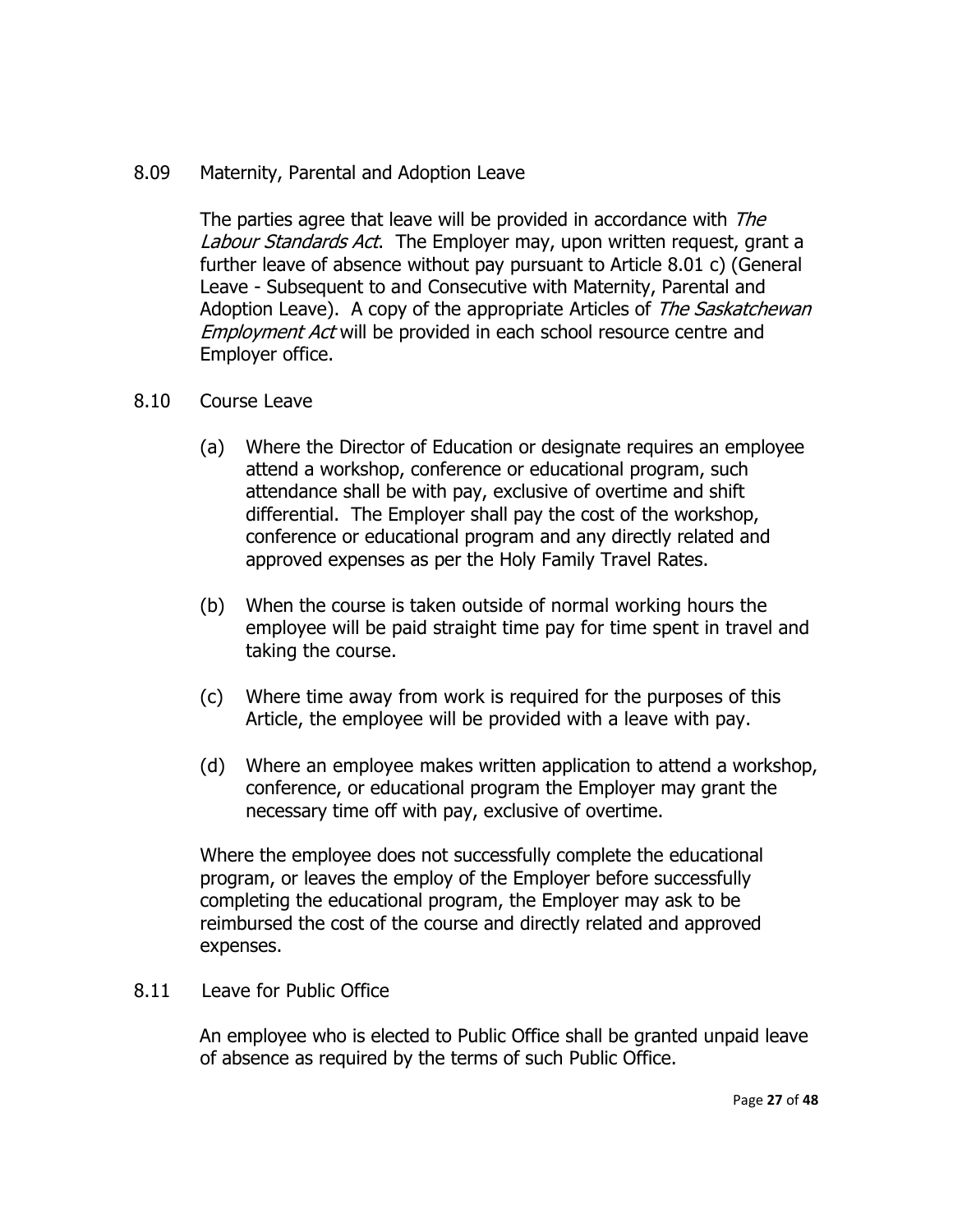# **8.12 Compassionate Care Leave**

**The purpose of compassionate care leave is for the employee to access time away from work, without pay, to provide care or support to a gravely ill family member with a significant risk of death. Such leave shall be granted in order to ensure that the employee has access to the Federal Compassionate Care Benefit Program. The employee may also request vacation, Statutory Holidays, time off in lieu or unpaid time off as required. Seniority shall accumulate during such leave.**

# <span id="page-29-0"></span>ARTICLE 9 WORKING CONDITIONS

#### 9.01 Scheduling

The days to be worked and the daily hours of work, including starting time, meal and rest breaks, as applicable and finishing times, shall be determined by the Principal of the school or the applicable supervisor after consultation with the employee and shall be communicated to the employee.

A regular schedule for academic year employees shall be Monday to Friday between the hours of 07:00 hours and 17:00 hours.

Normal full-time hours of work for calendar year employees shall be Monday to Friday, eight (8) hours per days between the hours of 07:00 hours and 22:00 hours.

- (a) Calendar based employees will have their regular schedule determined by their supervisor or designate.
- (b) Rest periods of of ten (10) minutes each shall be permitted to employees for each three (3) hours worked. The supervisor will make every effort to schedule each rest period mid-way through each half shift as the timetable permits. Where possible, rest periods of fifteen (15) minutes, shall be permitted.
- (c) Employees shall receive a minimum of fourteen (14) days written notice of any change to their confirmed **scheduled start and end time**.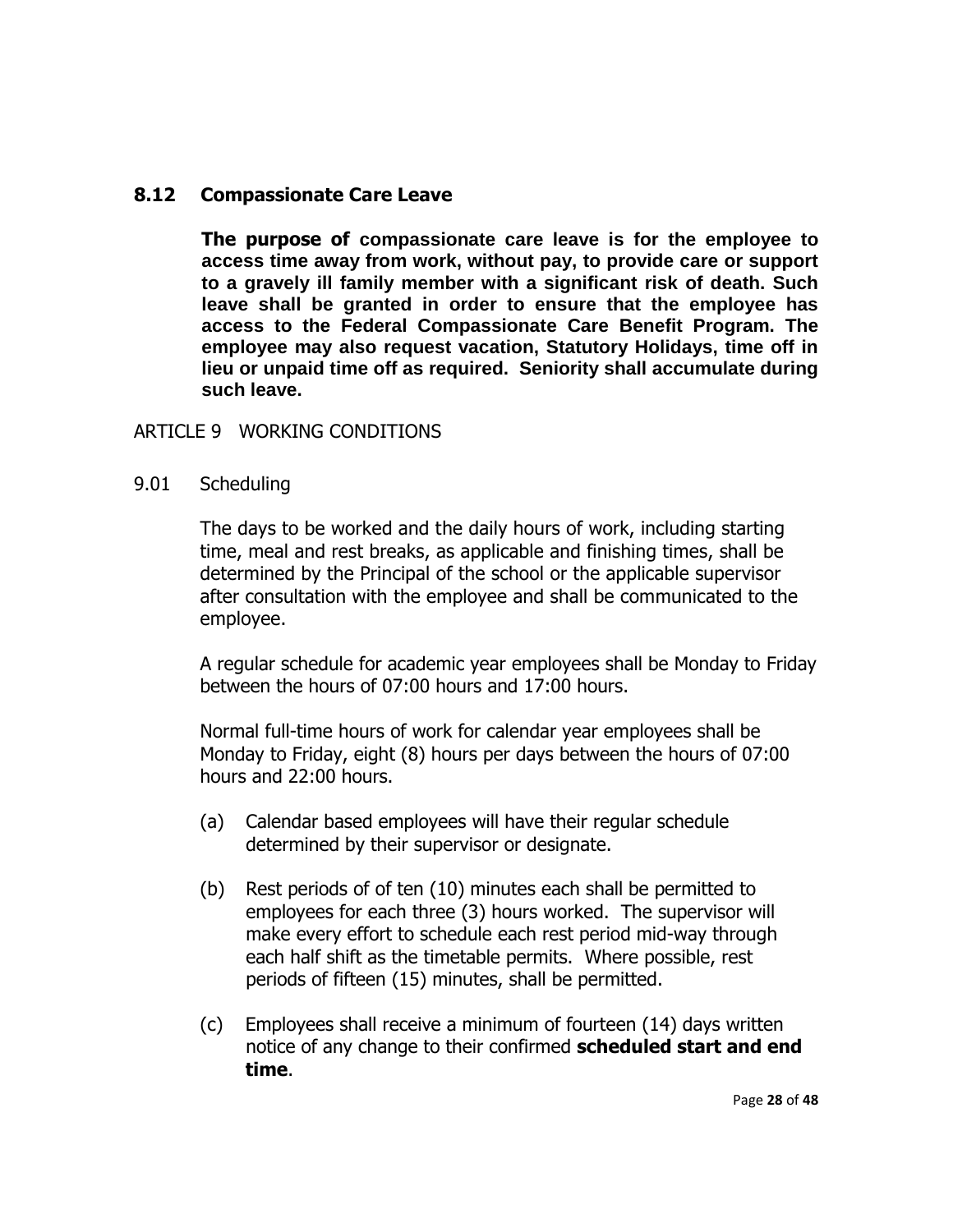- 9.02 Hours of Work Academic Year Employees
	- (a) Normal full-time hours of work shall be eight (8) hours per day, or forty (40) hours per week.
	- (b) Noon period supervision is not part of an employee's regular assignment.
	- (c) The hours of work as stated in this Section are not to be construed as a guarantee of hours to be worked.
	- (d) Academic Year Employees

Where the normal scheduled hours are less than seven (7) hours in a given day or thirty-five (35) hours in a given week, the applicable rate of pay identified in Schedule "A" (Salary Schedule and Allowances) will be paid until eight (8) hours in a given day or forty (40) hours in a given week, is achieved and where prior authorization for the hours is provided by the Principal or applicable supervisor.

(e) Days of Work – Academic Year Employees

The days of work shall be based on instructional student contact days as set out by the Employer each year. Additional days may be assigned by the Employer to each classification. All employee schedules will be communicated by June 30<sup>th</sup> for the following school year by the supervisor or designate.

(f) Full-Time Equivalent – Academic Year Employees

A full-time equivalent for an educational assistant is six (6) hours per day. A full-time equivalent for an administrative assistant is seven (7) hours per day. A full-time equivalent for a library technician is six and a half  $(6 \frac{1}{2})$  hours per day.

(g) Scheduling for Educational Assistants

The Director of Education or designate shall meet with the SEIU-West Union Representative within a reasonable amount of time to discuss scheduling assignments for Educational Assistants.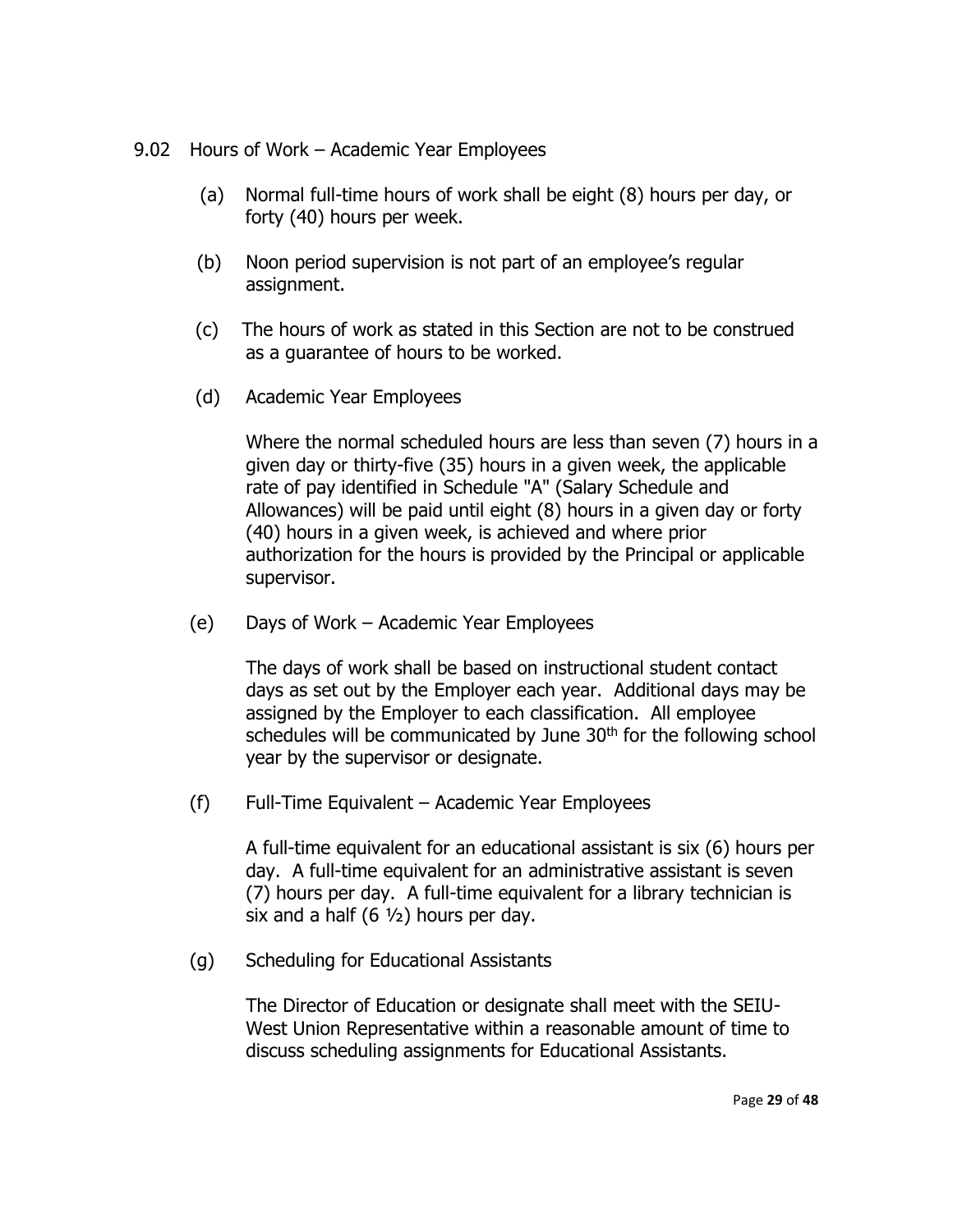(h) Additional Hours of Work

Where additional work becomes available, the additional time will be offered first to part-time employees within the classification and school or facility, in order of seniority, providing the employee(s) has the qualifications, knowledge, education, skills and abilities to perform the work, and then to substitute employees.

- 9.03 Mileage Allowance
	- (a) When an employee is required to use their vehicle for school business **within the community** and upon authorization of the principal or Supervisor, as applicable, payment shall be in accordance with Schedule "A" (Salary Schedule and Allowances). All time spent travelling while on approved employer business shall be considered as time worked and compensated at the appropriate hourly rate of pay.

# (b) **The out of community allowance is per km based on the Saskatchewan Provincial government rate per normal business practice for Holy Family. Out of town travel is always pre-approved by supervisor.**

9.04 Bi-Monthly Pay

Employees shall be paid Bi-Monthly by direct deposit commencing July 1, 2018 per The Saskatchewan Employment Act. There are two pay period cut-off's as follows:

- (a) The  $1^{st}$  15<sup>th</sup> of the month and deposited on the 21st.
- (b) The  $16<sup>th</sup> 31<sup>st</sup>$  of the month and deposited on the  $6<sup>th</sup>$ .
- 9.05 Itinerant Allowance

Employees who are required to work at multiple schools during the course of one work day shall be compensated in the form of a travel allowance which shall not exceed the yearly travel allowance paid to other system employees who are required to work in multiple schools during the course of the school day.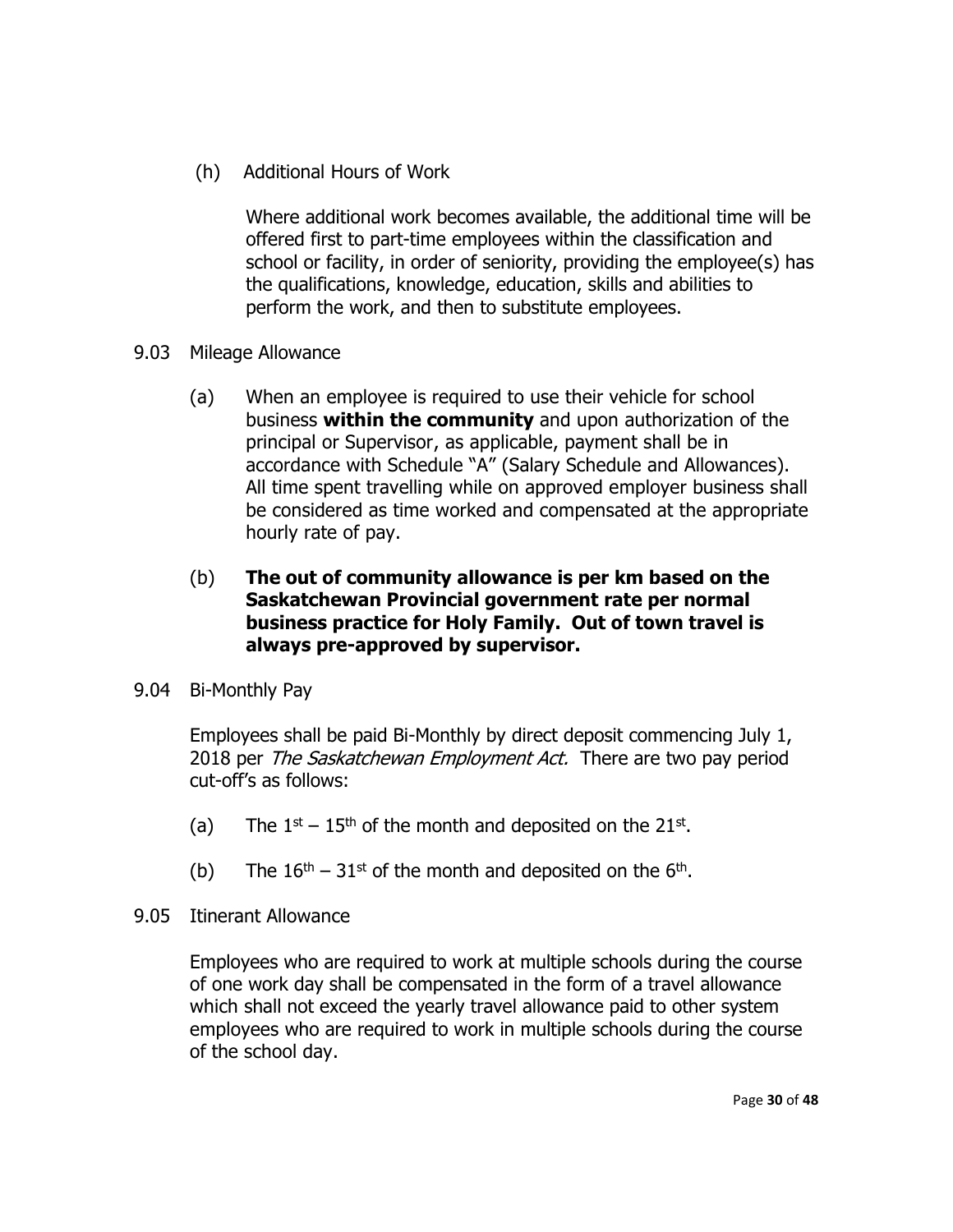# 9.06 Increments

All employees shall be eligible for their next increment following the completion of one full-time equivalent which is determined by the 9.02 (f) Days of Work and 9.02 (g) Full-Time Equivalent – Academic Year Employees exclusive of overtime hours.

- 9.07 Noon Hour Supervision
	- (a) At the end of each academic school year, if the Noon Hour Supervisor position has been posted and no members of bargaining unit have applied, the position may be appointed to a member outside the bargaining unit.
	- (b) Where the special needs of student(s) necessitate or an emergent situation arises that could not be reasonably foreseen by the Employer, and require supervision of students during noon hour, the Employer shall have the right to assign employees to the noon hour supervisor position for temporary periods until alternate arrangements can be secured that meet the needs of the student(s).
	- (c) Any employee assigned to work the noon period (as defined by the bell schedule) shall be paid at the Noon Hour Supervisor rate of pay for each day.

An employee who works one half the noon period or less shall be paid one half (½) the Noon Hour Supervisor rate for each day.

9.08 Temporary Performance of Higher Duties

An employee assigned by the Employer or designate to temporarily perform the duties of another classification that has a higher rate of pay shall receive the higher rate of pay for the period of the assignment.

# Out of Scope

Should the temporary assignment by the Employer or designate be to an out of scope position the employee shall receive the higher rate of pay for the period of the assignment.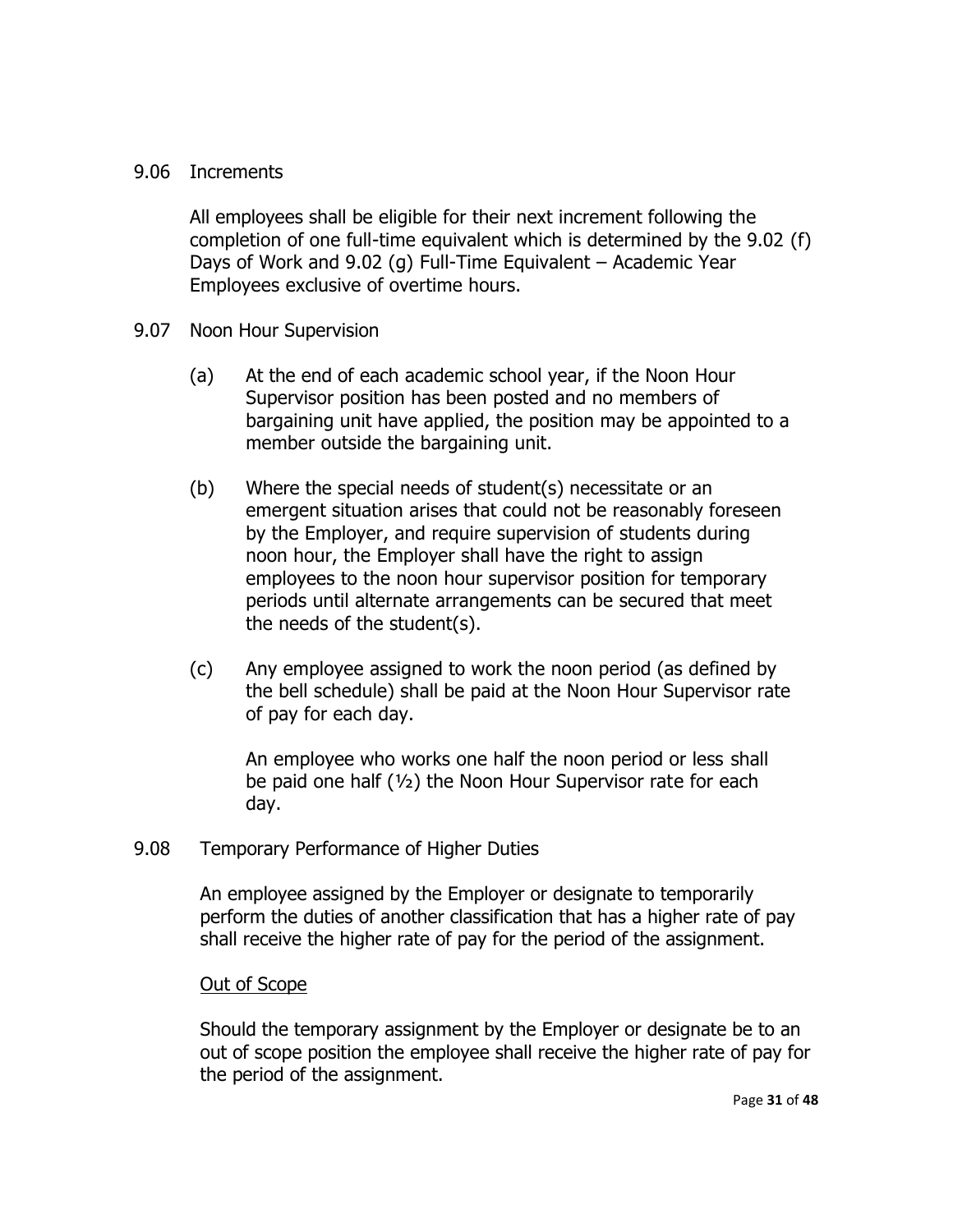9.09 Pension Plan

Employees shall participate in the Municipal Employees' Pension Plan and make contributions thereto in accordance with the terms of said pension plan.

9.10 Employee Benefits Plan

The Saskatchewan School Boards Association Group Benefits Plan operates as follows:

| <b>Benefit</b> |                                    | Premium           |
|----------------|------------------------------------|-------------------|
| (a)            | Life Insurance                     | Employee - 100%   |
| (b)            | Accidental Death and Dismemberment | Employer - 100%   |
| (c)            | Long Term Disability               | Employer - 100%   |
| (d)            | Dental Care Plan C                 | Employer - 100%   |
| (e)            | Extended Health Plan B             | Employer - 75%    |
| (f)            | E.F.A.P.                           | Employer $-100\%$ |

# Contributions During Leaves of Absence

- (a) The Employer will continue to pay their share of the cost for the benefits plan when the employee is on any approved leave of absence with pay.
- (b) If the employee chooses to retain benefits while on approved leave of absence without pay for a period of thirty (30) calendar days or longer, the employee will be responsible for the Employer's share of the cost of the benefit plan(s).

# 9.11 Post Retirement Benefit Bridging

When retiring, an employee may extend all benefits (except disability) for up to six (6) months. The cost shall be fully funded by the employee and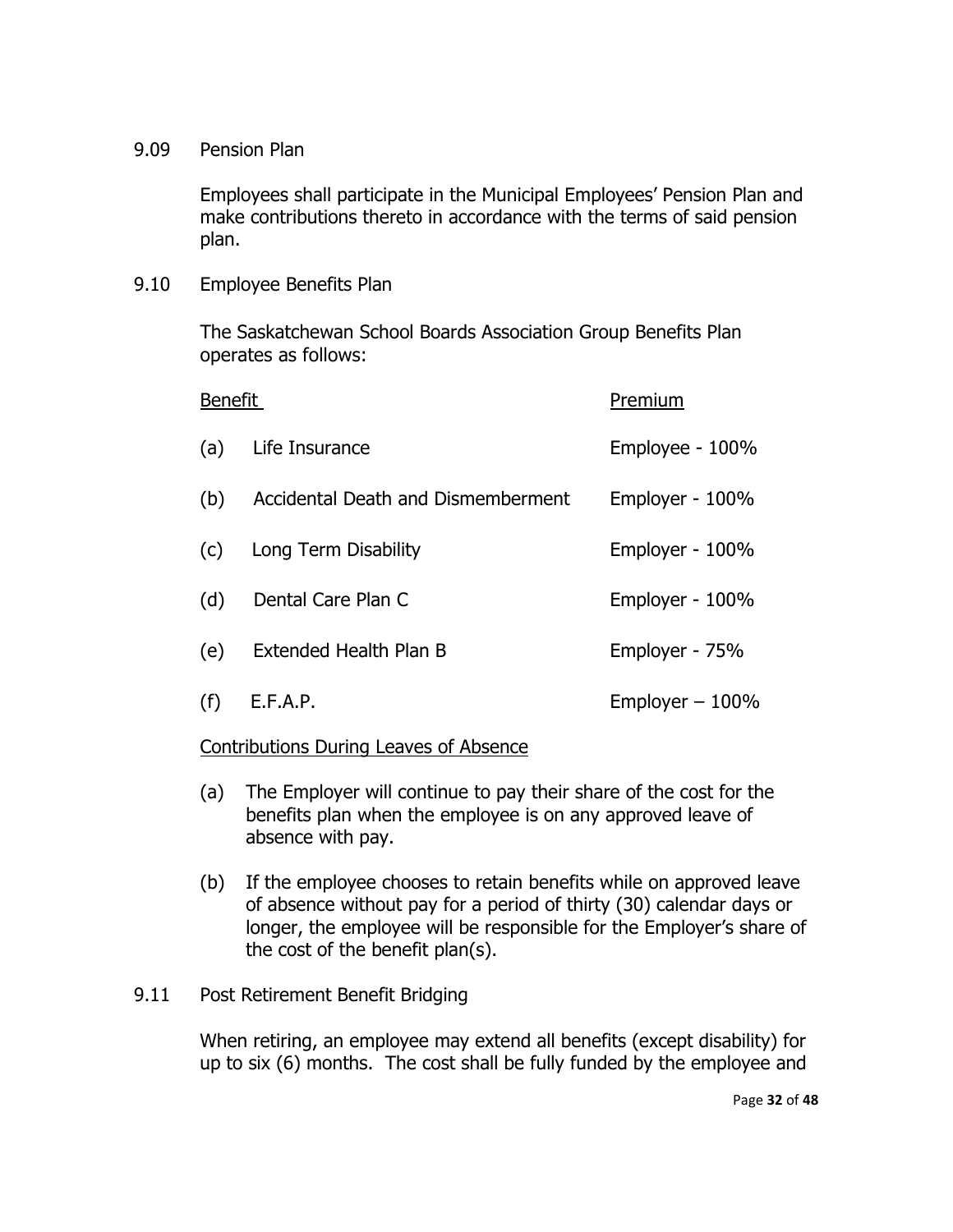there will be no cost incurred by the Employer for this benefit. Any such benefit bridging extensions will be subject to any benefit plan restrictions.

#### 9.12 Caretakers

(a) Emergency Call Back

In cases of emergency only, any employee who is called back by the Employer designate after having gone off duty, shall be paid for not less than three (3) hours of work at the rate of time and one-half  $(1 \frac{1}{2})$  the employee's regular rate of pay. It being understood that the employee called back may be required to work for the full three (3) hour period.

(b) Weekend Inspections Allowance

The caretaker inspecting schools on weekends shall receive a transportation allowance **outlined on** Schedule "A".

(c) Weekend Inspections Stipend

School caretakers assigned to do weekend inspections shall be paid a stipend **outlined on Schedule A** per Saturday or Sunday.

(d) Summer Schedule

During the summer school vacation period Caretakers will have the option of working a four-day (4) ten-hour (10) day work week. During the summer school vacation period, Caretakers shall further have the option of altering their scheduled hours of work in consultation with their immediate supervisor before June  $1<sup>st</sup>$  each year. If chosen, employees shall work consecutive eight (8) hour or ten (10) hour days provided no employee commences work prior to 5:00 am and finishes work no later than 12:00 midnight on any day. The hours worked in any given week, Sunday to Saturday, shall not exceed forty (40) hours.

If there is a reasonable safety concern regarding employees working alone that arises as a result of the application of this Article, the Employer and the Union shall meet to discuss the concern.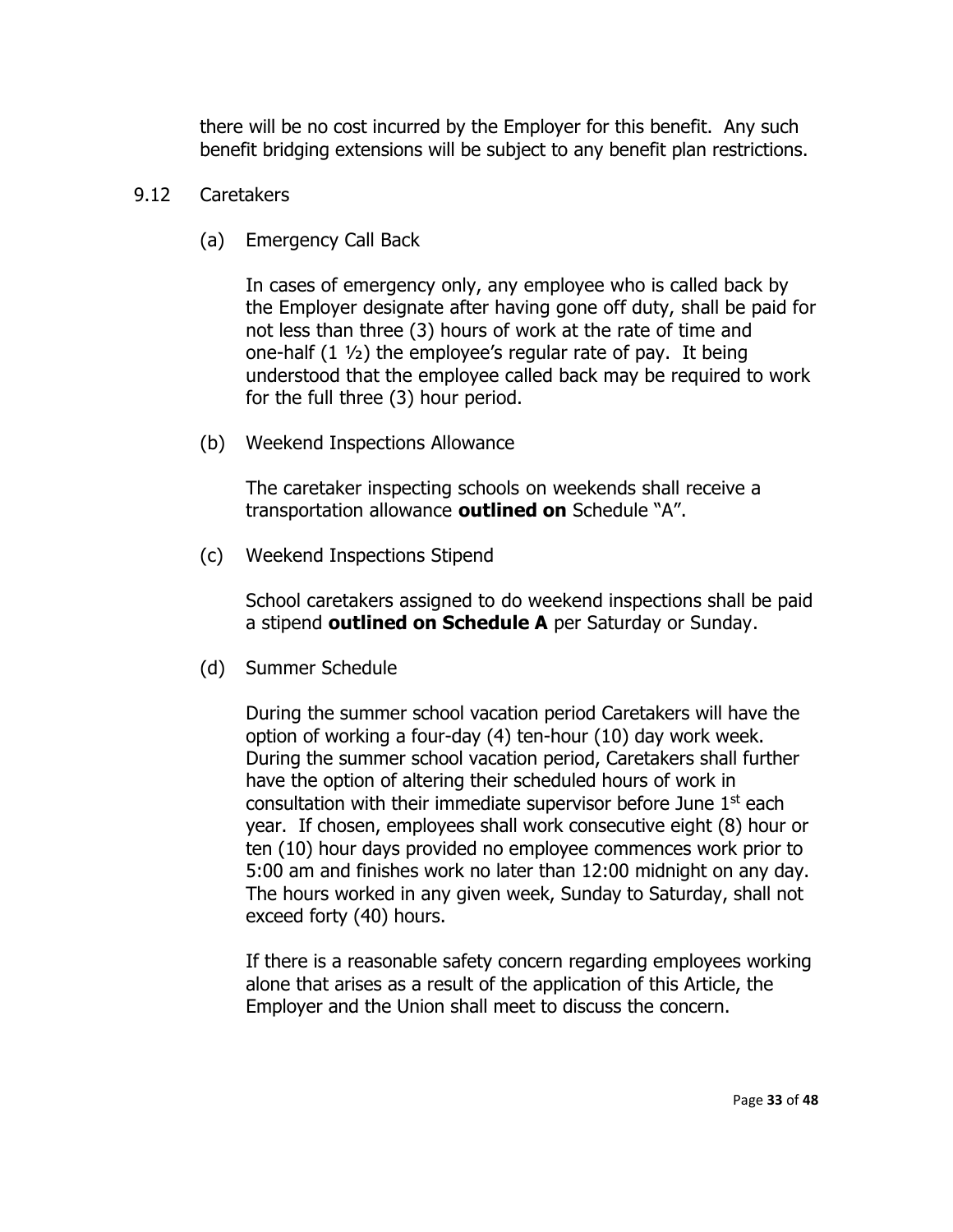(e) Certification Allowance

Employees holding a Fireman's Certificate, fourth  $(4<sup>th</sup>)$  or fifth  $(5<sup>th</sup>)$ class Engineer's certificate or Pesticide Application certificate and is a requirement of the position shall receive a monthly allowance outlined in Schedule A.

# 9.13 Bus Drivers

(a) Plug-in Allowance

Employees who provide overnight storage and parking for the Employer's vehicles shall be provided an annual allowance, as outlined in Schedule 'A', to compensate for utility charges related to plugging in vehicles during the winter. Prior to January 1<sup>st</sup> of each year, increases in SaskPower rates between January  $1<sup>st</sup>$  and December  $31<sup>st</sup>$  of the previous year will be

determined, and rates payable to the Drivers will be increased by the percentage amount of the SaskPower rate increases.

The plug-in allowance will be paid monthly to Driver's September to June inclusive.

(b) Bus Wash Allowance

Where the Employer is unable to make alternate arrangements for the washing of vehicles, employees shall be reimbursed for the cost of such washing. Reimbursement is subject submission of receipts and approval of the Manager of Facilities and Transportation or designate. This allowance is in addition to the allowance outlined in Schedule 'A' that is provided for the time spent washing/cleaning Division busses.

- (c) Access to Situational Extra Trips
	- (1) At the commencement of each academic year, all employees shall submit a declaration of their availability to work additional hours beyond their regularly assigned hours of work.
	- (2) The Employer shall create a list of Drivers for each locale in order of seniority and based upon the employee's stated desire to drive extra situational trips. Spare Drivers shall be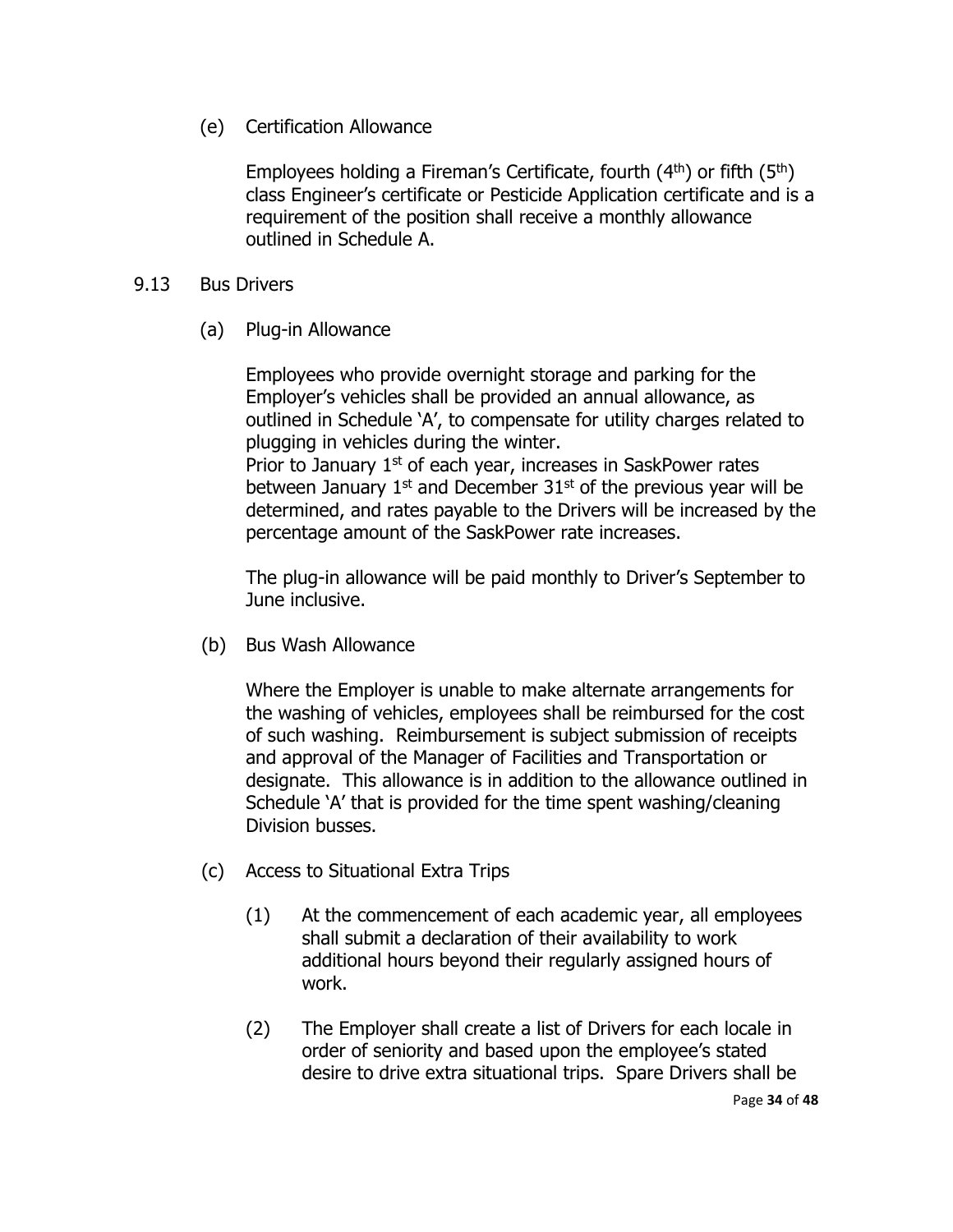added to such lists after all full-time Drivers. Opportunities for extra trips shall be offered on a rotational basis from the list established for each school.

(d) Communication

Upon written application to the Manager of Facilities and Transportation, a cell phone allowance **outlined in Schedule A** per month shall be paid. Employees who are in receipt of a cell phone allowance and have not worked at least one day during that month, shall not receive the allowance for that month

(e) Training and Certification Requirements

Where a Bus Driver is required to obtain additional training and/or certification in order to maintain their qualification to operate a school bus, such training shall be provided under the terms of Article 8.10 (Course Leave).

(f) Regulations

The employee shall shall comply with all provisions of The School Bus Operating Regulations, 1987, under The Highway Traffic Act as are in force in the Province of Saskatchewan.

(g) Failure to Maintain Qualifications

A Driver who fails to maintain the required driver's license and who knowingly drives a Division vehicle may be subject to discipline.

#### 9.14 Field Trips

Employees who are requested to accompany students on field trips shall be compensated for all working time spent on the trip at their regular rate of pay.

9.15 Student Transportation – Employee's Vehicle

In situations where an employee who upon request has agreed to transport students in their personal vehicle the following circumstances and entitlements will apply: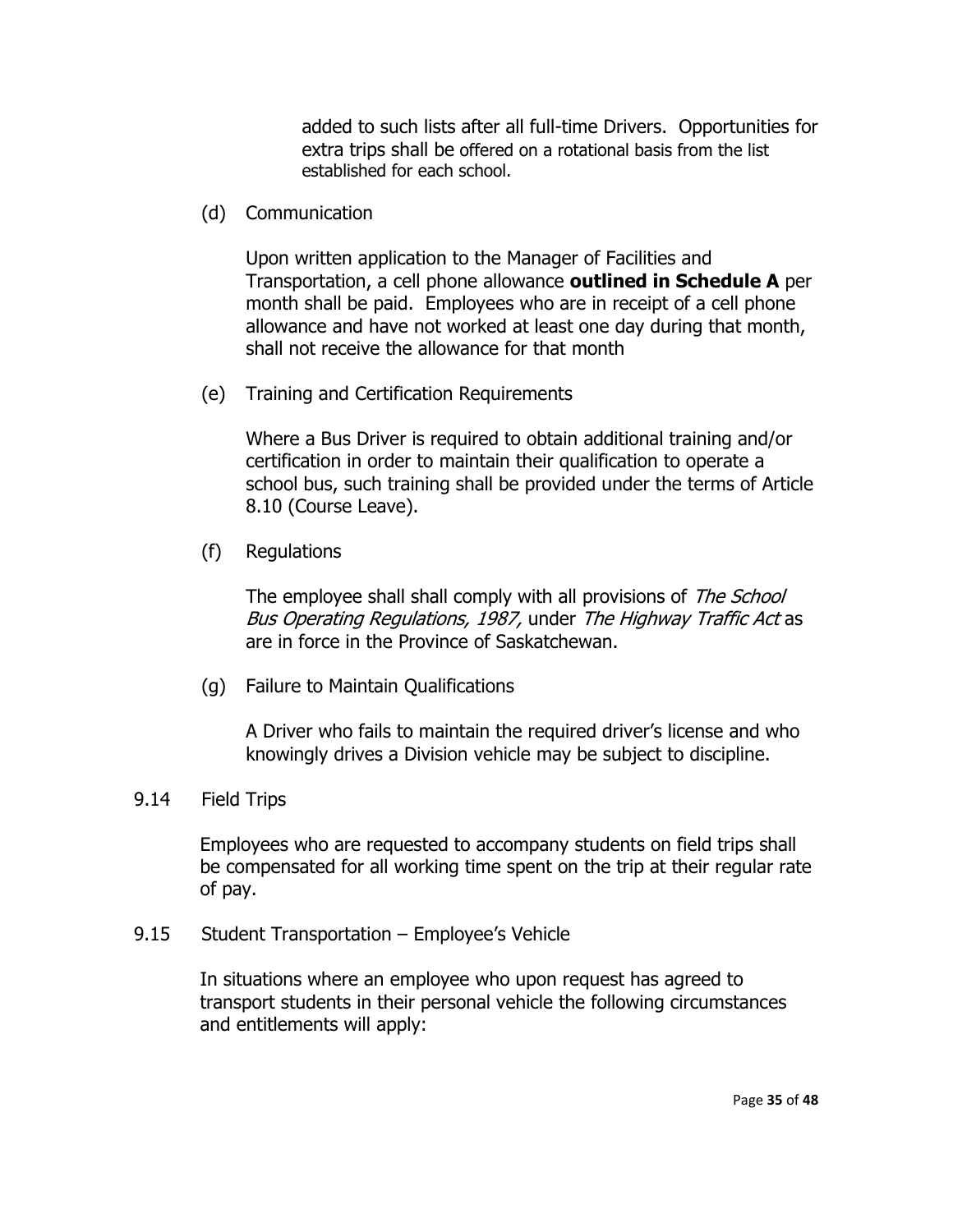- (a) The Employer will cover the cost related to interior cleaning upon approval from their immediate supervisor.
- (b) The Employer will cover the cost of the employee's insurance deductible in the event that the employee is involved in a motor vehicle accident while transporting students.
- (c) The Employer will cover the cost of the employee obtaining a driver's abstract if requested to do so by Employer.
- (d) The Employer will cover the cost of repairing vehicle damage sustained while transporting students upon approval of their immediate supervisor.
- (e) The Employer, in conjunction with SGI will provide training related to the proper installation of special seating apparatus identified as being required for safe transportation of students.
- 9.16 Employee Files
	- (a) Statement of Access

An employee's personnel file maintained by the Employer shall be available for examination by the employee in accordance with this Article.

- (b) Conditions of Access
	- (1) An employee shall submit a written request to the Director of Education for an opportunity to examine their personnel file.
	- (2) The Director of Education shall arrange with the employee for an appointment to examine the information in the presence of the Human Resources Manager or alternate at the Employer office during regular business hours.
	- (3) The file contents examined may not be removed by the employee from the location of the examination, but the Director of Education shall at the request of the employee, provide a copy of any or all records to which the employee has been granted access.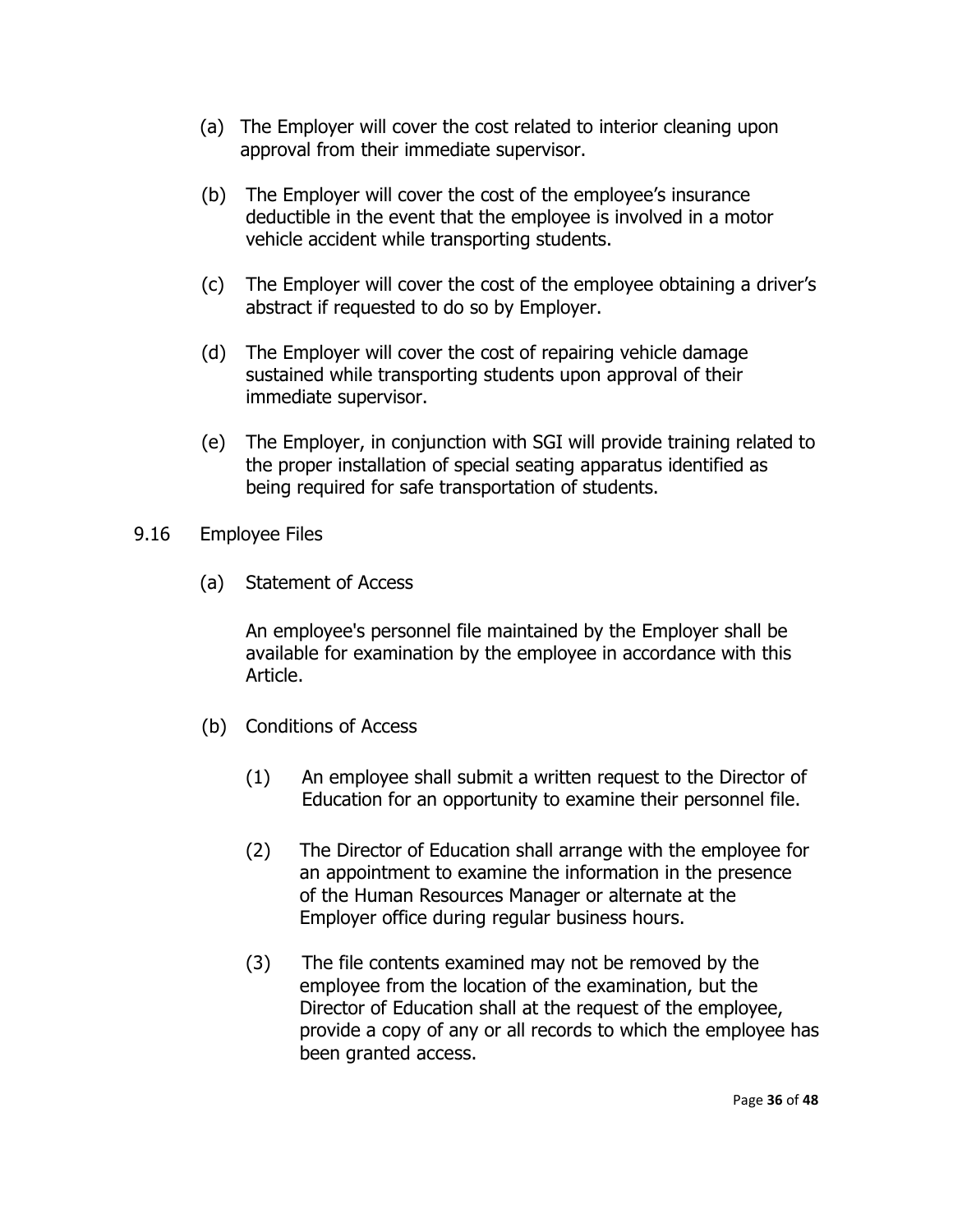- (4) Materials examined by the employee may not be amended, deleted or copied without the approval of the Employer.
- (5) The Employer shall not charge a fee for access to the employee's file. The Employer may, at its discretion, charge copying fees in accordance with the regulations under The Local Authority Freedom of Information and Protection of Privacy Act.
- (c) Confidentiality
	- (1) The presence of any confidential materials submitted in confidence shall be identified to the employee.
	- (2) Subject to clause (3) below, no written materials regarding the employee which were submitted in confidence may be examined unless written permission is secured from the originator of such confidential material.
	- (3) The views or opinions of another person about the employee, other than the views or opinions given pursuant to Subsection 31(2) of The Freedom of Information and Protection of Privacy Act or Subsection 30(2) of The Local Authority Freedom of Information and Protection of Privacy Act, are the personal information of the employee.
- (d) Employee Acknowledgement of Examination
	- (1) The employee shall acknowledge the examination of information by signing a dated statement to that effect. Such a statement shall be retained in the employee's personnel file.
	- (2) An employee may submit a written comment with respect to any entry in the file, and such comment shall be attached to the relevant document and included in the file.

# **9.17 Footwear allowance**

**An allowance for the purchase of work related footwear shall be provided to all maintenance/caretaking staff. Reimbursement will**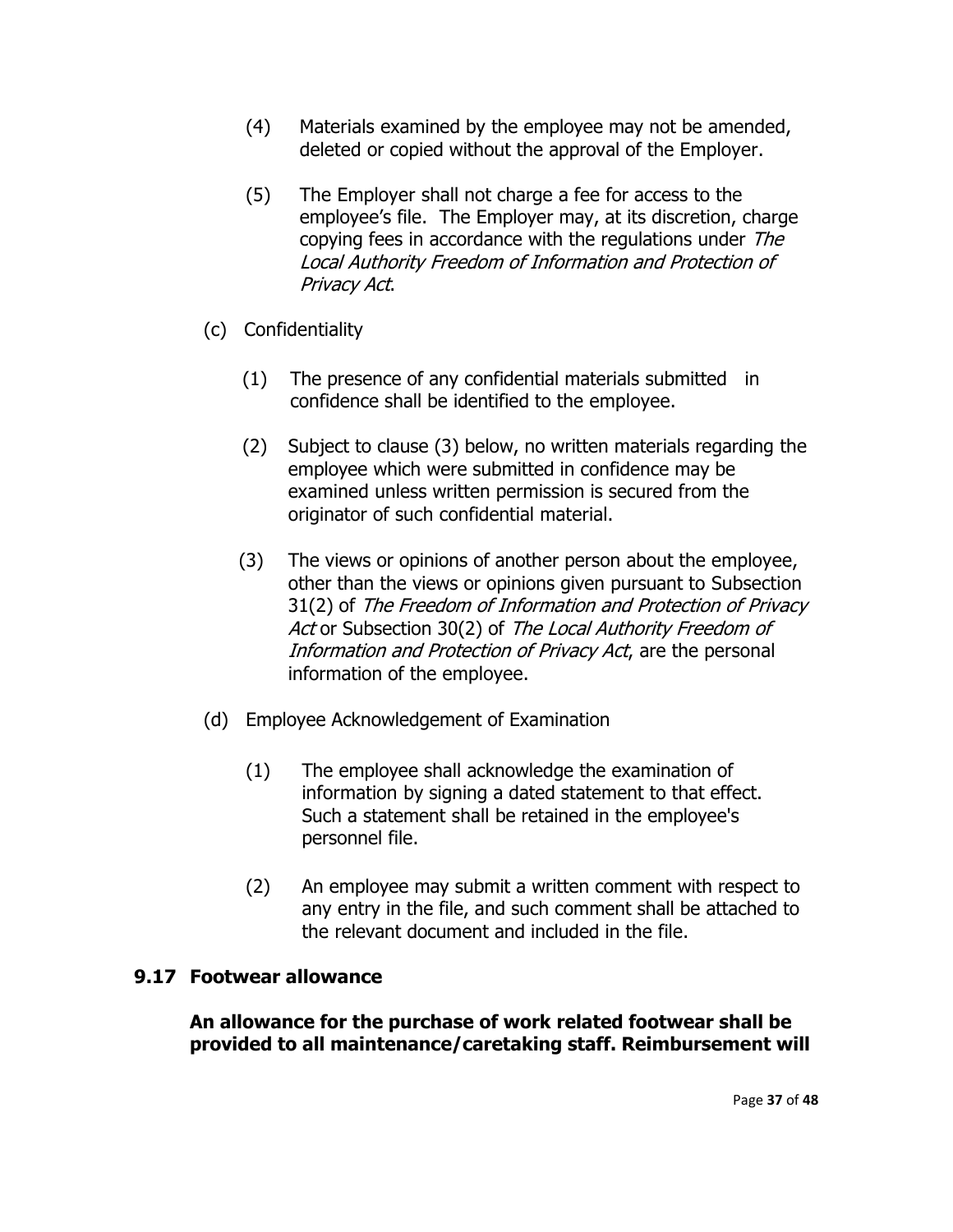**be conditional upon the submission of receipts to an annual maximum as outlined in Schedule 'A' (including taxes).**

# **9.18 Personal Property Liability**

**An employee may apply to the Employer for the reimbursement of the cost to repair or replace clothing damaged by the action of a student. The employee shall submit a claim, including an Incident Report to the Workers' Compensation Board (WCB). If the claim is paid by the WCB, no claim shall be payable by the Employer. If WCB denies the claim, reimbursement shall be made by the Employer. Such claim will be up to a maximum as outlined in Schedule 'A' (including taxes). In the event that prescription eyewear is damaged, such claim will be up to a maximum as outlined in Schedule 'A' (including taxes). The Incident Report and cost of the repair or replacement must be submitted by the employee concerned within three (3) months of the incident.**

<span id="page-39-0"></span>ARTICLE 10 HEALTH & SAFETY

10.01 Health & Safety

The parties agree to adhere to the relevant portions of The Saskatchewan Employment Act and the Regulations made thereunder (Refer to PART 3 Occupational Health & Safety).

- (a) The Employer shall ensure that all employees receive training and orientation appropriate to their position in all matters that are necessary to protect the health and safety of the employee and others in the workplace. This includes those employees working with special needs students and/or students who may become agitated and/or violent and who may pose a danger to themselves, the employee or others in the workplace.
- (b) Where an employee is required by the Employer to hold certification in First Aid/CPR, such training shall be provided under the terms of Article 8.10 (Course Leave).
- (c) Where there is an identified need for immediate emergency contact, such as working alone or in an isolate place of employment, in relation to staff or student health and safety: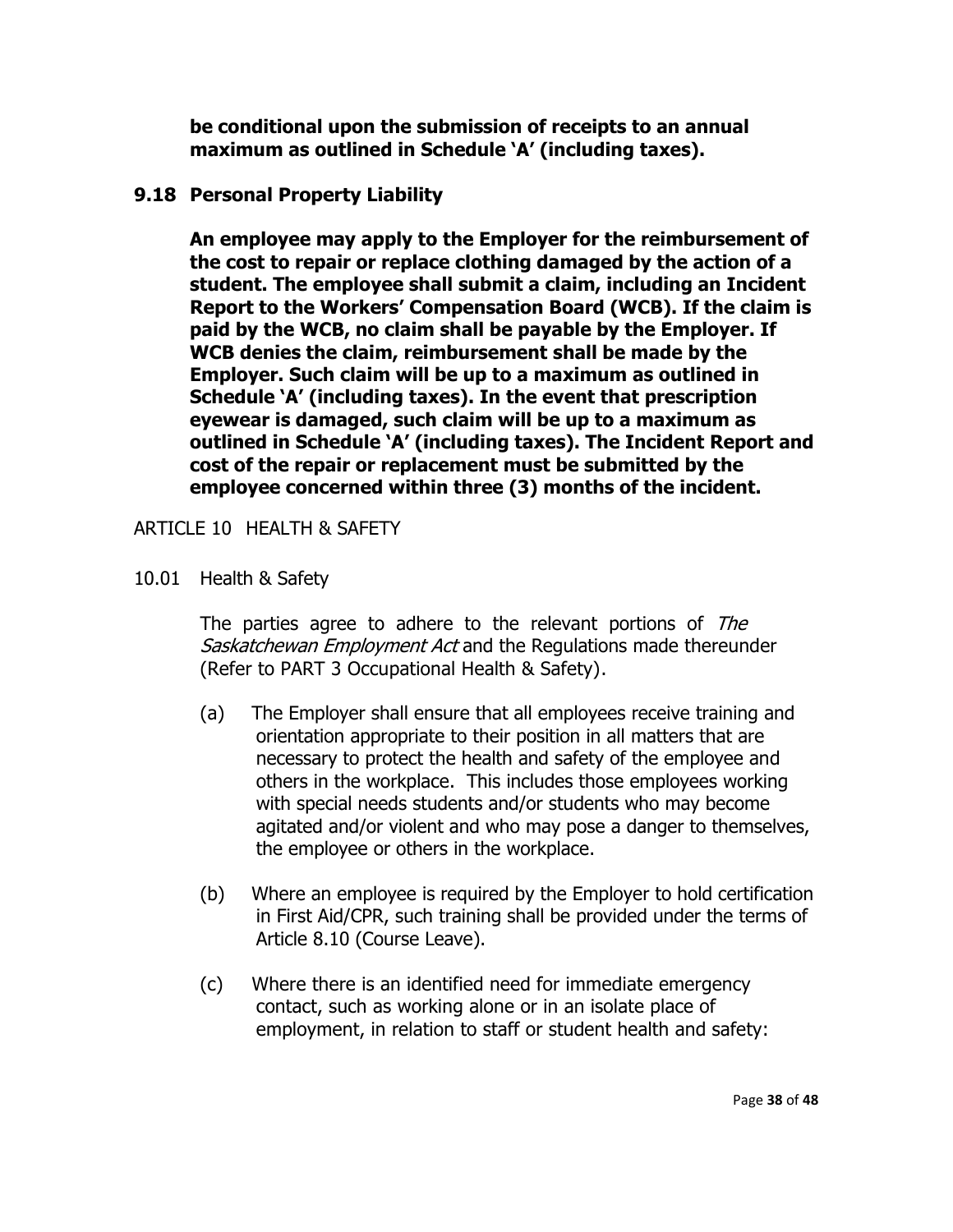- (1) The Employer will provide an effective communication system that consists of one of the following:
	- (i) Radio communication;
	- (ii) Employer provided phone or cellular communication;
	- (iii) Cell phone allowance **outlined in Schedule A** per month;
	- (iv) Other means that provides effective communication in view of the risks involved.
- (2) The Employer may include any of the following:
	- (i) Regular contact by the Employer with the employee;
	- (ii) Limitations on, or prohibitions of specified activities;
	- (iii) Minimum training or experience, or other standards of competency.
- (d) The Employer will ensure that all employees who must handle chemicals have received appropriate training and certification for such assignments.
- (e) The legislation allows every worker the right to know the hazards at work, participate in occupational health and safety and refuse work which the worker believes is unusually dangerous.
- (f) The SEIU-West members shall select or elect the SEIU-West members of the local committee. The Occupational Health and Safety Committee shall hold regular meetings or as requested by the Union or the Employer to deal with all unsafe conditions. The committee has the obligation to bring concerns or suggestions to management regarding health and safety.
- (g) Employees working in any unsanitary or dangerous jobs shall be supplied with all the necessary tools, equipment and protective clothing.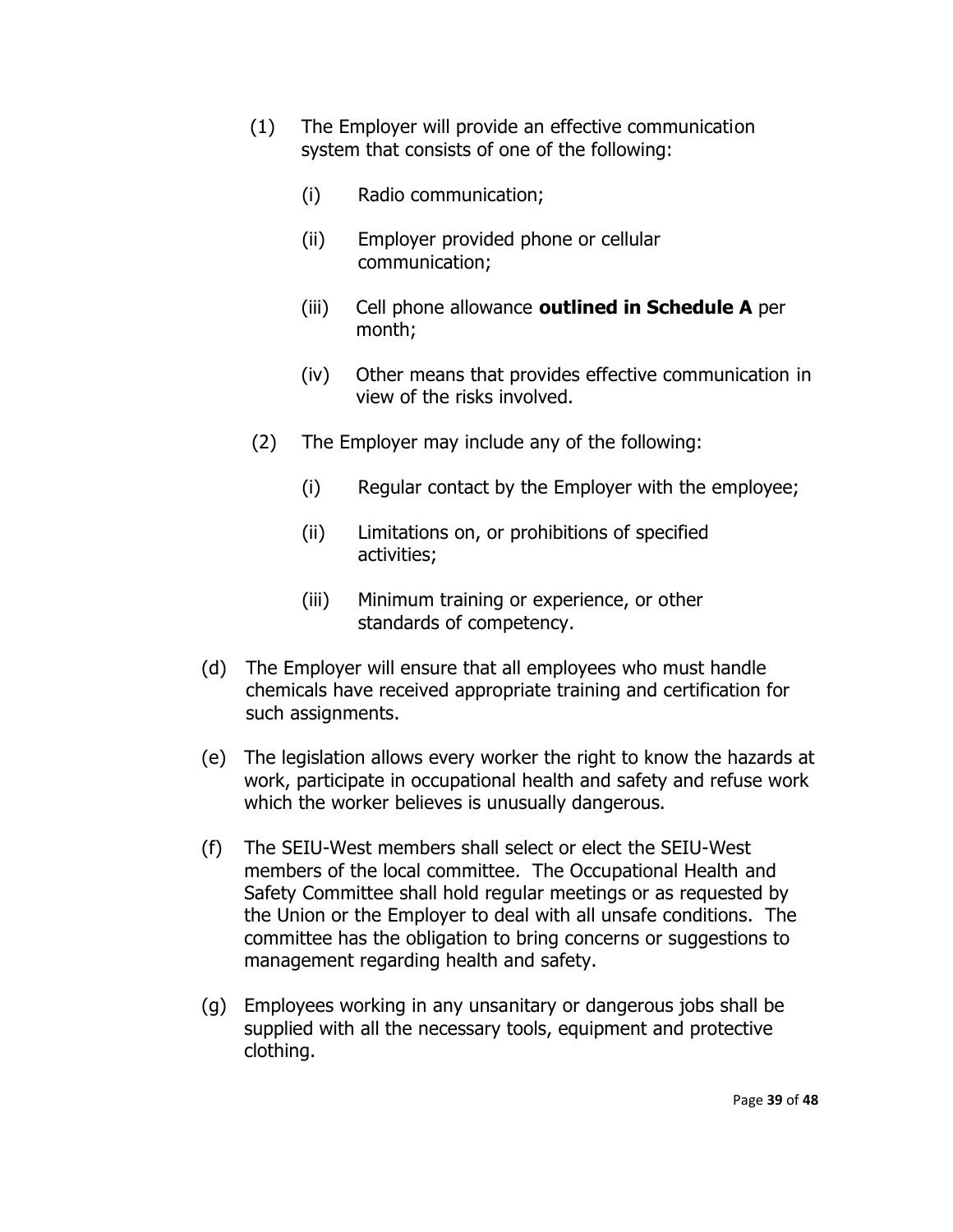### 10.02 Harassment

The Employer and the Union agree that harassment in the workplace is not acceptable and agree to work in accordance with PART 3 (Occupational Health and Safety) of The Saskatchewan Employment Act, and together work towards elimination of the incidence and casual factors of harassment.

The Employer and Union recognize the right of employees to work in an environment free from harassment and will work jointly to achieve that goal. The Employer shall have in place a harassment policy which shall be reviewed regularly and revised as deemed appropriate.

(a) Definition of Harassment

Harassment means any inappropriate conduct, comment, display, action or gesture by a person:

- (1) That either:
	- (i) Is based on race, creed, religion, colour, sex, sexual orientation, martial status, family status, disability, physical size or weight, age, nationality, ancestry or place of origin; or
	- (ii) Subject to (2) and (3) below, adversely affects the worker's psychological or physical well-being and that the person knows or ought reasonably to know would cause a worker to be humiliated or intimidated; and
- (2) That constitutes a threat to the health or safety of the worker.
- (b) To constitute harassment for the purposes of this Article:
	- (1) Repeated conduct, comments, displays, actions or gestures must be established; or
	- (2) A single, serious occurrence of conduct, a single, serious comment, display, action or gesture that has a lasting harmful effect on the work must be established.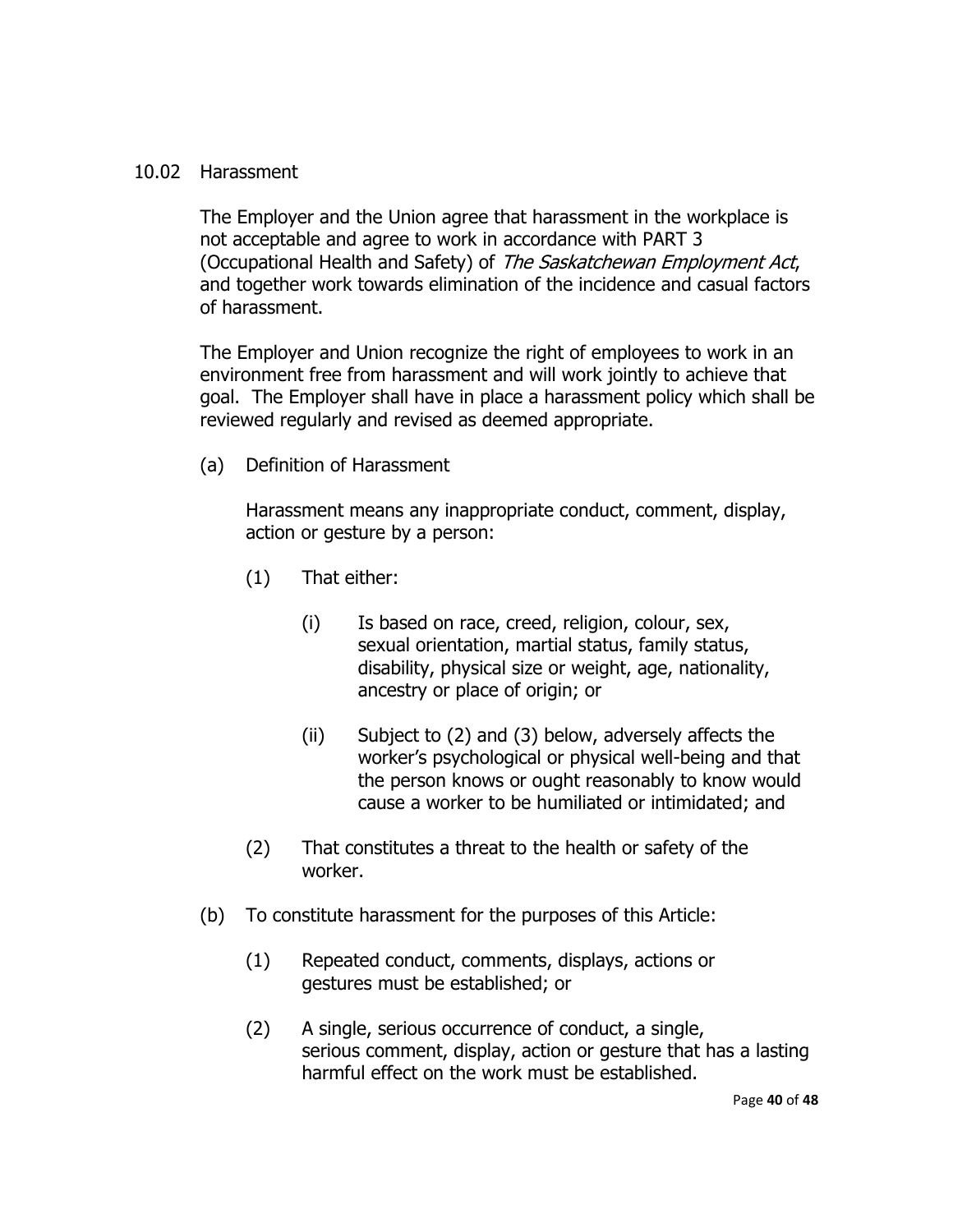- (c) Harassment does not include any reasonable action that is taken by the Employer relating to the management and direction of the Employer's workers or the place of employment.
- (d) The Employer and the Union agree that an employee shall not be disciplined or suffer any adverse consequences as a result of having submitted either a verbal or written complaint in good faith.
- (e) Where it has been determined that the complaint, either verbally or in writing, has been a wilful attempt to discriminate or injure the reputation of the alleged harasser the employee will be subject to the disciplinary process for those actions.
- 10.03 Administration of Medications

No employees shall be required to administer and/or dispense any medications unless that employee has received the appropriate training.

- 10.04 Violence in the Workplace
	- (a) The Employer and the Union agree that violence against employees in the workplace is not acceptable and agree to work in accordance with PART 3 (Occupational Health and Safety) of The Saskatchewan Employment Act, and together work towards elimination of the incidence and casual factors of violence.
	- (b) Violence is defined as the attempted, threatened, or actual conduct of a person that causes or is likely to cause injury and includes any threatening statement or behaviour that gives a worker reasonable cause to believe that the worker or others is at risk of injury.
- 10.05 Co-operation on Safety

 The Union and Employer recognize that occupational health and safety is a shared concern and they will cooperate in promoting and improving rules, training and practices that will enhance the work environment for all employees.

Notwithstanding the above, the parties recognize the Employer's responsibility to ensure, insofar as reasonably practicable, the health, safety and welfare at work of all the Employers' employees. Additionally, the parties recognize the employees' responsibility to take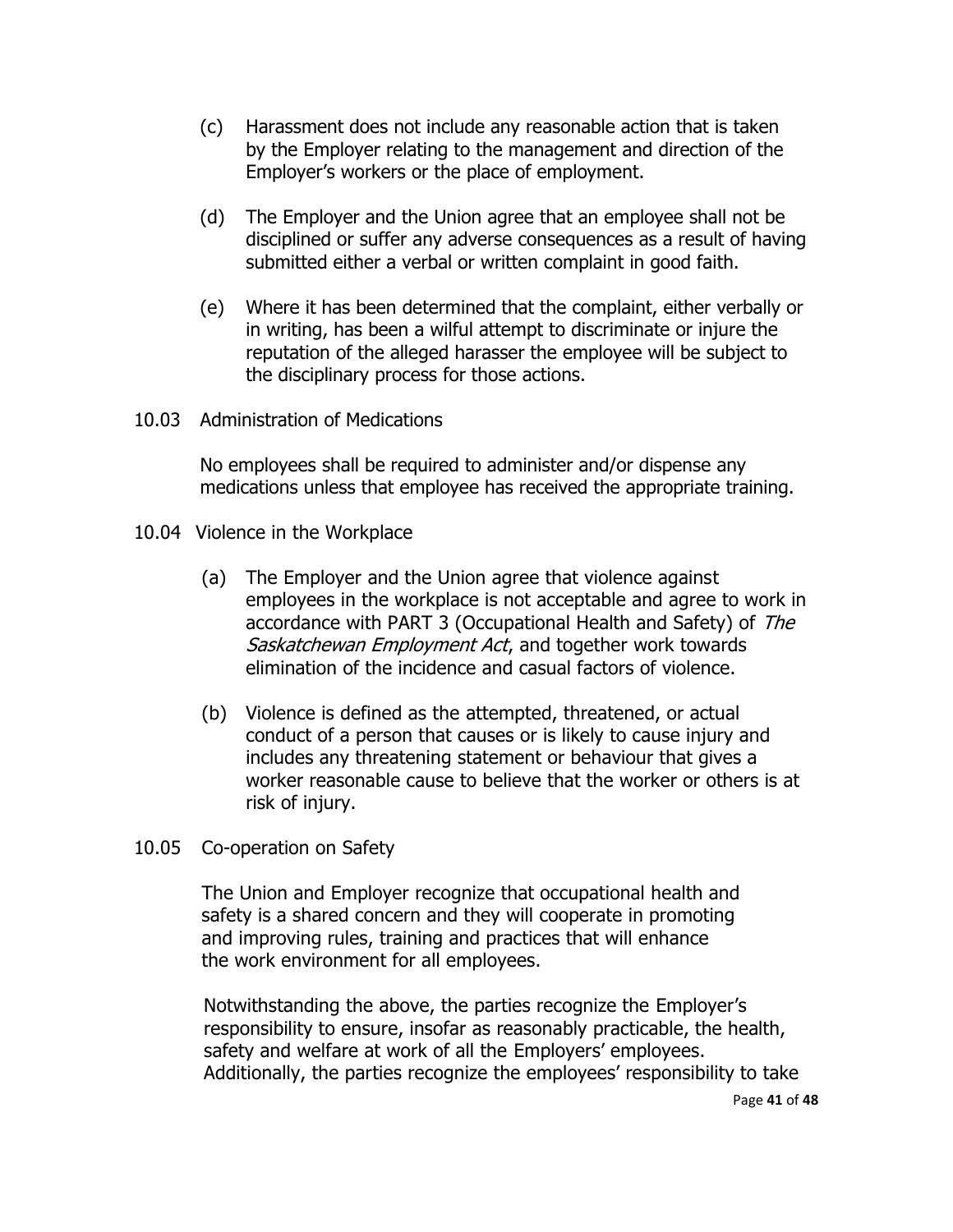reasonable care to protect their health and safety and the health and safety of the students and of other employees who may be affected by their acts or omissions.

#### <span id="page-43-0"></span>ARTICLE 11 TECHNOLOGICAL CHANGE

11.01 The parties agree to adhere to the relevant portions of The Saskatchewan **Employment Act and regulations made there under.** 

#### <span id="page-43-1"></span>ARTICLE 12 DISCIPLINE AND DISCHARGE

- 12.01 Discipline and Discharge Procedure
	- (a) In all cases where the Employer considers that an employee's conduct will warrant disciplinary action (dismissal, suspension, written reprimand) no steps shall be taken other than in the presence of a Union representative/Steward.
	- (b) Employees shall be afforded the opportunity to state his/her side of the case in advance of discipline being imposed.
	- (c) If the employee refuses Union representation, the Employer shall ensure the refusal is confirmed in writing and shall provide a copy to the Union and the employee.
- 12.02 Progressive Discipline
	- (a) No employee shall be disciplined or suspended without just cause and without being apprised of the issue or concern prior to any disciplinary action being taken. The Employer agrees to use a Progressive Discipline in a timely and reasonable manner. An employee is entitled to be accompanied by a Union representative when interviewed during the course of an investigation.
	- (b) A copy of a document placed on an employee's file which might at any time be the basis for disciplinary action, shall be supplied to the employee, with a copy to the Local Union Office. The employee's reply to such document shall also become a part of the employee's file.
	- (c) Documentation of an employee's personnel file referred to in b) that is not related to a disciplinary suspension shall become void after one (1) year, unless there have been subsequent documented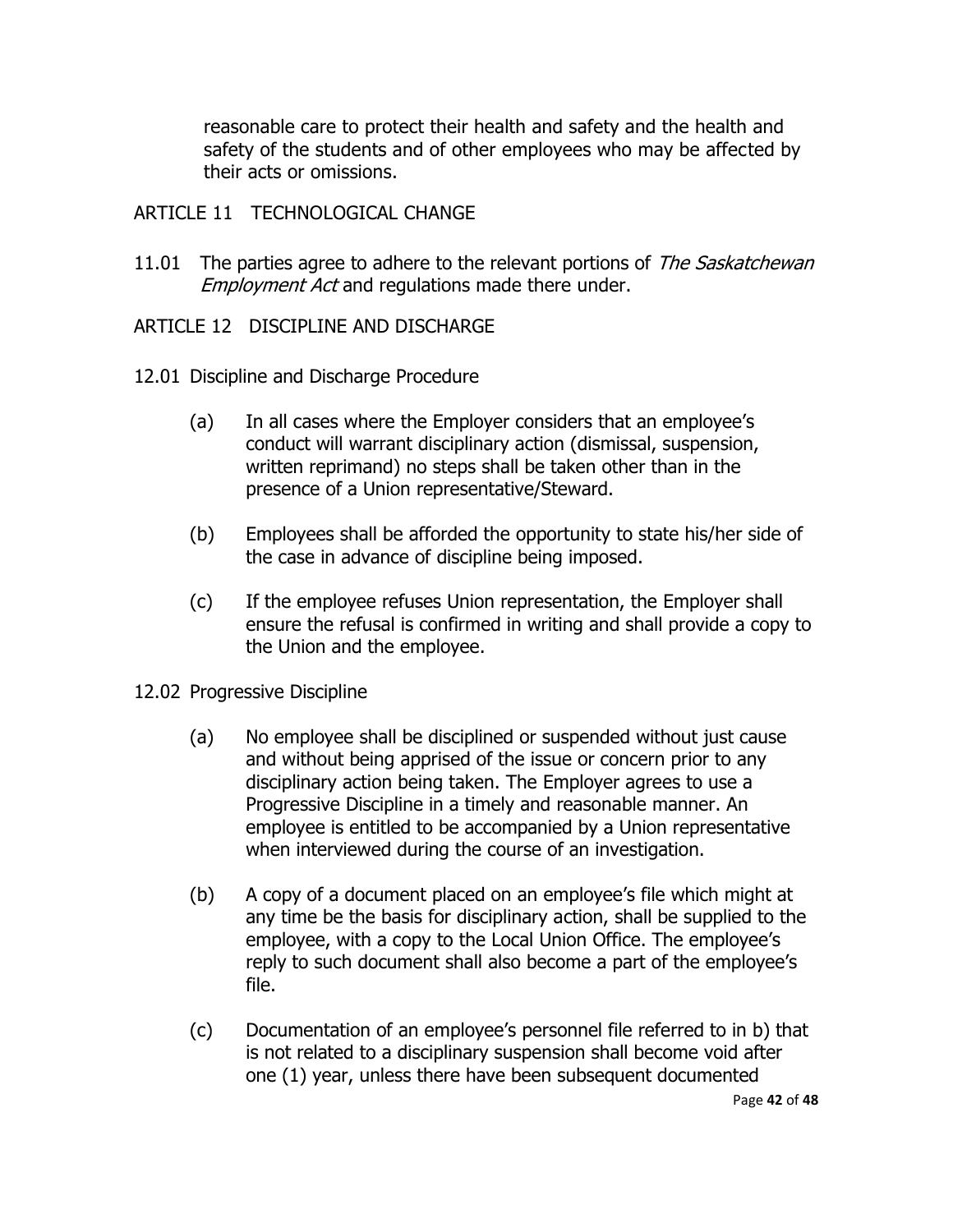incidents of a similar nature. Following the one (1) year period, the document shall be removed from the employee's personnel file and forwarded to the Union for disposition.

- (d) Documentation on an employee's personnel file referred to in (b) that is related to a disciplinary suspension shall be removed at the written request of the employee after **two (2)** years unless there have been subsequent documented incidents of a similar nature.
- (e) Suspension pending investigation is not considered discipline. If an employee is suspended pending investigation, the Employer shall render its decision regarding discipline no later than fourteen (14) calendar days from the date of the suspension, except as otherwise agreed between the Employer and the Union. Where the suspension is without pay and investigations reveal that no discipline is warranted or that the discipline is less than the time spent on suspension, the employee shall be paid for the time lost and be made whole in all respects.

# <span id="page-44-0"></span>ARTICLE 13 UNION REPRESENTATION

- 13.01 Any employee requested to meet with the Supervisor and/or designate with respect to work performance shall be informed of the nature of the discussion prior to the meeting, and if the employee so wishes, such employee may at their request have a Union representative/Steward of the employee's choosing present at the meeting. If Union representation is refused by the employee, the Employer shall provide to the Union a written confirmation signed by the employee of such a refusal, with a copy of the document being supplied to the employee.
- 13.02 In all cases where the Employer contemplates that an employee's conduct may warrant disciplinary action (dismissal, suspension, verbal or written reprimand), no steps shall be taken other than in the presence of a Union representative/Steward of the employee's choosing. The employee shall be afforded the opportunity to state his/her side of the case, with the assistance of a Union representative, in advance of discipline being imposed.
- 13.03 Union Management Committee

 A Joint Union Management (JUM) Committee shall be established to discuss matters of mutual interest that may arise from time to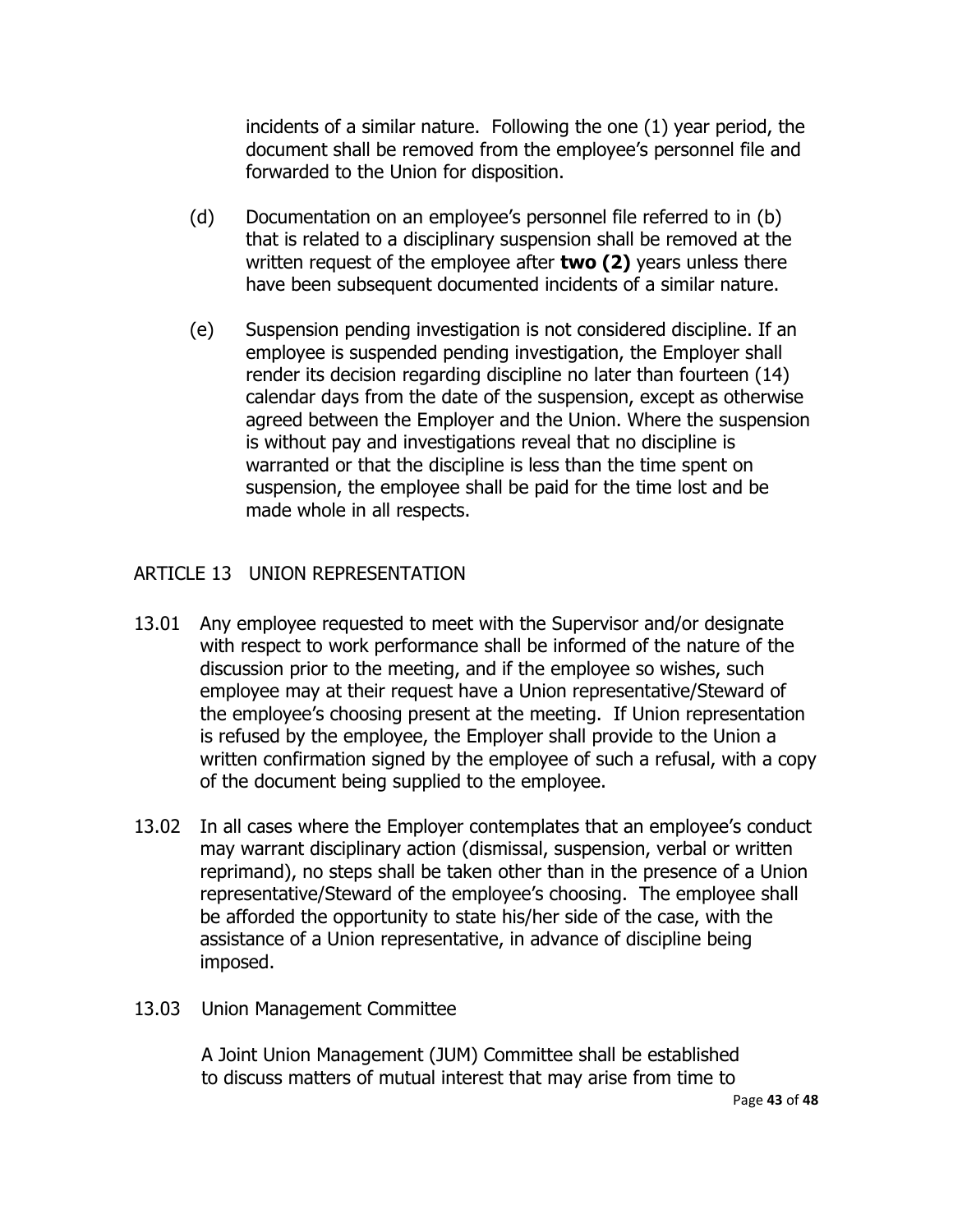time in the Employers operations. The Union shall select up to two (2) employee members to sit on such committee along with the SEIU-West Union Representative. The Employer will select the Employer members of the committee.

#### <span id="page-45-0"></span>ARTICLE 14 TERM OF AGREEMENT

#### 14.01 Duration

This Agreement shall be effective from **September 1, 2021**, and shall remain in force up to and including **June 30, 2025**, and from year to year thereafter unless written notice is given pursuant to Article 14.02, (Written Notice).

This agreement provides for its continuation during any negotiating period and all terms and conditions shall apply, unless otherwise contained, retroactive to the date of signing.

#### 14.02 Written Notice

Either party may, not less than sixty (60) days nor more than one hundred and twenty (120) days before the expiry date hereof, give notice in writing to the other party to negotiate a revision thereof.

# **14.03General**

**From the expiry of the Collective Agreement and until such time as a new or revised Agreement has been reached, all current and former employees employed during that period of time shall be entitled to retroactive pay from September 1, 2021 until the date of implementation of the increased wage rates. Such payment will be made in a "non pay" week so as to have the effect of a separate cheque and shall be paid within four (4) weeks of Union ratification.**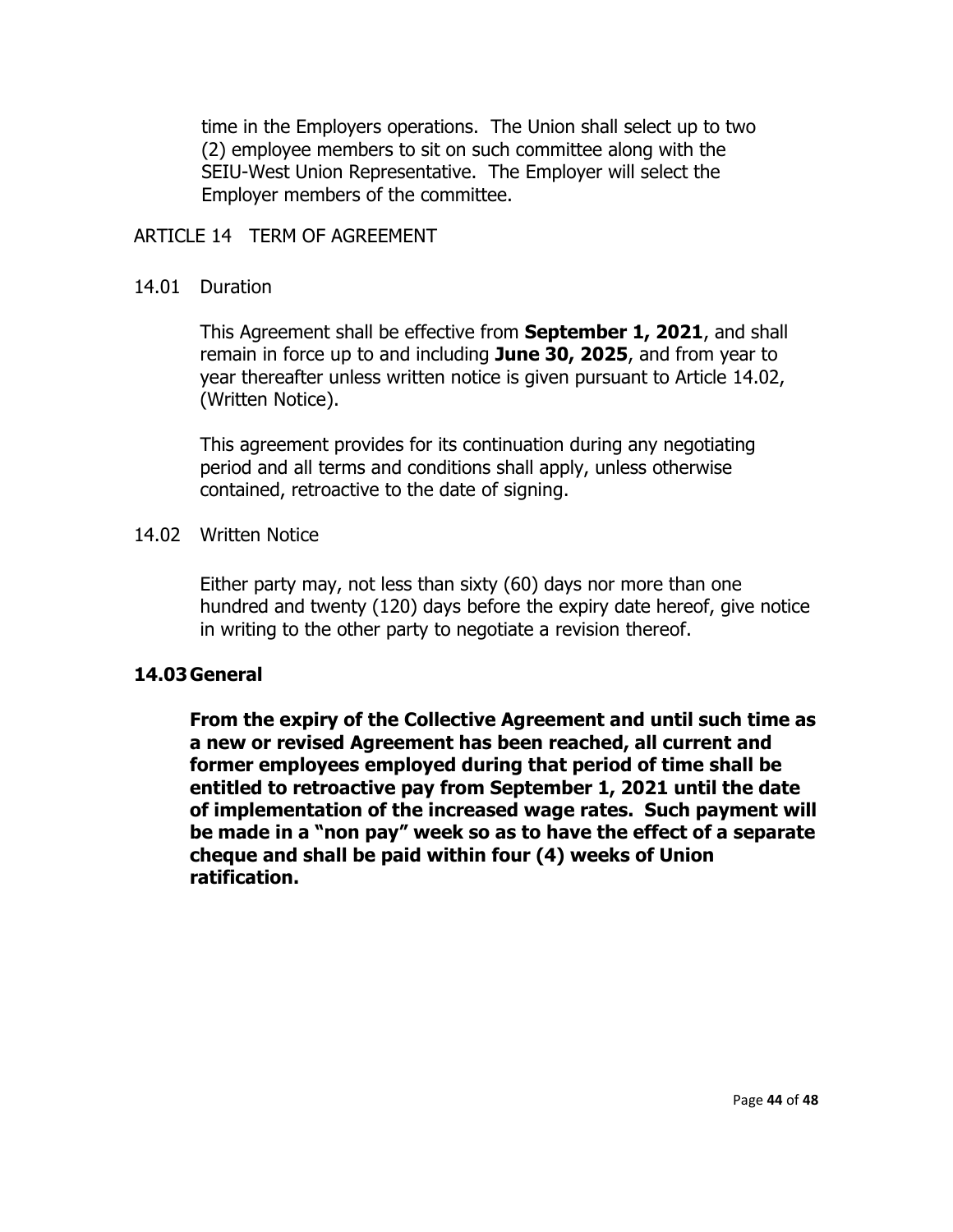# **SCHEDULE 'A' SALARY AND ALLOWANCE SCHEDULE**

| <b>Classifications / Salary</b>                       |          | <b>Step</b>       | Sep 1<br>2021 | Sep 1<br>2022 | Sep 1<br>2023 | Sep 1<br>2024 |  |
|-------------------------------------------------------|----------|-------------------|---------------|---------------|---------------|---------------|--|
| <b>Head Caretakers</b>                                |          | <b>Start</b>      | 21.80         | 22.24         | 22.68         | 23.13         |  |
|                                                       |          | Step 1            | 23.02         | 23.48         | 23.95         | 24.43         |  |
|                                                       |          | Step 2            | 24.27         | 24.76         | 25.25         | 25.76         |  |
| Caretakers                                            |          | Start             | 20.20         | 20.60         | 21.02         | 21.44         |  |
|                                                       |          | Step 1            | 21.44         | 21.87         | 22.31         | 22.75         |  |
|                                                       |          | Step 2            | 22.71         | 23.16         | 23.63         | 24.10         |  |
| <b>Education Assistants &amp; Library Technicians</b> |          | <b>Start</b>      | 19.85         | 20.25         | 20.65         | 21.06         |  |
|                                                       |          | Step 1            | 20.52         | 20.93         | 21.35         | 21.78         |  |
|                                                       |          | Step 2            | 21.29         | 21.72         | 22.15         | 22.59         |  |
| <b>Admin Assistants</b>                               |          | <b>Start</b>      | 19.31         | 19.70         | 20.09         | 20.49         |  |
|                                                       |          | Step 1            | 20.67         | 21.08         | 21.51         | 21.94         |  |
|                                                       |          | Step 2            | 22.06         | 22.50         | 22.95         | 23.41         |  |
| <b>Noon Hour Supervisors</b>                          |          | Per Day           | 23.93         | 24.41         | 24.90         | 25.39         |  |
| <b>Maintenance Forepersons</b>                        |          |                   | 30.39         | 31.00         | 31.62         | 32.25         |  |
| <b>Bus Drivers</b>                                    |          |                   |               |               |               |               |  |
| Urban/Rural Route                                     |          | Per Day           | 79.79         | 81.39         | 83.02         | 84.67         |  |
| Rural KM's above 40 km                                |          | Per KM            | 0.16          | 0.16          | 0.17          | 0.17          |  |
| <b>Extra Trip</b>                                     |          | Per HR            | 18.86         | 19.24         | 19.62         | 20.01         |  |
|                                                       |          |                   |               |               |               |               |  |
| <b>Classifications/Allowances</b>                     |          | <b>Article</b>    | Sep 1<br>2021 | Sep 1<br>2022 | Sep 1<br>2023 | Sep 1<br>2024 |  |
| <b>Bus Drivers</b>                                    |          |                   |               |               |               |               |  |
| Plug In                                               | Annually | 9.13a             | 250.00        | 250.00        | 250.00        | 250.00        |  |
| Wash                                                  | Annually | 9.13 <sub>b</sub> | 250.00        | 250.00        | 250.00        | 250.00        |  |
| Cell Phone                                            | Monthly  | 9.13 <sub>d</sub> | 30.00         | 30.00         | 30.00         | 30.00         |  |
| <b>Caretakers &amp; Maintenance</b>                   |          |                   |               |               |               |               |  |
| Weekend Inspection Stipend                            | Each     | 9.12 c            | 30.00         | 30.00         | 30.00         | 30.00         |  |
| Weekend Inspection Transportation                     | Each     | 9.12 <sub>b</sub> | 11.00         | 11.00         | 11.00         | 11.00         |  |
| Certificates                                          | Monthly  | 9.12 e            | 30.00         | 30.00         | 30.00         | 30.00         |  |
| Footwear                                              | Each     | 9.17              | 50.00         | 50.00         | 50.00         | 50.00         |  |
| <b>All Classifications</b>                            |          |                   |               |               |               |               |  |
| <b>Transportation/Round Trip</b>                      | Each     | 9.03              | 7.50          | 7.50          | 7.50          | 7.50          |  |
| Cell Phone - Working Alone                            | Monthly  | 10.01 c           | 30.00         | 30.00         | 30.00         | 30.00         |  |
| Personal Property Liability - Clothing                | Each     | 9.18              | 50.00         | 50.00         | 50.00         | 50.00         |  |
| Personal Property Liability - Eye Glasses             | Each     | 9.18              | 200.00        | 200.00        | 200.00        | 200.00        |  |

**Retroactive from point of Ratification to September 1, 2021**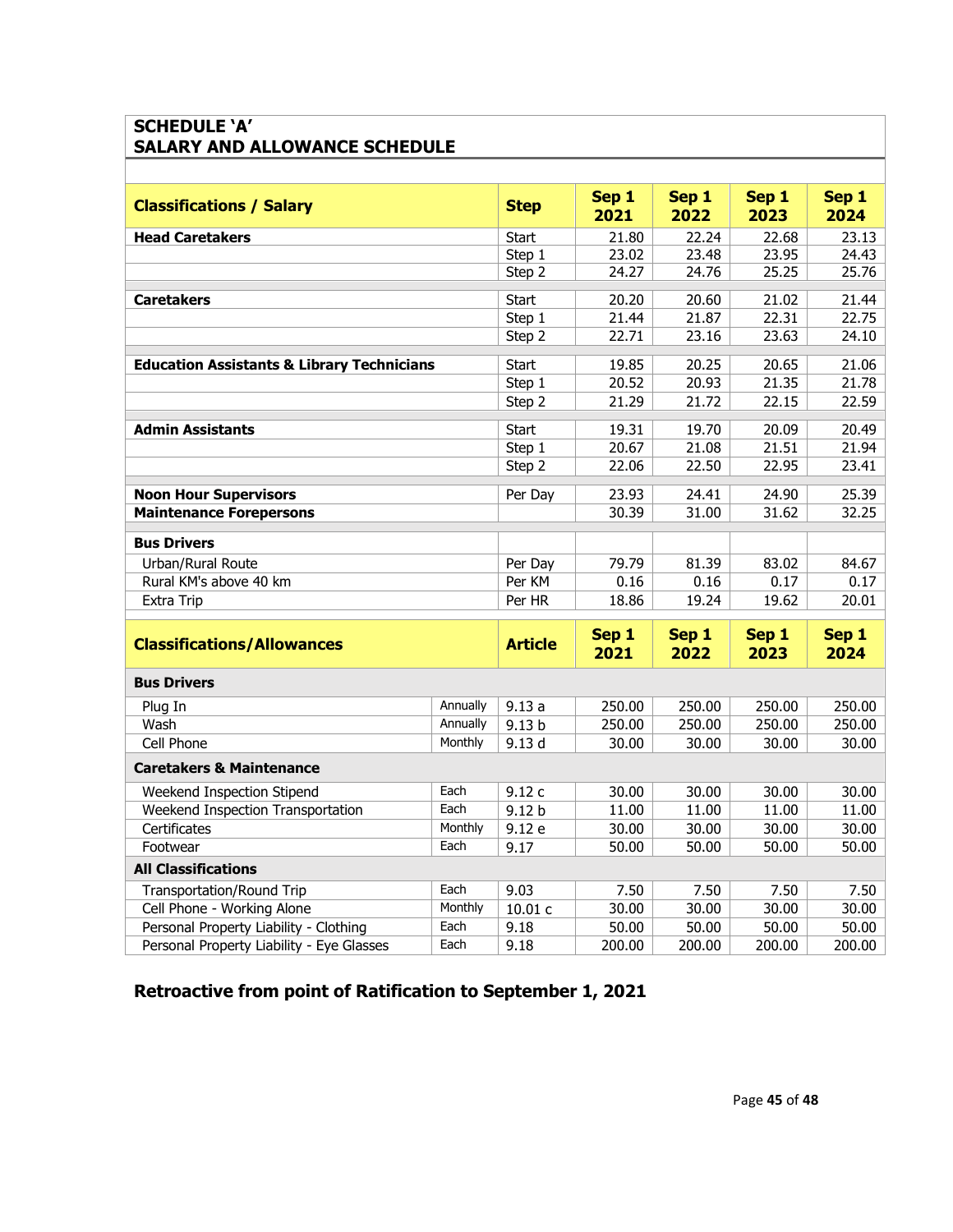# **Schedule 'A' (continued) Employee Status Designation By classification**

| <b>Classification</b>            | Year     |
|----------------------------------|----------|
| Caretaker                        | Calendar |
| <b>Head Caretaker</b>            | Calendar |
| Maintenance Foreman              | Calendar |
| Administrative Assistant         | Academic |
| <b>Educational Assistant</b>     | Academic |
| Library Technician               | Academic |
| Speech & Language Path Assistant | Academic |
| <b>Bus Driver</b>                | Academic |
| Noon Hour Supervisor             | Academic |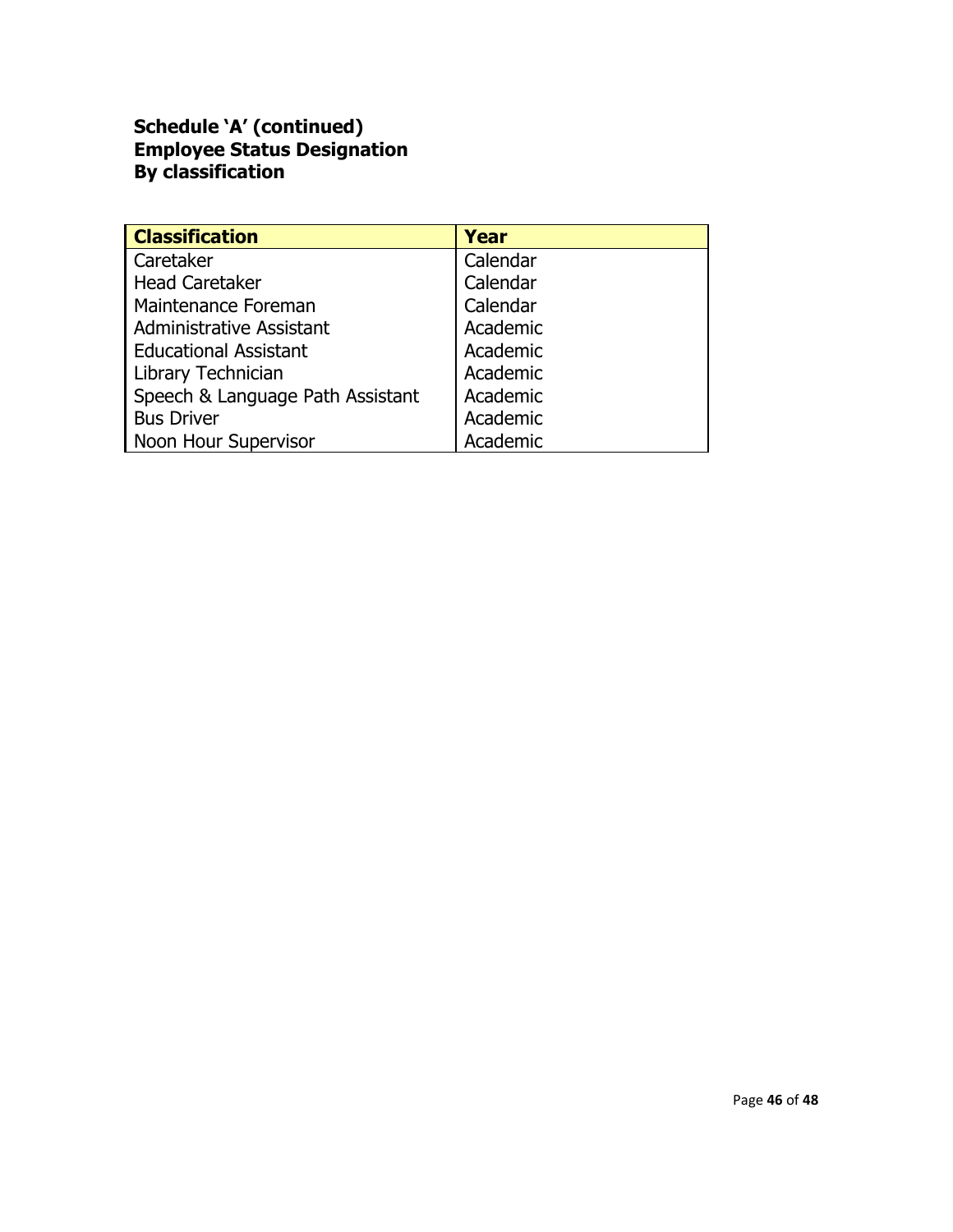#### **SCHEDULE 'B' LRB File No. 145-10, October 7, 2010**

ij

**LABOUR RELATIONS BOARD** Saskatchewan

#### **BETWEEN:**

SEIUWEST.CA

**APPLICANT** 

LRB File No. 145-10

Board of Education of the Holy Family Roman Catholic Separate School Division No. 140 of Saskatchewan

and

**RESPONDENT** 

#### BEFORE:

Kenneth G. Love, Q.C., Chairperson Kendra Cruson John McCormick

DATED at Regina, Saskatchewan,

on the 7th day of October, 2010.

#### ORDER

THE LABOUR RELATIONS BOARD, pursuant to Sections 5(a), (b), (c), (j), and 39 of The Trade **Union Act, HEREBY ORDERS:** 

- $(a)$ That all employees employed by the Board of Education of the Holy Pamily Roman Catholic Separate School Division No. 140 of Saskatchewan in Saskatchewan in the following classifications: teacher assistants, head caretaker, the man-caretaker, caretakers, librarians, school derical, maintenance supervisor, bus drivers and noon-hour supervisors and excluding the following<br>classifications: St. Olivier School employees, Weyburn librarian, Weyburn school siassinuations, or, onvier scribbi employees, weyburn librarian, weyburn school<br>clerical, Weyburn noon-hour supervisors, substitute employees, summer<br>eftiriente board office employees leaded to board students, board office employees located in both Estevan and Weyburn and members of the Saskatchewan Teachers' Federation, are an appropriate unit of employees for the purpose of bargaining collectively;
- $(b)$ That the SEIUWEST.CA, a trade union within the meaning of The Trade Union Act, represents a majority of employees in the appropriate unit of employees set out in paragraph (a);
- Board of Education of the Holy Family Roman Catholic Separate School Division  $(c)$ No. 140 of Saskatchewan in Saskatchewan, the employer, to bargain collectively with the trade union set forth in paragraph (b), with respect to the appropriate unit of employees set out in paragraph (a).

LABOUR RELATIONS BOARD

Kenneth G. Love, Q.C. Chairperson